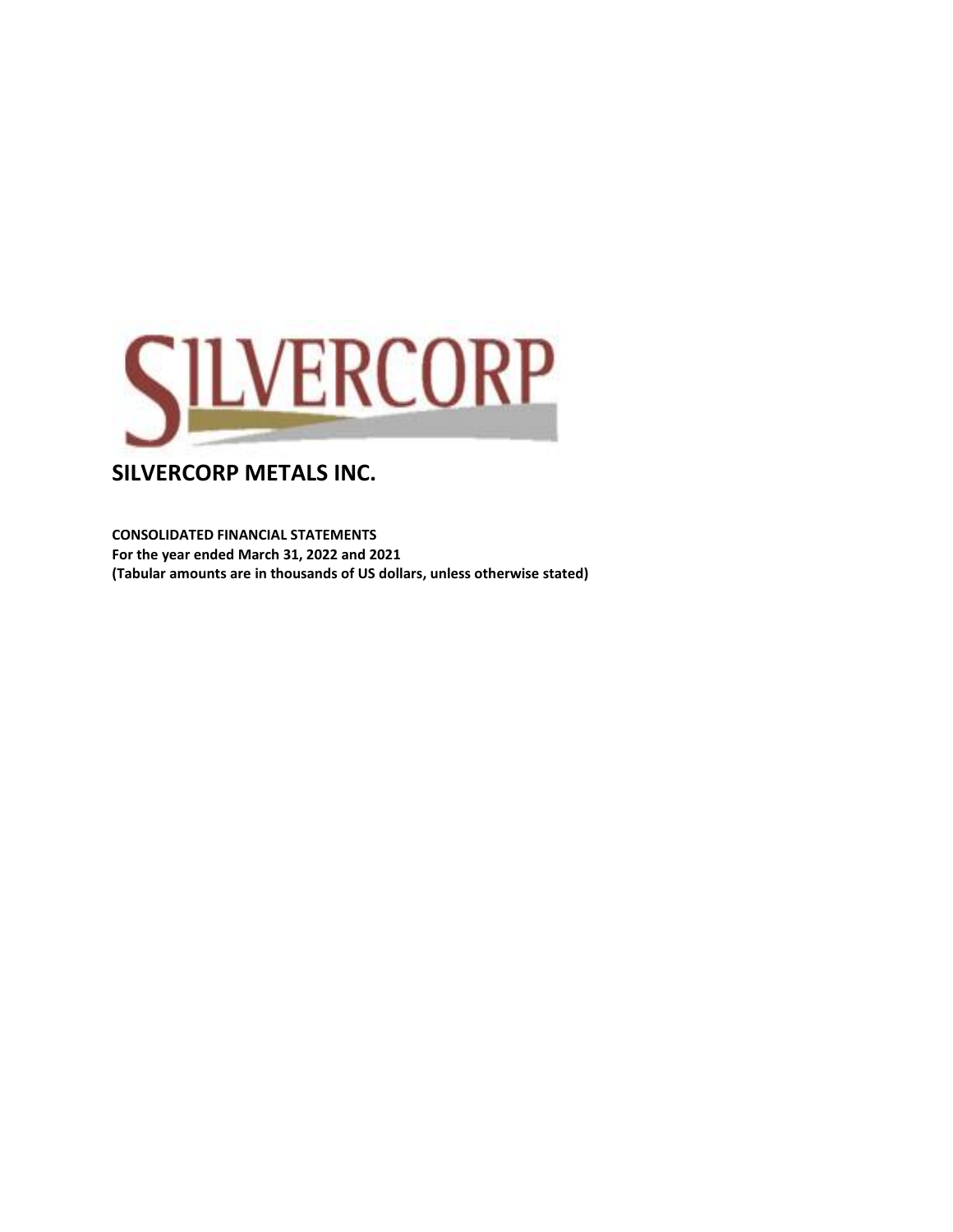# Report of Independent Registered Public Accounting Firm

To the Shareholders and the Board of Directors of

Silvercorp Metals Inc.

## Opinion on the Financial Statements

We have audited the accompanying consolidated statements of financial position of Silvercorp Metals Inc. and subsidiaries (the "Company") as of March 31, 2022 and 2021, the related consolidated statements of income, comprehensive income, changes in equity, and cash flows, for each of the two years in the period ended March 31, 2022, and the related notes (collectively referred to as the "financial statements"). In our opinion, the financial statements present fairly, in all material respects, the financial position of the Company as of March 31, 2022 and 2021, and its financial performance and its cash flows for each of the two years in the period ended March 31, 2022, in conformity with International Financial Reporting Standards as issued by the International Accounting Standards Board.

We have also audited, in accordance with the standards of the Public Company Accounting Oversight Board (United States) (PCAOB), the Company's internal control over financial reporting as of March 31, 2022, based on criteria established in Internal Control - Integrated Framework (2013) issued by the Committee of Sponsoring Organizations of the Treadway Commission and our report dated May 25, 2022, expressed an unqualified opinion on the Company's internal control over financial reporting.

### Basis for Opinion

These financial statements are the responsibility of the Company's management. Our responsibility is to express an opinion on the Company's financial statements based on our audits. We are a public accounting firm registered with the PCAOB and are required to be independent with respect to the Company in accordance with the U.S. federal securities laws and the applicable rules and regulations of the Securities and Exchange Commission and the PCAOB.

We conducted our audits in accordance with the standards of the PCAOB. Those standards require that we plan and perform the audit to obtain reasonable assurance about whether the financial statements are free of material misstatement, whether due to error or fraud. Our audits included performing procedures to assess the risks of material misstatement of the financial statements, whether due to error or fraud, and performing procedures that respond to those risks. Such procedures included examining, on a test basis, evidence regarding the amounts and disclosures in the financial statements. Our audits also included evaluating the accounting principles used and significant estimates made by management, as well as evaluating the overall presentation of the financial statements. We believe that our audits provide a reasonable basis for our opinion.

### Critical Audit Matter

The critical audit matter communicated below is a matter arising from the current-period audit of the financial statements that was communicated or required to be communicated to the audit committee and that (1) relates to accounts or disclosures that are material to the financial statements and (2) involved our especially challenging, subjective, or complex judgments. The communication of critical audit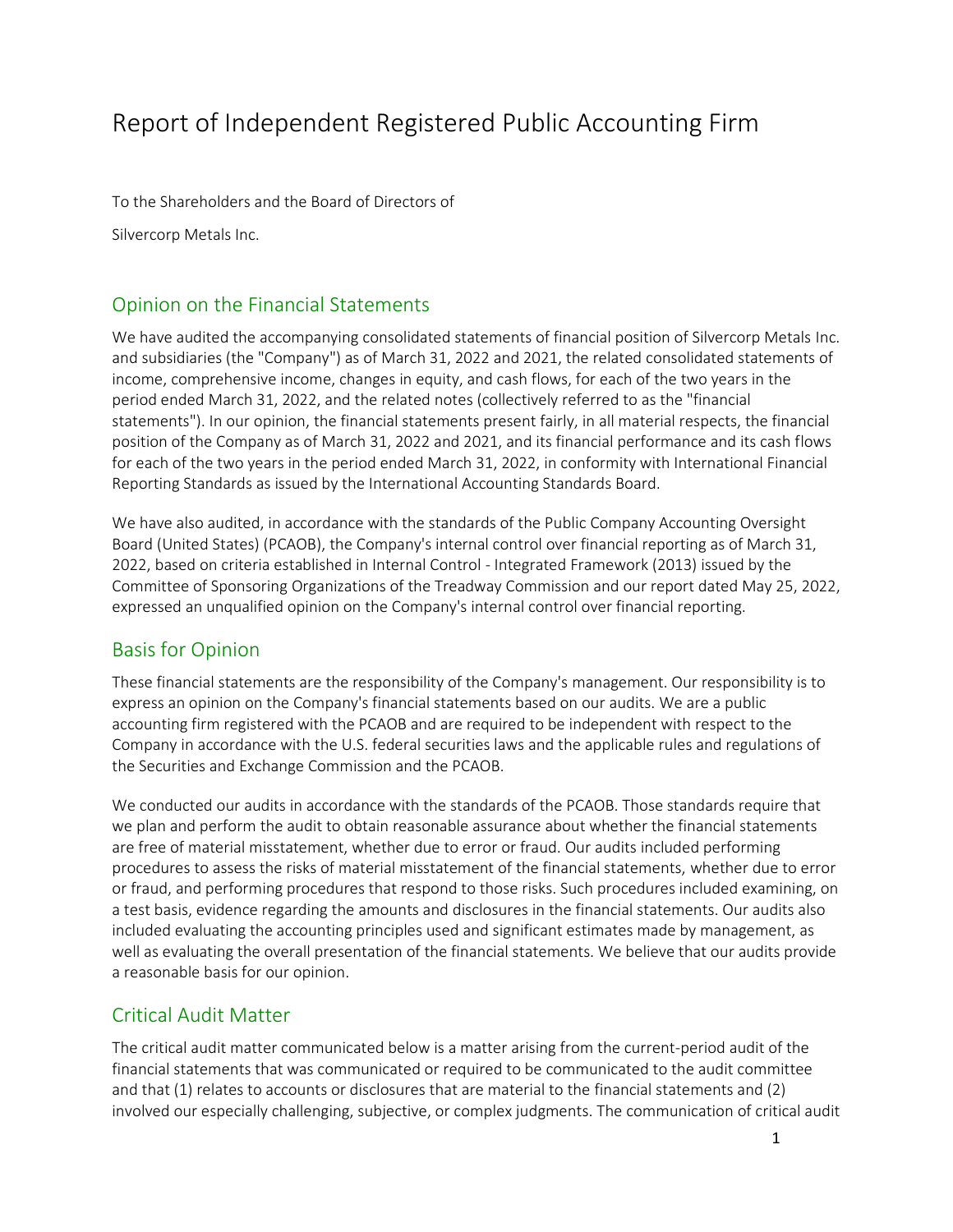matters does not alter in any way our opinion on the financial statements, taken as a whole, and we are not, by communicating the critical audit matter below, providing a separate opinion on the critical audit matter or on the accounts or disclosures to which it relates.

### *Impairment – Assessment of Whether Indicators of Impairment or Impairment Reversal Exist in Nonfinancial Assets — Refer to Note 2 to the Financial Statements*

### *Critical Audit Matter Description*

The Company's determination of whether or not an indication of impairment or impairment reversal exists at the cash generating unit level requires significant management judgment. Changes in metal price forecasts, estimated future costs of production, estimated future capital costs, the amount of recoverable mineral reserves and mineral resources and/or adverse or favorable current economics can result in a write-down or write-up of the carrying amounts of the Company's mining interests.

While there are several factors that are required to determine whether or not an indicator of impairment or impairment reversal exists, the judgements with the highest degree of subjectivity are future commodity prices (for both silver and lead), forecast production output (for both silver and lead), and changes in market conditions. Auditing these estimates and market conditions required a high degree of subjectivity in applying audit procedures and in evaluating the results of those procedures. This resulted in an increased extent of audit effort, including the involvement of fair value specialists.

### *How the Critical Audit Matter Was Addressed in the Audit*

Our audit procedures related to the future commodity prices (for both silver and lead), forecast production output (for both silver and lead), and the changes in market conditions in assessing indicators of impairment or impairment reversal included the following, among others:

- Evaluated the effectiveness of controls over management's assessment of whether there are indicators of impairment or impairment reversal.
- Evaluated management's ability to accurately forecast future production output by:
	- o Assessing the methodology used in management's determination of the future production, and
	- o Comparing management's future production to historical data.
- With the assistance of fair value specialists, assessed if changes in market conditions could likely affect the mining interests' recoverable amounts materially by:
	- o Evaluating the future commodity prices by comparing management forecasts to third party pricing sources,
	- o Evaluating if there were any significant changes in the market interest rates, and
	- o Assessing implied in-situ multiples in comparable market transactions.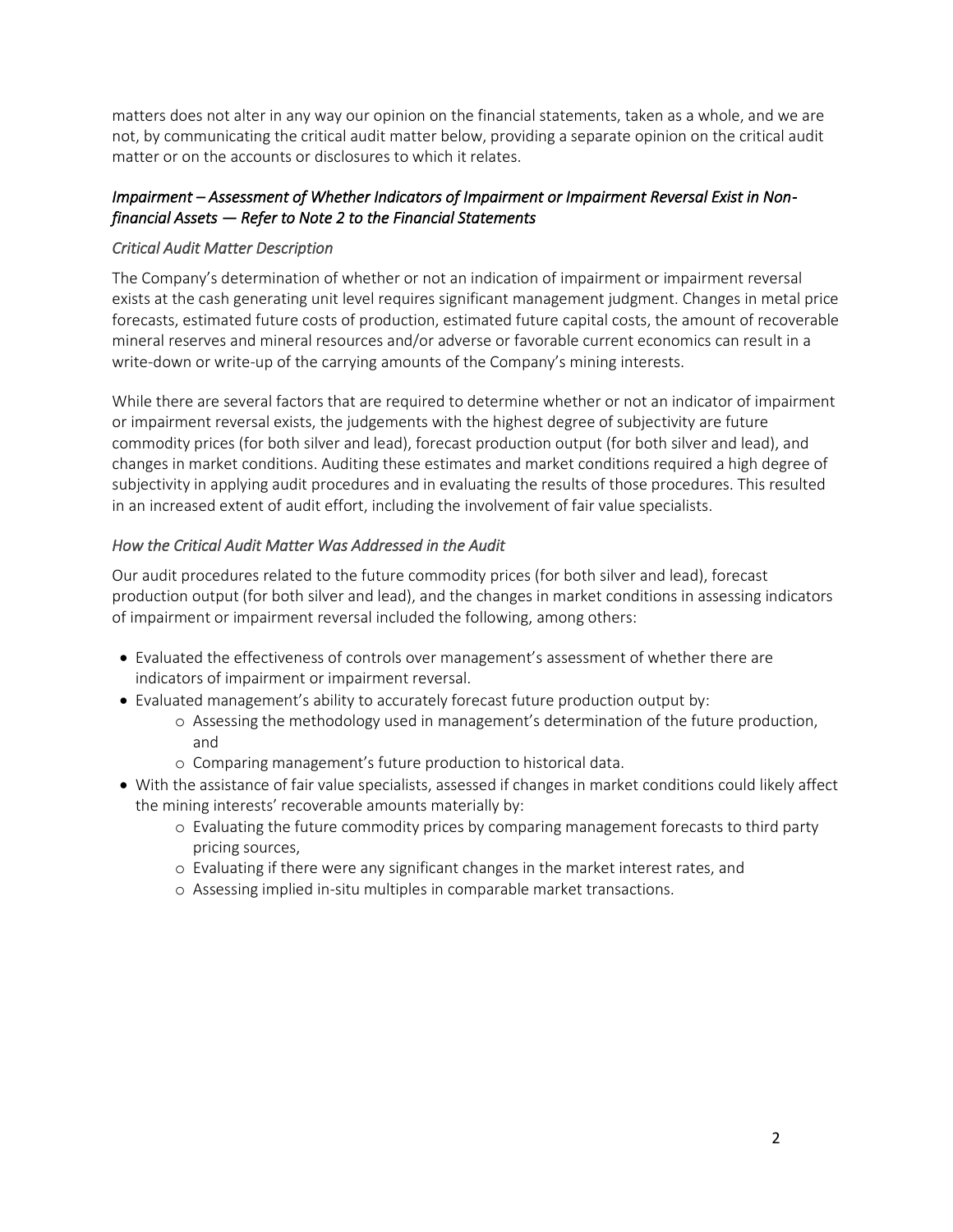/s/ Deloitte LLP

Chartered Professional Accountants Vancouver, Canada May 25, 2022

We have served as the Company's auditor since 2013.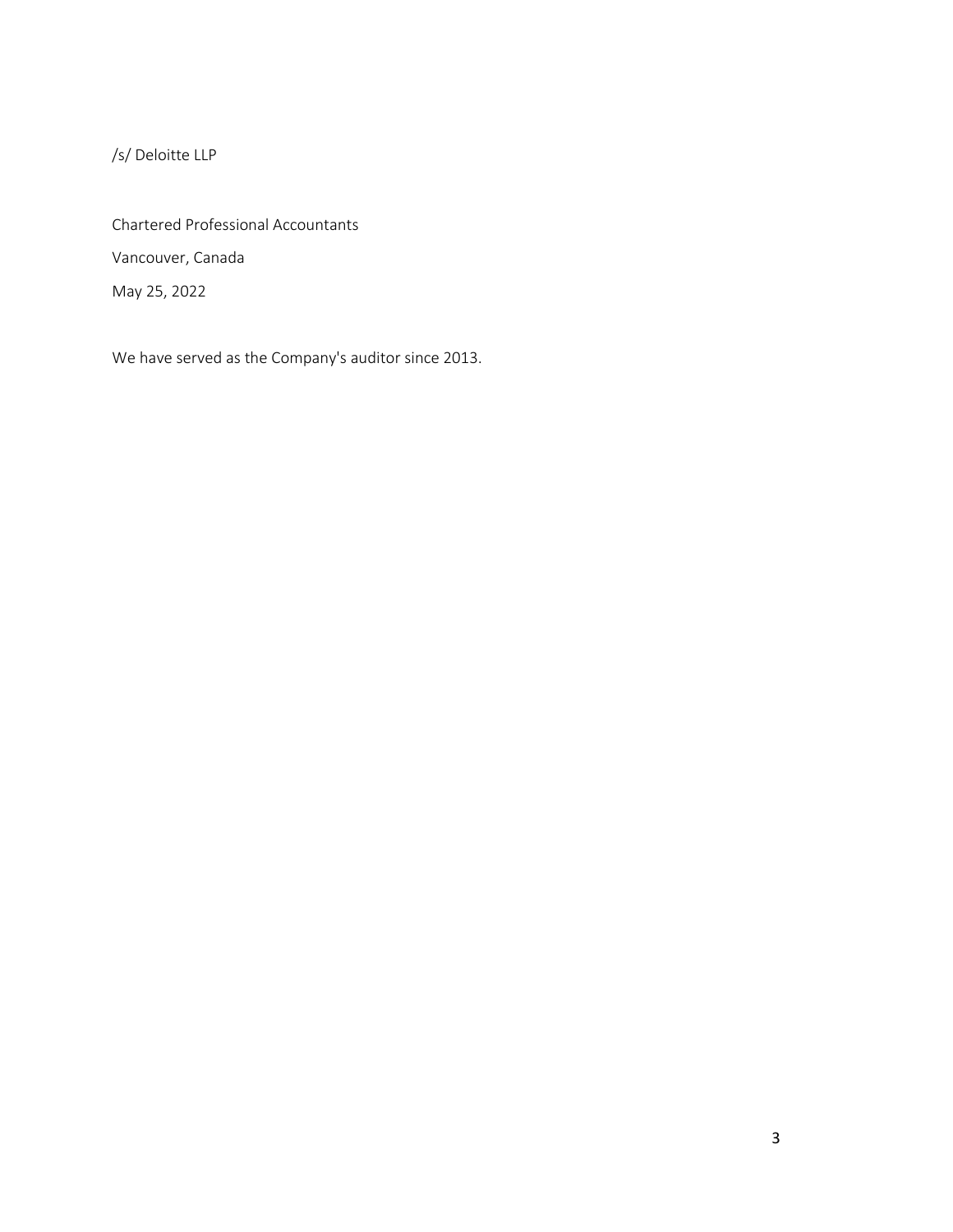# Report of Independent Registered Public Accounting Firm

To the Shareholders and the Board of Directors of

Silvercorp Metals Inc.

## Opinion on Internal Control over Financial Reporting

We have audited the internal control over financial reporting of Silvercorp Metals Inc. and subsidiaries (the "Company") as of March 31, 2022, based on criteria established in *Internal Control - Integrated Framework (2013)* issued by the Committee of Sponsoring Organizations of the Treadway Commission (COSO). In our opinion, the Company maintained, in all material respects, effective internal control over financial reporting as of March 31, 2022, based on criteria established in *Internal Control - Integrated Framework (2013)* issued by COSO.

We have also audited, in accordance with the standards of the Public Company Accounting Oversight Board (United States) (PCAOB), the consolidated financial statements as of and for the year ended March 31, 2022, of the Company and our report dated May 25, 2022, expressed an unqualified opinion on those financial statements.

### Basis for Opinion

The Company's management is responsible for maintaining effective internal control over financial reporting and for its assessment of the effectiveness of internal control over financial reporting, included in the accompanying Management's Report on Internal Control over Financial Reporting. Our responsibility is to express an opinion on the Company's internal control over financial reporting based on our audit. We are a public accounting firm registered with the PCAOB and are required to be independent with respect to the Company in accordance with the U.S. federal securities laws and the applicable rules and regulations of the Securities and Exchange Commission and the PCAOB.

We conducted our audit in accordance with the standards of the PCAOB. Those standards require that we plan and perform the audit to obtain reasonable assurance about whether effective internal control over financial reporting was maintained in all material respects. Our audit included obtaining an understanding of internal control over financial reporting, assessing the risk that a material weakness exists, testing and evaluating the design and operating effectiveness of internal control based on the assessed risk, and performing such other procedures as we considered necessary in the circumstances. We believe that our audit provides a reasonable basis for our opinion.

## Definition and Limitations of Internal Control over Financial Reporting

A company's internal control over financial reporting is a process designed to provide reasonable assurance regarding the reliability of financial reporting and the preparation of financial statements for external purposes in accordance with generally accepted accounting principles. A company's internal control over financial reporting includes those policies and procedures that (1) pertain to the maintenance of records that, in reasonable detail, accurately and fairly reflect the transactions and dispositions of the assets of the company; (2) provide reasonable assurance that transactions are recorded as necessary to permit preparation of financial statements in accordance with generally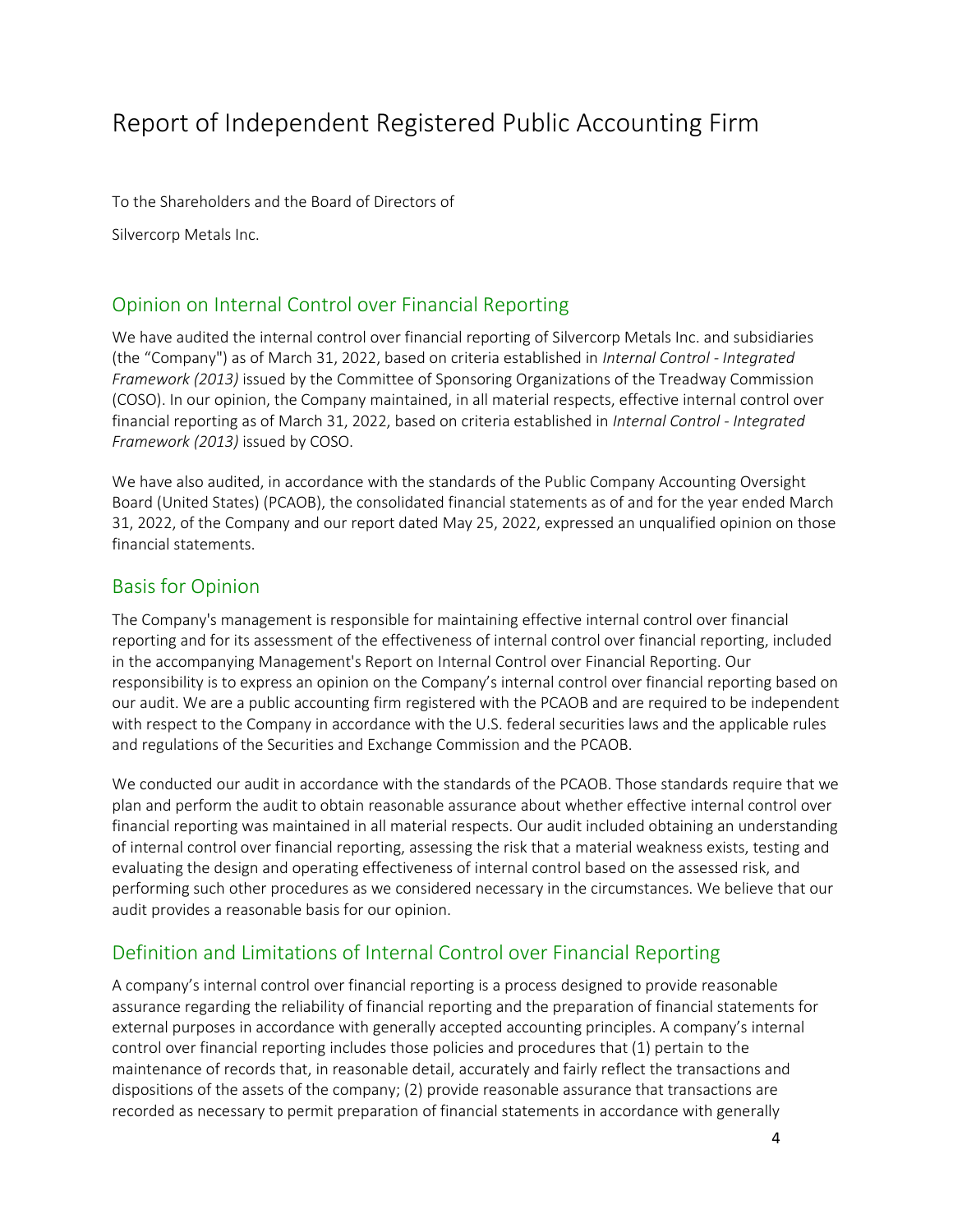accepted accounting principles, and that receipts and expenditures of the company are being made only in accordance with authorizations of management and directors of the company; and (3) provide reasonable assurance regarding prevention or timely detection of unauthorized acquisition, use, or disposition of the company's assets that could have a material effect on the financial statements.

Because of its inherent limitations, internal control over financial reporting may not prevent or detect misstatements. Also, projections of any evaluation of effectiveness to future periods are subject to the risk that controls may become inadequate because of changes in conditions, or that the degree of compliance with the policies or procedures may deteriorate.

/s/ Deloitte LLP

Chartered Professional Accountants Vancouver, Canada May 25, 2022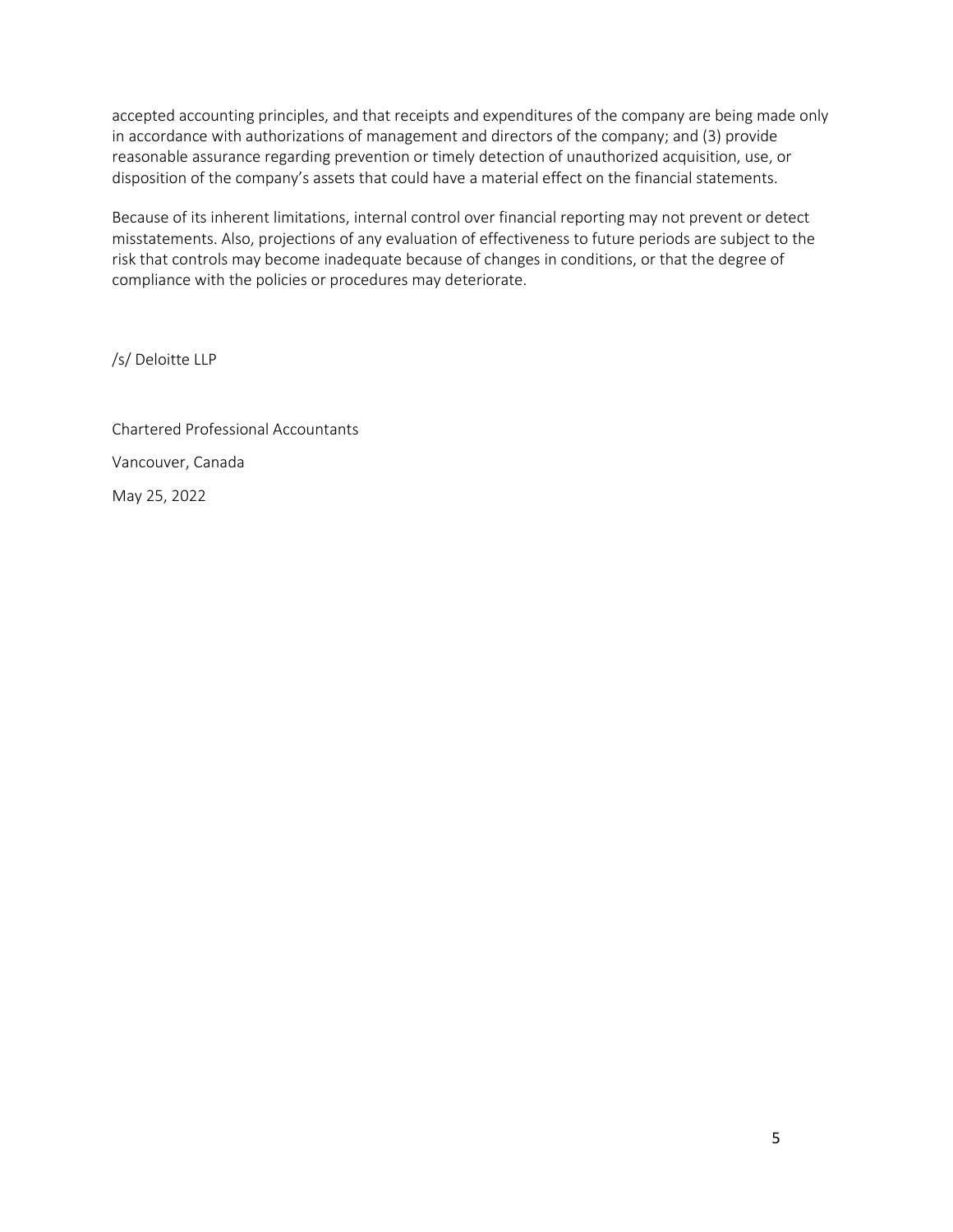## **Consolidated Statements of Financial Position**

*(Expressed in thousands of U.S. dollars)*

|                                                                |              | As at March 31, | As at March 31, |
|----------------------------------------------------------------|--------------|-----------------|-----------------|
|                                                                | <b>Notes</b> | 2022            | 2021            |
| <b>ASSETS</b>                                                  |              |                 |                 |
| <b>Current Assets</b>                                          |              |                 |                 |
| Cash and cash equivalents                                      | 23           | \$<br>113,302   | \$<br>118,735   |
| Short-term investments                                         | 4            | 99,623          | 80,357          |
| Trade and other receivables                                    |              | 3,615           | 1,485           |
| Current portion of lease receivable                            | 10           | 182             | 213             |
| Inventories                                                    | 5            | 9,124           | 9,768           |
| Due from related parties                                       | 19           | 66              | 847             |
| Income tax receivable                                          |              | 928             | 4,978           |
| Prepaids and deposits                                          |              | 5,468           | 4,806           |
|                                                                |              | 232,308         | 221,189         |
| <b>Non-current Assets</b>                                      |              |                 |                 |
| Long-term prepaids and deposits                                |              | 974             | 409             |
| Long-term portion lease receivable                             | 10           |                 | 183             |
| Reclamation deposits                                           |              | 8,876           | 8,513           |
| Other investments                                              | 6            | 17,768          | 15,733          |
| Investment in associates                                       | 7            | 56,841          | 53,457          |
| Plant and equipment                                            | 8            | 79,418          | 75,729          |
| Mineral rights and properties                                  | 9            | 326,448         | 277,429         |
| Deferred income tax assets                                     | 18           | 905             |                 |
| <b>TOTAL ASSETS</b>                                            |              | \$<br>723,538   | \$<br>652,642   |
| <b>LIABILITIES AND EQUITY</b>                                  |              |                 |                 |
| <b>Current Liabilities</b>                                     |              |                 |                 |
| Accounts payable and accrued liabilities                       |              | \$<br>39,667    | \$<br>30,298    |
| Current portion of lease obligation                            | 10           | 649             | 657             |
| Deposits received                                              |              | 5,445           | 4,857           |
| Income tax payable                                             |              | 277             | 1,363           |
|                                                                |              | 46,038          | 37,175          |
|                                                                |              |                 |                 |
| <b>Non-current Liabilities</b>                                 |              |                 |                 |
| Long-term portion of lease obligation                          | 10           | 614             | 1,084           |
| Deferred income tax liabilities                                | 18           | 48,033          | 40,792          |
| Environmental rehabilitation                                   | 11           | 8,739           | 7,863           |
| <b>Total Liabilities</b>                                       |              | 103,424         | 86,914          |
| <b>Equity</b>                                                  |              |                 |                 |
| Share capital                                                  |              | 255,444         | 250,199         |
| Equity reserves                                                |              | 43,250          | 29,469          |
| Retained earnings                                              |              | 213,702         | 187,906         |
| Total equity attributable to the equity holders of the Company |              | 512,396         | 467,574         |
| <b>Non-controlling interests</b>                               | 14           | 107,718         | 98,154          |
| <b>Total Equity</b>                                            |              | 620,114         | 565,728         |
| TOTAL LIABILITIES AND EQUITY                                   |              | \$<br>723,538   | \$<br>652,642   |

Approved on behalf of the Board:

*(Signed) David Kong*

Director

*(Signed) Rui Feng*

Director

See accompanying notes to the consolidated financial statements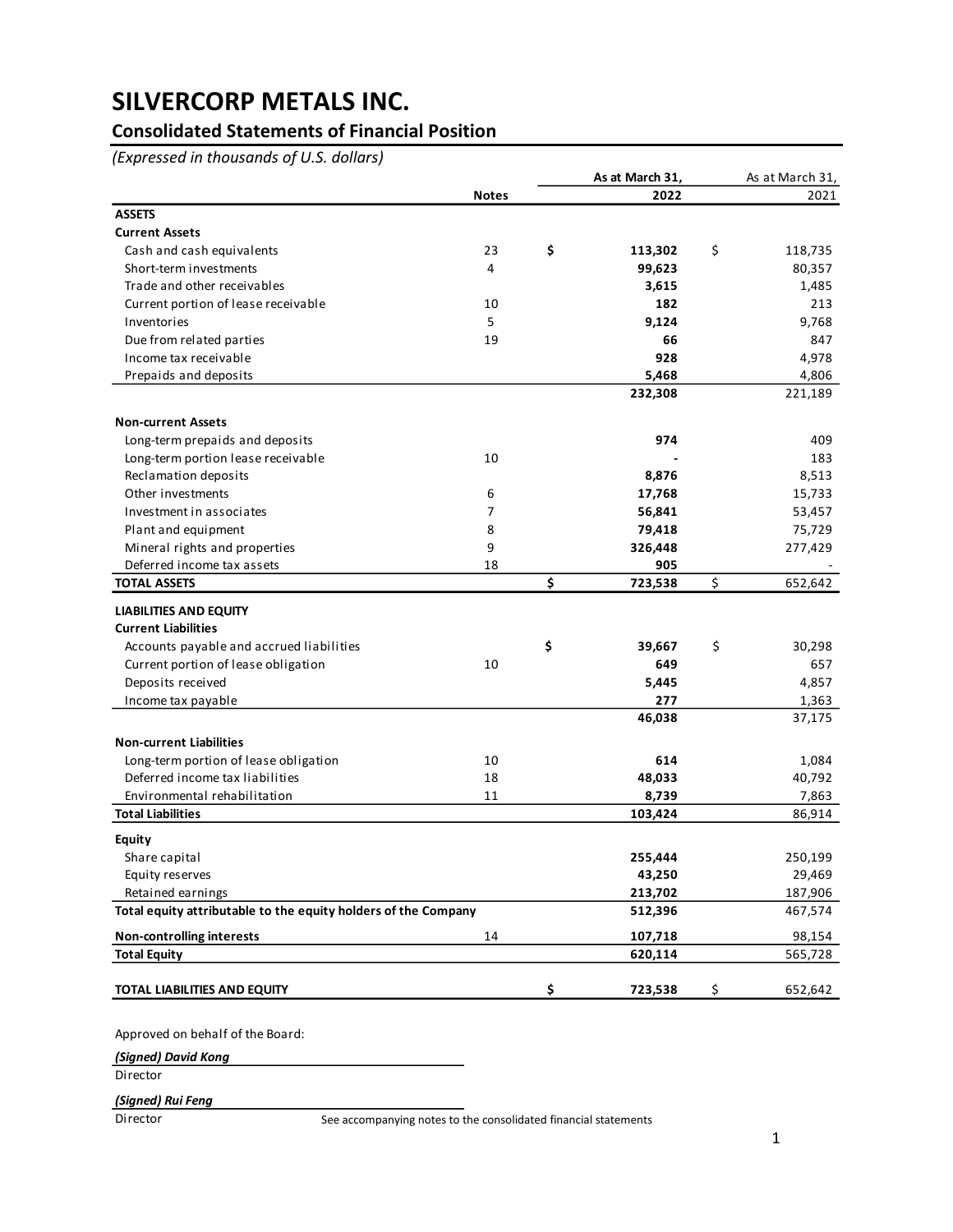## **Consolidated Statements of Income**

*(Expressed in thousands of U.S. dollars, except numbers for share and per share figures)*

|                                                                      |              |    | Year Ended March 31, |             |  |  |
|----------------------------------------------------------------------|--------------|----|----------------------|-------------|--|--|
|                                                                      | <b>Notes</b> |    | 2022                 | 2021        |  |  |
|                                                                      |              |    |                      |             |  |  |
| Revenue                                                              | 22(b)(c)     | \$ | $217,923$ \$         | 192,105     |  |  |
| Cost of mine operations                                              |              |    |                      |             |  |  |
| <b>Production costs</b>                                              |              |    | 88,537               | 69,544      |  |  |
| Depreciation and amortization                                        |              |    | 25,082               | 21,434      |  |  |
| Mineral resource taxes                                               |              |    | 5,952                | 5,004       |  |  |
| Government fees and other taxes                                      | 15           |    | 2,643                | 2,374       |  |  |
| General and administrative                                           | 16           |    | 11,408               | 9,587       |  |  |
|                                                                      |              |    | 133,622              | 107,943     |  |  |
| Income from mine operations                                          |              |    | 84,301               | 84,162      |  |  |
| Corporate general and administrative                                 | 16           |    | 14,181               | 12,365      |  |  |
| Property evaluation and business development                         |              |    | 921                  | (3, 237)    |  |  |
| Foreign exchange (gain) loss                                         |              |    | (267)                | 7,746       |  |  |
| Loss on disposal of plant and equipment                              | 8            |    | 210                  | 293         |  |  |
| Share of loss in associates                                          | 7            |    | 2,188                | 1,846       |  |  |
| Loss (gain) on equity investments desgined as FVTPL                  | 6            |    | 3,485                | (7, 732)    |  |  |
| Other expense                                                        |              |    | 1,018                | 1,157       |  |  |
| Income from operations                                               |              |    | 62,565               | 71,724      |  |  |
| Finance income                                                       | 17           |    | 5,217                | 3,767       |  |  |
| Finance costs                                                        | 17           |    | (10,710)             | (1,988)     |  |  |
| Income before income taxes                                           |              |    | 57,072               | 73,503      |  |  |
| Income tax expense                                                   | 18           |    | 13,788               | 12,994      |  |  |
| Net income                                                           |              | Ś  | \$<br>43,284         | 60,509      |  |  |
| Attributable to:                                                     |              |    |                      |             |  |  |
| Equity holders of the Company                                        |              | \$ | 30,634<br>-\$        | 46,376      |  |  |
| Non-controlling interests                                            | 14           |    | 12,650               | 14,133      |  |  |
|                                                                      |              | \$ | \$<br>43,284         | 60,509      |  |  |
| Earnings per share attributable to the equity holders of the Company |              |    |                      |             |  |  |
| <b>Basic earnings per share</b>                                      |              | \$ | 0.17<br>\$           | 0.27        |  |  |
| Diluted earnings per share                                           |              | \$ | \$<br>0.17           | 0.26        |  |  |
| Weighted Average Number of Shares Outstanding - Basic                |              |    | 176,534,501          | 174,868,256 |  |  |
| Weighted Average Number of Shares Outstanding - Diluted              |              |    | 178,323,968          | 177,074,004 |  |  |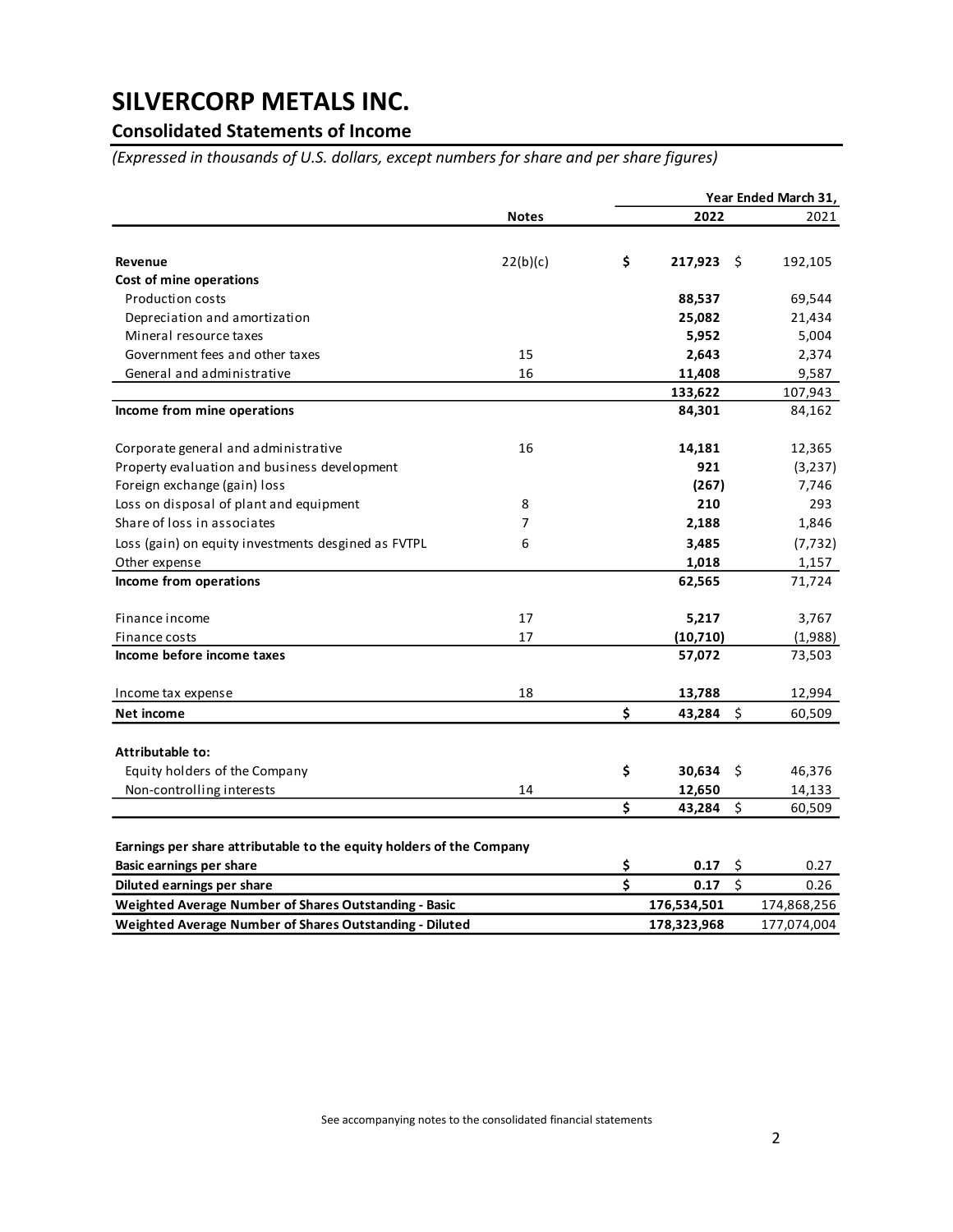## **Consolidated Statements of Comprehensive Income**

*(Expressed in thousands of U.S. dollars)*

|                                                                         |              |                                     | Year Ended March 31, |  |  |
|-------------------------------------------------------------------------|--------------|-------------------------------------|----------------------|--|--|
|                                                                         | <b>Notes</b> | 2022                                | 2021                 |  |  |
| Net income                                                              |              | \$<br>43,284<br>-\$                 | 60,509               |  |  |
| Other comprehensive income (loss), net of taxes:                        |              |                                     |                      |  |  |
| Items that may subsequently be reclassified to net income or loss:      |              |                                     |                      |  |  |
| Currency translation adjustment, net of tax of \$nil                    |              | 13,649                              | 44,032               |  |  |
| Share of other comprehensive income (loss) in associate                 | 7            | 95                                  | (2, 324)             |  |  |
| Items that will not subsequently be reclassified to net income or loss: |              |                                     |                      |  |  |
| Change in fair value on equity investments designated as FVTOCI         | 6            | (1,526)                             | 12,551               |  |  |
| Income tax effect                                                       |              | 389                                 |                      |  |  |
| Other comprehensive income, net of taxes                                |              | \$<br>12,607<br>\$                  | 54,259               |  |  |
| Attributable to:                                                        |              |                                     |                      |  |  |
| Equity holders of the Company                                           |              | \$<br>10,597<br>$\ddot{\mathsf{s}}$ | 49,039               |  |  |
| Non-controlling interests                                               | 14           | 2,010                               | 5,220                |  |  |
|                                                                         |              | \$<br>12,607<br>\$                  | 54,259               |  |  |
| Total comprehensive income                                              |              | \$<br>55,891<br>\$                  | 114,768              |  |  |
|                                                                         |              |                                     |                      |  |  |
| Attributable to:                                                        |              |                                     |                      |  |  |
| Equity holders of the Company                                           |              | \$<br>41.231<br>- \$                | 95,415               |  |  |
| Non-controlling interests                                               |              | 14,660                              | 19,353               |  |  |
|                                                                         |              | \$<br>55,891<br>\$                  | 114,768              |  |  |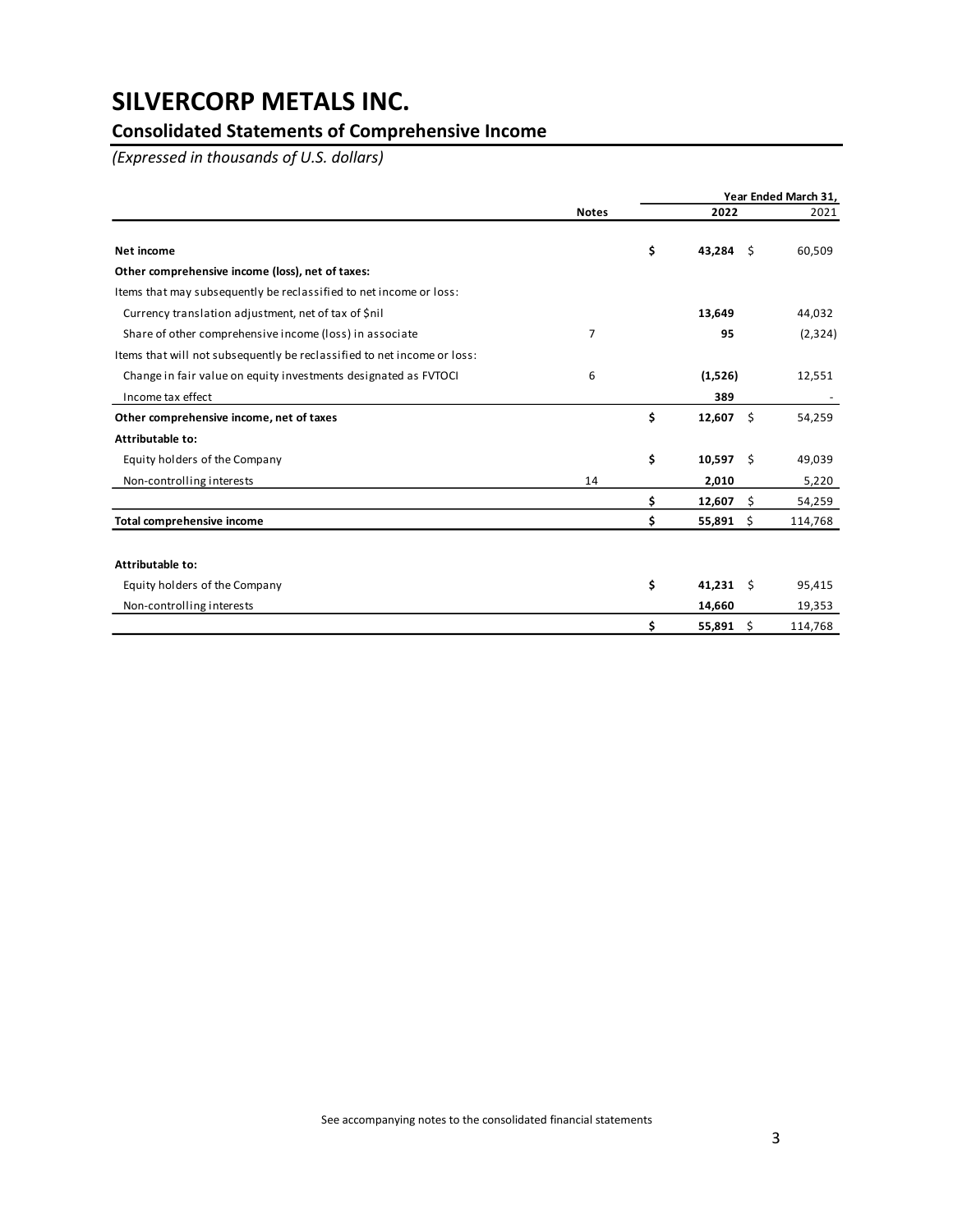## **Consolidated Statements of Cash Flows**

*(Expressed in thousands of U.S. dollars)*

| 2022<br><b>Notes</b><br>2021<br>Cash provided by<br><b>Operating activities</b><br>\$<br>43,284<br>60,509<br>Net income<br>- \$<br>Add (deduct) items not affecting cash:<br>Finance costs<br>17<br>10,710<br>1,988<br>27,028<br>23,224<br>Depreciation, amortization and depletion<br>$\overline{7}$<br>Share of loss in associates<br>2,188<br>1,846<br>18<br>Income tax expense<br>13,788<br>12,994<br>6<br>Loss (gain) on equity investments desgined as FVTPL<br>3,485<br>(7, 732)<br>8<br>210<br>293<br>Loss on disposal of plant and equipment<br>6,096<br>4,307<br>Share-based compensation<br>12(b)<br>Reclamation expenditures<br>(251)<br>(150)<br>(14, 347)<br>Income taxes paid<br>(5, 512)<br>10<br>Interest paid<br>(72)<br>(95)<br>23<br>6,424<br>3,075<br>Changes in non-cash operating working capital<br>Net cash provided by operating activities<br>107,378<br>85,912<br><b>Investing activities</b><br>Mineral rights and properties<br>Capital expenditures<br>(43, 341)<br>(35,661)<br>Acquisition<br>3<br>(13, 135)<br>(7, 566)<br>9<br>295<br>Proceeds on disposals<br>Plant and equipment<br>Additions<br>(8,972)<br>(10, 729)<br>8<br>Proceeds on disposals<br>74<br>51<br>Reclamation deposits<br>Paid<br>(293)<br>(460)<br>Refund<br>1,855<br>Other investments<br>6<br>Acquisition<br>(8, 235)<br>(12,708)<br>Proceeds on disposals<br>6<br>1,362<br>19,301<br>7<br>Investment in associates<br>(5,313)<br>(7, 131)<br>9,826<br>Net redemptions (purchases) of short-term investments<br>(27, 233)<br>10<br>Principal received on lease receivable<br>217<br>196<br>(106, 626)<br>(40, 974)<br>Net cash used in investing activities<br><b>Financing activities</b><br>Related parties<br>19<br>(744)<br>Payments made<br>19<br>812<br>1,423<br>Repayments received<br>10<br>(563)<br>Principal payments on lease obligation<br>(637)<br>Non-controlling interests<br>2,500<br>Contribution<br>14<br>Distribution<br>14<br>(5,096)<br>(3, 239)<br>(4, 368)<br>Cash dividends distributed<br>12(c)<br>(4, 413)<br>1,908<br>Proceeds from issuance of common shares<br>3,538<br>Net cash used in financing activities<br>(7, 426)<br>(1, 453)<br>Effect of exchange rate changes on cash and cash equivalents<br>1,241<br>9,473<br>(Decrease) increase in cash and cash equivalents<br>(5, 433)<br>52,958<br>Cash and cash equivalents, beginning of the year<br>118,735<br>65,777<br>\$<br>Cash and cash equivalents, end of the year<br>113,302<br>\$<br>118,735<br>Supplementary cash flow information<br>23 |  |  | Year Ended March 31, |
|----------------------------------------------------------------------------------------------------------------------------------------------------------------------------------------------------------------------------------------------------------------------------------------------------------------------------------------------------------------------------------------------------------------------------------------------------------------------------------------------------------------------------------------------------------------------------------------------------------------------------------------------------------------------------------------------------------------------------------------------------------------------------------------------------------------------------------------------------------------------------------------------------------------------------------------------------------------------------------------------------------------------------------------------------------------------------------------------------------------------------------------------------------------------------------------------------------------------------------------------------------------------------------------------------------------------------------------------------------------------------------------------------------------------------------------------------------------------------------------------------------------------------------------------------------------------------------------------------------------------------------------------------------------------------------------------------------------------------------------------------------------------------------------------------------------------------------------------------------------------------------------------------------------------------------------------------------------------------------------------------------------------------------------------------------------------------------------------------------------------------------------------------------------------------------------------------------------------------------------------------------------------------------------------------------------------------------------------------------------------------------------------------------------------------------------------------------------------------------------------------------------------------------------------|--|--|----------------------|
|                                                                                                                                                                                                                                                                                                                                                                                                                                                                                                                                                                                                                                                                                                                                                                                                                                                                                                                                                                                                                                                                                                                                                                                                                                                                                                                                                                                                                                                                                                                                                                                                                                                                                                                                                                                                                                                                                                                                                                                                                                                                                                                                                                                                                                                                                                                                                                                                                                                                                                                                              |  |  |                      |
|                                                                                                                                                                                                                                                                                                                                                                                                                                                                                                                                                                                                                                                                                                                                                                                                                                                                                                                                                                                                                                                                                                                                                                                                                                                                                                                                                                                                                                                                                                                                                                                                                                                                                                                                                                                                                                                                                                                                                                                                                                                                                                                                                                                                                                                                                                                                                                                                                                                                                                                                              |  |  |                      |
|                                                                                                                                                                                                                                                                                                                                                                                                                                                                                                                                                                                                                                                                                                                                                                                                                                                                                                                                                                                                                                                                                                                                                                                                                                                                                                                                                                                                                                                                                                                                                                                                                                                                                                                                                                                                                                                                                                                                                                                                                                                                                                                                                                                                                                                                                                                                                                                                                                                                                                                                              |  |  |                      |
|                                                                                                                                                                                                                                                                                                                                                                                                                                                                                                                                                                                                                                                                                                                                                                                                                                                                                                                                                                                                                                                                                                                                                                                                                                                                                                                                                                                                                                                                                                                                                                                                                                                                                                                                                                                                                                                                                                                                                                                                                                                                                                                                                                                                                                                                                                                                                                                                                                                                                                                                              |  |  |                      |
|                                                                                                                                                                                                                                                                                                                                                                                                                                                                                                                                                                                                                                                                                                                                                                                                                                                                                                                                                                                                                                                                                                                                                                                                                                                                                                                                                                                                                                                                                                                                                                                                                                                                                                                                                                                                                                                                                                                                                                                                                                                                                                                                                                                                                                                                                                                                                                                                                                                                                                                                              |  |  |                      |
|                                                                                                                                                                                                                                                                                                                                                                                                                                                                                                                                                                                                                                                                                                                                                                                                                                                                                                                                                                                                                                                                                                                                                                                                                                                                                                                                                                                                                                                                                                                                                                                                                                                                                                                                                                                                                                                                                                                                                                                                                                                                                                                                                                                                                                                                                                                                                                                                                                                                                                                                              |  |  |                      |
|                                                                                                                                                                                                                                                                                                                                                                                                                                                                                                                                                                                                                                                                                                                                                                                                                                                                                                                                                                                                                                                                                                                                                                                                                                                                                                                                                                                                                                                                                                                                                                                                                                                                                                                                                                                                                                                                                                                                                                                                                                                                                                                                                                                                                                                                                                                                                                                                                                                                                                                                              |  |  |                      |
|                                                                                                                                                                                                                                                                                                                                                                                                                                                                                                                                                                                                                                                                                                                                                                                                                                                                                                                                                                                                                                                                                                                                                                                                                                                                                                                                                                                                                                                                                                                                                                                                                                                                                                                                                                                                                                                                                                                                                                                                                                                                                                                                                                                                                                                                                                                                                                                                                                                                                                                                              |  |  |                      |
|                                                                                                                                                                                                                                                                                                                                                                                                                                                                                                                                                                                                                                                                                                                                                                                                                                                                                                                                                                                                                                                                                                                                                                                                                                                                                                                                                                                                                                                                                                                                                                                                                                                                                                                                                                                                                                                                                                                                                                                                                                                                                                                                                                                                                                                                                                                                                                                                                                                                                                                                              |  |  |                      |
|                                                                                                                                                                                                                                                                                                                                                                                                                                                                                                                                                                                                                                                                                                                                                                                                                                                                                                                                                                                                                                                                                                                                                                                                                                                                                                                                                                                                                                                                                                                                                                                                                                                                                                                                                                                                                                                                                                                                                                                                                                                                                                                                                                                                                                                                                                                                                                                                                                                                                                                                              |  |  |                      |
|                                                                                                                                                                                                                                                                                                                                                                                                                                                                                                                                                                                                                                                                                                                                                                                                                                                                                                                                                                                                                                                                                                                                                                                                                                                                                                                                                                                                                                                                                                                                                                                                                                                                                                                                                                                                                                                                                                                                                                                                                                                                                                                                                                                                                                                                                                                                                                                                                                                                                                                                              |  |  |                      |
|                                                                                                                                                                                                                                                                                                                                                                                                                                                                                                                                                                                                                                                                                                                                                                                                                                                                                                                                                                                                                                                                                                                                                                                                                                                                                                                                                                                                                                                                                                                                                                                                                                                                                                                                                                                                                                                                                                                                                                                                                                                                                                                                                                                                                                                                                                                                                                                                                                                                                                                                              |  |  |                      |
|                                                                                                                                                                                                                                                                                                                                                                                                                                                                                                                                                                                                                                                                                                                                                                                                                                                                                                                                                                                                                                                                                                                                                                                                                                                                                                                                                                                                                                                                                                                                                                                                                                                                                                                                                                                                                                                                                                                                                                                                                                                                                                                                                                                                                                                                                                                                                                                                                                                                                                                                              |  |  |                      |
|                                                                                                                                                                                                                                                                                                                                                                                                                                                                                                                                                                                                                                                                                                                                                                                                                                                                                                                                                                                                                                                                                                                                                                                                                                                                                                                                                                                                                                                                                                                                                                                                                                                                                                                                                                                                                                                                                                                                                                                                                                                                                                                                                                                                                                                                                                                                                                                                                                                                                                                                              |  |  |                      |
|                                                                                                                                                                                                                                                                                                                                                                                                                                                                                                                                                                                                                                                                                                                                                                                                                                                                                                                                                                                                                                                                                                                                                                                                                                                                                                                                                                                                                                                                                                                                                                                                                                                                                                                                                                                                                                                                                                                                                                                                                                                                                                                                                                                                                                                                                                                                                                                                                                                                                                                                              |  |  |                      |
|                                                                                                                                                                                                                                                                                                                                                                                                                                                                                                                                                                                                                                                                                                                                                                                                                                                                                                                                                                                                                                                                                                                                                                                                                                                                                                                                                                                                                                                                                                                                                                                                                                                                                                                                                                                                                                                                                                                                                                                                                                                                                                                                                                                                                                                                                                                                                                                                                                                                                                                                              |  |  |                      |
|                                                                                                                                                                                                                                                                                                                                                                                                                                                                                                                                                                                                                                                                                                                                                                                                                                                                                                                                                                                                                                                                                                                                                                                                                                                                                                                                                                                                                                                                                                                                                                                                                                                                                                                                                                                                                                                                                                                                                                                                                                                                                                                                                                                                                                                                                                                                                                                                                                                                                                                                              |  |  |                      |
|                                                                                                                                                                                                                                                                                                                                                                                                                                                                                                                                                                                                                                                                                                                                                                                                                                                                                                                                                                                                                                                                                                                                                                                                                                                                                                                                                                                                                                                                                                                                                                                                                                                                                                                                                                                                                                                                                                                                                                                                                                                                                                                                                                                                                                                                                                                                                                                                                                                                                                                                              |  |  |                      |
|                                                                                                                                                                                                                                                                                                                                                                                                                                                                                                                                                                                                                                                                                                                                                                                                                                                                                                                                                                                                                                                                                                                                                                                                                                                                                                                                                                                                                                                                                                                                                                                                                                                                                                                                                                                                                                                                                                                                                                                                                                                                                                                                                                                                                                                                                                                                                                                                                                                                                                                                              |  |  |                      |
|                                                                                                                                                                                                                                                                                                                                                                                                                                                                                                                                                                                                                                                                                                                                                                                                                                                                                                                                                                                                                                                                                                                                                                                                                                                                                                                                                                                                                                                                                                                                                                                                                                                                                                                                                                                                                                                                                                                                                                                                                                                                                                                                                                                                                                                                                                                                                                                                                                                                                                                                              |  |  |                      |
|                                                                                                                                                                                                                                                                                                                                                                                                                                                                                                                                                                                                                                                                                                                                                                                                                                                                                                                                                                                                                                                                                                                                                                                                                                                                                                                                                                                                                                                                                                                                                                                                                                                                                                                                                                                                                                                                                                                                                                                                                                                                                                                                                                                                                                                                                                                                                                                                                                                                                                                                              |  |  |                      |
|                                                                                                                                                                                                                                                                                                                                                                                                                                                                                                                                                                                                                                                                                                                                                                                                                                                                                                                                                                                                                                                                                                                                                                                                                                                                                                                                                                                                                                                                                                                                                                                                                                                                                                                                                                                                                                                                                                                                                                                                                                                                                                                                                                                                                                                                                                                                                                                                                                                                                                                                              |  |  |                      |
|                                                                                                                                                                                                                                                                                                                                                                                                                                                                                                                                                                                                                                                                                                                                                                                                                                                                                                                                                                                                                                                                                                                                                                                                                                                                                                                                                                                                                                                                                                                                                                                                                                                                                                                                                                                                                                                                                                                                                                                                                                                                                                                                                                                                                                                                                                                                                                                                                                                                                                                                              |  |  |                      |
|                                                                                                                                                                                                                                                                                                                                                                                                                                                                                                                                                                                                                                                                                                                                                                                                                                                                                                                                                                                                                                                                                                                                                                                                                                                                                                                                                                                                                                                                                                                                                                                                                                                                                                                                                                                                                                                                                                                                                                                                                                                                                                                                                                                                                                                                                                                                                                                                                                                                                                                                              |  |  |                      |
|                                                                                                                                                                                                                                                                                                                                                                                                                                                                                                                                                                                                                                                                                                                                                                                                                                                                                                                                                                                                                                                                                                                                                                                                                                                                                                                                                                                                                                                                                                                                                                                                                                                                                                                                                                                                                                                                                                                                                                                                                                                                                                                                                                                                                                                                                                                                                                                                                                                                                                                                              |  |  |                      |
|                                                                                                                                                                                                                                                                                                                                                                                                                                                                                                                                                                                                                                                                                                                                                                                                                                                                                                                                                                                                                                                                                                                                                                                                                                                                                                                                                                                                                                                                                                                                                                                                                                                                                                                                                                                                                                                                                                                                                                                                                                                                                                                                                                                                                                                                                                                                                                                                                                                                                                                                              |  |  |                      |
|                                                                                                                                                                                                                                                                                                                                                                                                                                                                                                                                                                                                                                                                                                                                                                                                                                                                                                                                                                                                                                                                                                                                                                                                                                                                                                                                                                                                                                                                                                                                                                                                                                                                                                                                                                                                                                                                                                                                                                                                                                                                                                                                                                                                                                                                                                                                                                                                                                                                                                                                              |  |  |                      |
|                                                                                                                                                                                                                                                                                                                                                                                                                                                                                                                                                                                                                                                                                                                                                                                                                                                                                                                                                                                                                                                                                                                                                                                                                                                                                                                                                                                                                                                                                                                                                                                                                                                                                                                                                                                                                                                                                                                                                                                                                                                                                                                                                                                                                                                                                                                                                                                                                                                                                                                                              |  |  |                      |
|                                                                                                                                                                                                                                                                                                                                                                                                                                                                                                                                                                                                                                                                                                                                                                                                                                                                                                                                                                                                                                                                                                                                                                                                                                                                                                                                                                                                                                                                                                                                                                                                                                                                                                                                                                                                                                                                                                                                                                                                                                                                                                                                                                                                                                                                                                                                                                                                                                                                                                                                              |  |  |                      |
|                                                                                                                                                                                                                                                                                                                                                                                                                                                                                                                                                                                                                                                                                                                                                                                                                                                                                                                                                                                                                                                                                                                                                                                                                                                                                                                                                                                                                                                                                                                                                                                                                                                                                                                                                                                                                                                                                                                                                                                                                                                                                                                                                                                                                                                                                                                                                                                                                                                                                                                                              |  |  |                      |
|                                                                                                                                                                                                                                                                                                                                                                                                                                                                                                                                                                                                                                                                                                                                                                                                                                                                                                                                                                                                                                                                                                                                                                                                                                                                                                                                                                                                                                                                                                                                                                                                                                                                                                                                                                                                                                                                                                                                                                                                                                                                                                                                                                                                                                                                                                                                                                                                                                                                                                                                              |  |  |                      |
|                                                                                                                                                                                                                                                                                                                                                                                                                                                                                                                                                                                                                                                                                                                                                                                                                                                                                                                                                                                                                                                                                                                                                                                                                                                                                                                                                                                                                                                                                                                                                                                                                                                                                                                                                                                                                                                                                                                                                                                                                                                                                                                                                                                                                                                                                                                                                                                                                                                                                                                                              |  |  |                      |
|                                                                                                                                                                                                                                                                                                                                                                                                                                                                                                                                                                                                                                                                                                                                                                                                                                                                                                                                                                                                                                                                                                                                                                                                                                                                                                                                                                                                                                                                                                                                                                                                                                                                                                                                                                                                                                                                                                                                                                                                                                                                                                                                                                                                                                                                                                                                                                                                                                                                                                                                              |  |  |                      |
|                                                                                                                                                                                                                                                                                                                                                                                                                                                                                                                                                                                                                                                                                                                                                                                                                                                                                                                                                                                                                                                                                                                                                                                                                                                                                                                                                                                                                                                                                                                                                                                                                                                                                                                                                                                                                                                                                                                                                                                                                                                                                                                                                                                                                                                                                                                                                                                                                                                                                                                                              |  |  |                      |
|                                                                                                                                                                                                                                                                                                                                                                                                                                                                                                                                                                                                                                                                                                                                                                                                                                                                                                                                                                                                                                                                                                                                                                                                                                                                                                                                                                                                                                                                                                                                                                                                                                                                                                                                                                                                                                                                                                                                                                                                                                                                                                                                                                                                                                                                                                                                                                                                                                                                                                                                              |  |  |                      |
|                                                                                                                                                                                                                                                                                                                                                                                                                                                                                                                                                                                                                                                                                                                                                                                                                                                                                                                                                                                                                                                                                                                                                                                                                                                                                                                                                                                                                                                                                                                                                                                                                                                                                                                                                                                                                                                                                                                                                                                                                                                                                                                                                                                                                                                                                                                                                                                                                                                                                                                                              |  |  |                      |
|                                                                                                                                                                                                                                                                                                                                                                                                                                                                                                                                                                                                                                                                                                                                                                                                                                                                                                                                                                                                                                                                                                                                                                                                                                                                                                                                                                                                                                                                                                                                                                                                                                                                                                                                                                                                                                                                                                                                                                                                                                                                                                                                                                                                                                                                                                                                                                                                                                                                                                                                              |  |  |                      |
|                                                                                                                                                                                                                                                                                                                                                                                                                                                                                                                                                                                                                                                                                                                                                                                                                                                                                                                                                                                                                                                                                                                                                                                                                                                                                                                                                                                                                                                                                                                                                                                                                                                                                                                                                                                                                                                                                                                                                                                                                                                                                                                                                                                                                                                                                                                                                                                                                                                                                                                                              |  |  |                      |
|                                                                                                                                                                                                                                                                                                                                                                                                                                                                                                                                                                                                                                                                                                                                                                                                                                                                                                                                                                                                                                                                                                                                                                                                                                                                                                                                                                                                                                                                                                                                                                                                                                                                                                                                                                                                                                                                                                                                                                                                                                                                                                                                                                                                                                                                                                                                                                                                                                                                                                                                              |  |  |                      |
|                                                                                                                                                                                                                                                                                                                                                                                                                                                                                                                                                                                                                                                                                                                                                                                                                                                                                                                                                                                                                                                                                                                                                                                                                                                                                                                                                                                                                                                                                                                                                                                                                                                                                                                                                                                                                                                                                                                                                                                                                                                                                                                                                                                                                                                                                                                                                                                                                                                                                                                                              |  |  |                      |
|                                                                                                                                                                                                                                                                                                                                                                                                                                                                                                                                                                                                                                                                                                                                                                                                                                                                                                                                                                                                                                                                                                                                                                                                                                                                                                                                                                                                                                                                                                                                                                                                                                                                                                                                                                                                                                                                                                                                                                                                                                                                                                                                                                                                                                                                                                                                                                                                                                                                                                                                              |  |  |                      |
|                                                                                                                                                                                                                                                                                                                                                                                                                                                                                                                                                                                                                                                                                                                                                                                                                                                                                                                                                                                                                                                                                                                                                                                                                                                                                                                                                                                                                                                                                                                                                                                                                                                                                                                                                                                                                                                                                                                                                                                                                                                                                                                                                                                                                                                                                                                                                                                                                                                                                                                                              |  |  |                      |
|                                                                                                                                                                                                                                                                                                                                                                                                                                                                                                                                                                                                                                                                                                                                                                                                                                                                                                                                                                                                                                                                                                                                                                                                                                                                                                                                                                                                                                                                                                                                                                                                                                                                                                                                                                                                                                                                                                                                                                                                                                                                                                                                                                                                                                                                                                                                                                                                                                                                                                                                              |  |  |                      |
|                                                                                                                                                                                                                                                                                                                                                                                                                                                                                                                                                                                                                                                                                                                                                                                                                                                                                                                                                                                                                                                                                                                                                                                                                                                                                                                                                                                                                                                                                                                                                                                                                                                                                                                                                                                                                                                                                                                                                                                                                                                                                                                                                                                                                                                                                                                                                                                                                                                                                                                                              |  |  |                      |
|                                                                                                                                                                                                                                                                                                                                                                                                                                                                                                                                                                                                                                                                                                                                                                                                                                                                                                                                                                                                                                                                                                                                                                                                                                                                                                                                                                                                                                                                                                                                                                                                                                                                                                                                                                                                                                                                                                                                                                                                                                                                                                                                                                                                                                                                                                                                                                                                                                                                                                                                              |  |  |                      |
|                                                                                                                                                                                                                                                                                                                                                                                                                                                                                                                                                                                                                                                                                                                                                                                                                                                                                                                                                                                                                                                                                                                                                                                                                                                                                                                                                                                                                                                                                                                                                                                                                                                                                                                                                                                                                                                                                                                                                                                                                                                                                                                                                                                                                                                                                                                                                                                                                                                                                                                                              |  |  |                      |
|                                                                                                                                                                                                                                                                                                                                                                                                                                                                                                                                                                                                                                                                                                                                                                                                                                                                                                                                                                                                                                                                                                                                                                                                                                                                                                                                                                                                                                                                                                                                                                                                                                                                                                                                                                                                                                                                                                                                                                                                                                                                                                                                                                                                                                                                                                                                                                                                                                                                                                                                              |  |  |                      |
|                                                                                                                                                                                                                                                                                                                                                                                                                                                                                                                                                                                                                                                                                                                                                                                                                                                                                                                                                                                                                                                                                                                                                                                                                                                                                                                                                                                                                                                                                                                                                                                                                                                                                                                                                                                                                                                                                                                                                                                                                                                                                                                                                                                                                                                                                                                                                                                                                                                                                                                                              |  |  |                      |
|                                                                                                                                                                                                                                                                                                                                                                                                                                                                                                                                                                                                                                                                                                                                                                                                                                                                                                                                                                                                                                                                                                                                                                                                                                                                                                                                                                                                                                                                                                                                                                                                                                                                                                                                                                                                                                                                                                                                                                                                                                                                                                                                                                                                                                                                                                                                                                                                                                                                                                                                              |  |  |                      |
|                                                                                                                                                                                                                                                                                                                                                                                                                                                                                                                                                                                                                                                                                                                                                                                                                                                                                                                                                                                                                                                                                                                                                                                                                                                                                                                                                                                                                                                                                                                                                                                                                                                                                                                                                                                                                                                                                                                                                                                                                                                                                                                                                                                                                                                                                                                                                                                                                                                                                                                                              |  |  |                      |
|                                                                                                                                                                                                                                                                                                                                                                                                                                                                                                                                                                                                                                                                                                                                                                                                                                                                                                                                                                                                                                                                                                                                                                                                                                                                                                                                                                                                                                                                                                                                                                                                                                                                                                                                                                                                                                                                                                                                                                                                                                                                                                                                                                                                                                                                                                                                                                                                                                                                                                                                              |  |  |                      |

See accompanying notes to the consolidated financial statements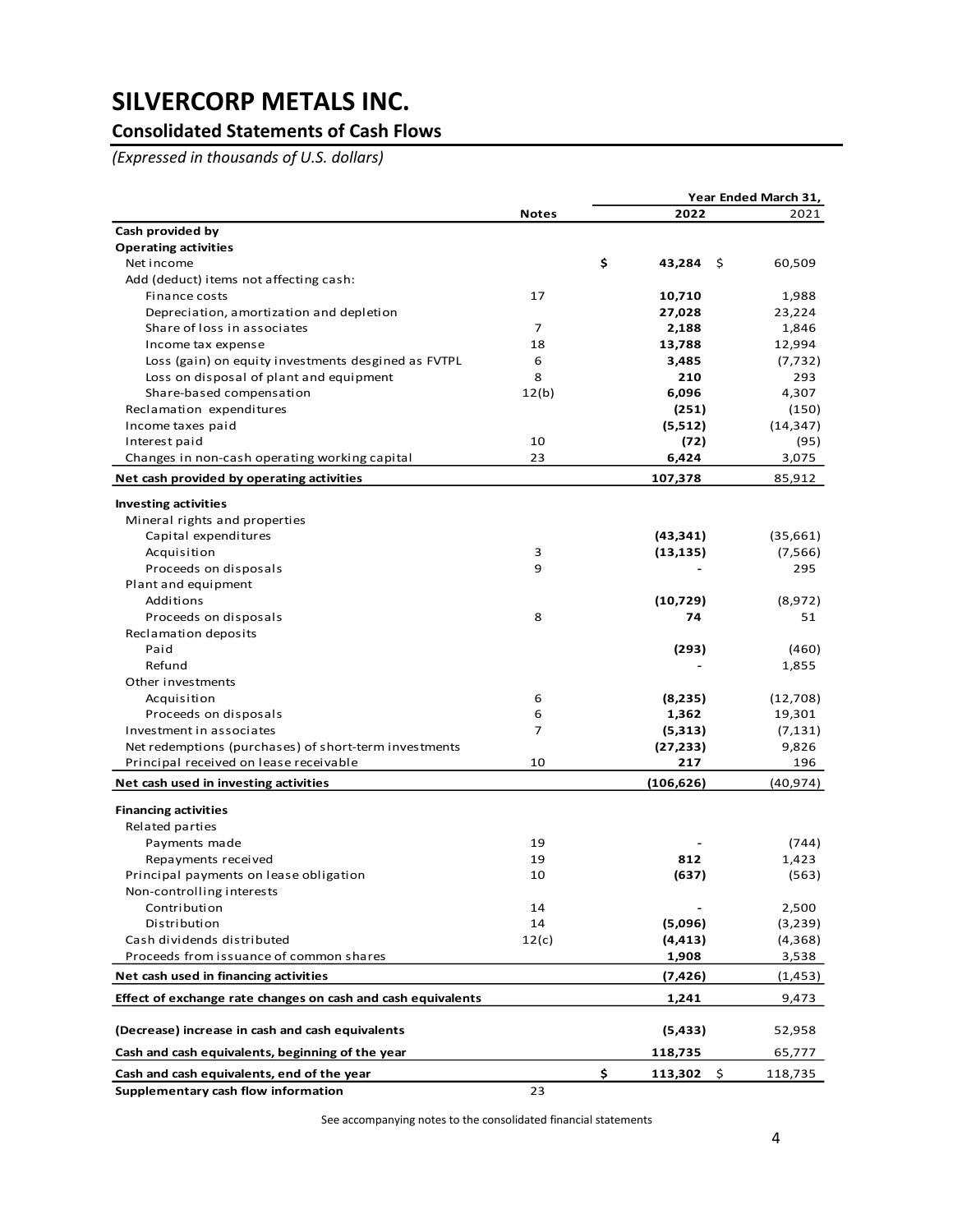## **Consolidated Statements of Changes in Equity**

*(Expressed in thousands of U.S. dollars, except numbers for share figures)*

|                                             |       | Share capital |                          |          |    | Equity reserves          |                      |            |                           |                    |              |
|---------------------------------------------|-------|---------------|--------------------------|----------|----|--------------------------|----------------------|------------|---------------------------|--------------------|--------------|
|                                             |       |               |                          | Share    |    |                          |                      |            | Total equity attributable |                    |              |
|                                             |       | Number of     |                          | option   |    |                          | Accumulated other    | Retained   | to the equity holders of  | Non-controlling    |              |
|                                             | Notes | shares        | Amount                   | reserve  |    | Reserves                 | comprehensive loss   | earnings   | the Company               | interests          | Total equity |
| Balance, April 1, 2020                      |       | 173,816,834   | \$243,926                | 15,038   | Ŝ  | 25,409                   | $(61,589)$ \$<br>-Ŝ  | 145,898 \$ | 368,682                   | 70,290 \$<br>- Ś   | 438,972      |
| Options exercised                           |       | 1,553,338     | 4,824                    | (1, 286) |    |                          |                      |            | 3,538                     |                    | 3,538        |
| Restricted share units vested               |       | 372,372       | 1,449                    | (1, 449) |    |                          |                      |            |                           |                    |              |
| Share-based compensation                    |       |               |                          | 4,307    |    |                          |                      |            | 4,307                     |                    | 4,307        |
| Dividends declared                          |       |               |                          |          |    |                          | $\sim$               | (4,368)    | (4,368)                   |                    | (4,368)      |
| Acquisition of La Yesca                     |       |               |                          |          |    |                          |                      |            |                           | 9,250              | 9,250        |
| Contribution from non-controlling interests |       |               |                          |          |    | $\overline{\phantom{0}}$ |                      |            |                           | 2,500              | 2,500        |
| Distribution to non-controlling interests   |       |               |                          |          |    |                          |                      |            |                           | (3,239)            | (3,239)      |
| Comprehensive income                        |       |               |                          |          |    |                          | 49,039               | 46,376     | 95,415                    | 19,353             | 114,768      |
| Balance, March 31, 2021                     |       | 175,742,544   | \$250,199                | 16,610   | -S | 25,409                   | $(12,550)$ \$<br>- Ś | 187,906 \$ | 467,574                   | $98,154$ \$<br>- Ś | 565,728      |
| Options exercised                           |       | 797,083       | 2,528                    | (620)    |    |                          |                      |            | 1,908                     |                    | 1,908        |
| Restricted share units vested               |       | 566,172       | 2,717                    | (2,717)  |    |                          |                      |            |                           |                    |              |
| Share-based compensation                    | 12(b) |               |                          | 6,096    |    |                          |                      |            | 6,096                     |                    | 6,096        |
| Dividends declared                          | 12(c) |               | $\overline{\phantom{0}}$ |          |    | $\overline{\phantom{a}}$ | $\sim$               | (4, 413)   | (4, 413)                  |                    | (4, 413)     |
| Distribution to non-controlling interests   | 14    |               |                          |          |    |                          |                      |            |                           | (5,096)            | (5,096)      |
| Contribution to reserves                    |       |               |                          |          |    | 425                      |                      | (425)      |                           |                    |              |
| Comprehensive income                        |       |               |                          |          |    |                          | 10,597               | 30,634     | 41,231                    | 14,660             | 55,891       |
| Balance, March 31, 2022                     |       | 177,105,799   | \$255,444                | 19,369   | s. | $25,834$ \$              | $(1,953)$ \$         | 213,702 \$ | $512,396$ \$              | 107,718 \$         | 620,114      |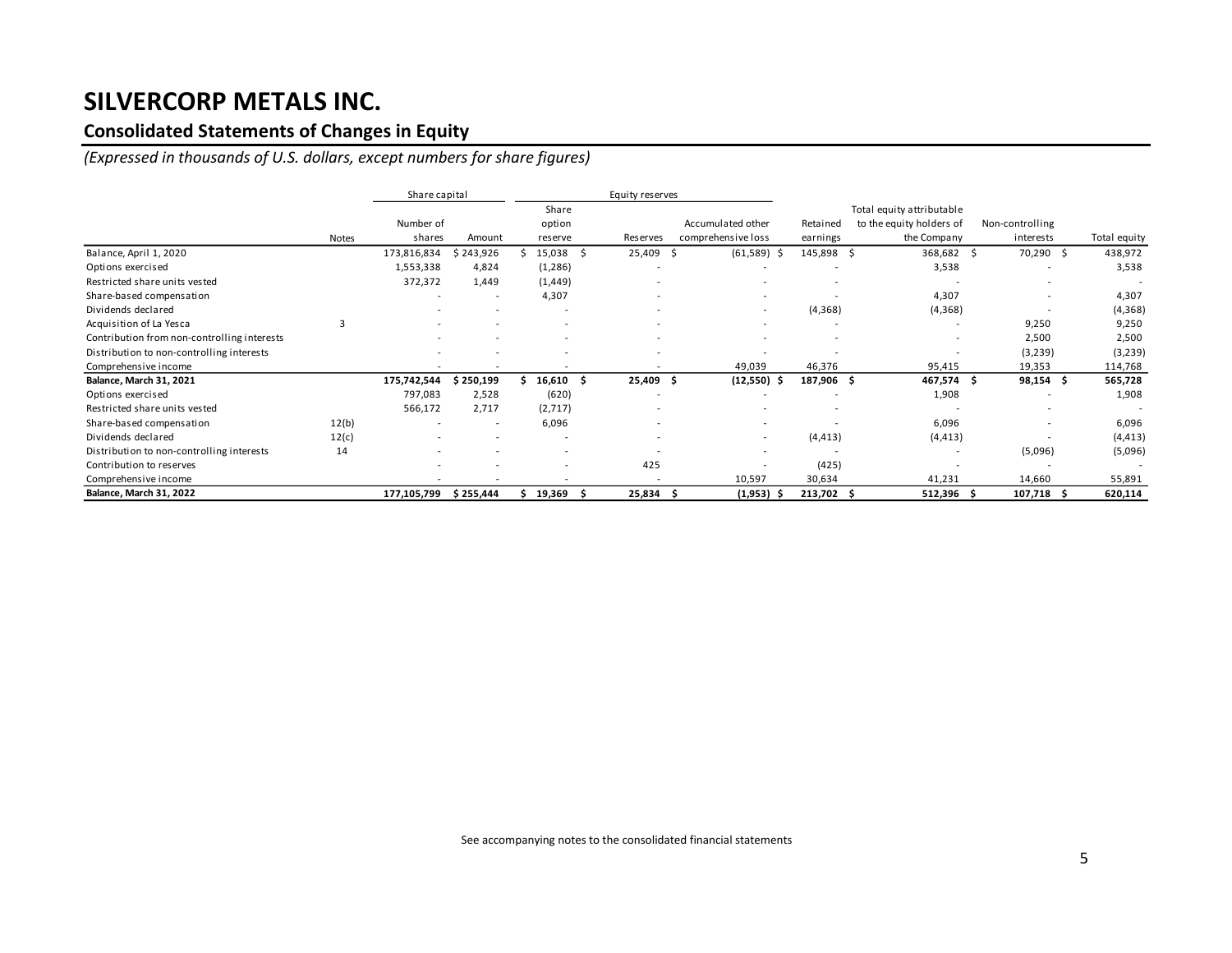### **Notes to Consolidated Financial Statements**

*(Tabular amounts are in thousands of U.S. dollars, except numbers for share and per share figures or otherwise stated)*

#### **1. CORPORATE INFORMATION**

Silvercorp Metals Inc., along with its subsidiaries (collectively the "Company"), is in the business of production, development, exploration and acquisition of mineral properties. The Company's producing mines are located in China, and current exploration and development projects are located in Mexico and China.

The Company is a publicly listed company incorporated in the Province of British Columbia, Canada, with limited liability under the legislation of the Province of British Columbia. The Company's shares are traded on the Toronto Stock Exchange and NYSE American.

The head office, registered address and records office of the Company are located at 1066 West Hastings Street, Suite 1750, Vancouver, British Columbia, Canada, V6E 3X1.

#### **2. SIGNIFICANT ACCOUNTING POLICIES**

#### *(a) Statement of Compliance*

These consolidated financial statements have been prepared in accordance with International Financial Reporting Standards ("IFRS") as issued by the International Accounting Standards Board ("IASB"). The policies applied in these consolidated financial statements are based on IFRS in effect as of March 31, 2022.

These consolidated financial statements were authorized for issue in accordance with a resolution of the Board of Directors dated on May 25, 2022.

#### *(b)Basis of Consolidation*

These consolidated financial statements include the accounts of the Company and its wholly or partially owned subsidiaries.

Subsidiaries are consolidated from the date on which the Company obtains control up to the date of the disposition of control. Control is achieved when the Company has power over the subsidiary, is exposed or has rights to variable returns from its involvement with the subsidiary and has the ability to use its power to affect its returns.

For non-wholly owned subsidiaries over which the Company has control, the net assets attributable to outside equity shareholders are presented as "non-controlling interests" in the equity section of the consolidated statement of financial position. Net income for the period that is attributable to the noncontrolling interests is calculated based on the ownership of the non-controlling interest shareholders in the subsidiary. Adjustments to recognize the non-controlling interests' share of changes to the subsidiary's equity are made even if this results in the non-controlling interests having a deficit balance. Changes in the Company's ownership interest in a subsidiary that do not result in a loss of control are recorded as equity transactions. The carrying amount of non-controlling interests is adjusted to reflect the change in the noncontrolling interests' relative interests in the subsidiary and the difference between the adjustment to the carrying amount of non-controlling interest and the Company's share of proceeds received and/or consideration paid is recognized directly in equity and attributed to equity holders of the Company.

Balances, transactions, revenues and expenses between the Company and its subsidiaries are eliminated on consolidation.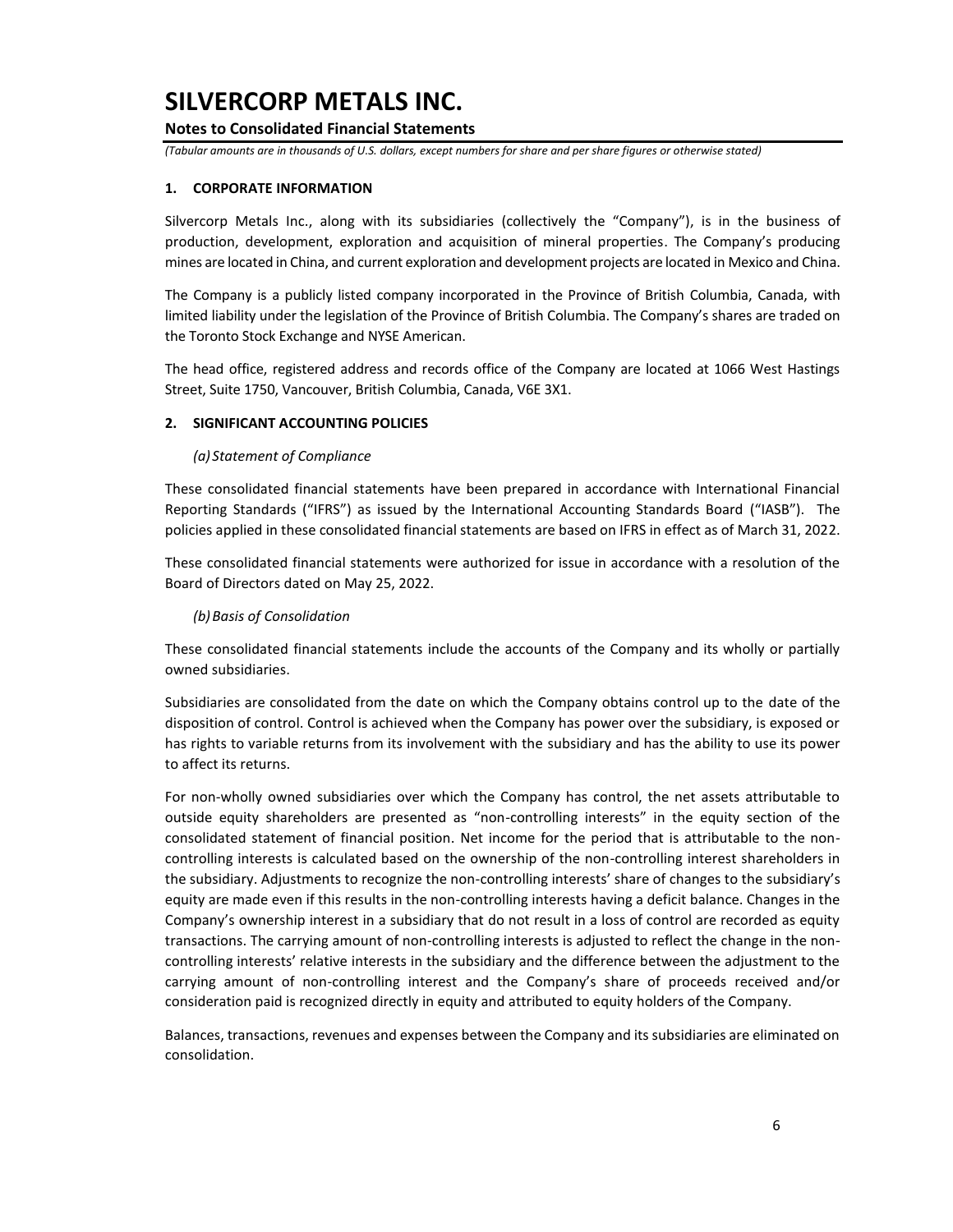#### **Notes to Consolidated Financial Statements**

*(Tabular amounts are in thousands of U.S. dollars, except numbers for share and per share figures or otherwise stated)*

Details of the Company's significant subsidiaries which are consolidated are as follows:

|                                                     |                    | Proportion of ownership interest held |           |           |                      |
|-----------------------------------------------------|--------------------|---------------------------------------|-----------|-----------|----------------------|
|                                                     |                    | Country of                            | March 31, | March 31, |                      |
| Name of subsidiaries                                | Principal activity | incorporation                         | 2022      | 2021      | Mineral properties   |
| Silvercorp Metals China Inc.                        | Holding company    | Canada                                | 100%      | 100%      |                      |
| Silvercorp Metals (China) Inc.                      | Holding company    | China                                 | 100%      | 100%      |                      |
| 0875786 B.C. LTD.                                   | Holding company    | Canada                                | 100%      | 100%      |                      |
| Fortune Mining Limited                              | Holding company    | BVI (i)                               | 100%      | 100%      |                      |
| Fortune Copper Limited                              | Holding company    | <b>BVI</b>                            | 100%      | 100%      |                      |
| Fortune Gold Mining Limited                         | Holding company    | <b>BVI</b>                            | 100%      | 100%      |                      |
| Victor Resources Ltd.                               | Holding company    | <b>BVI</b>                            | 100%      | 100%      |                      |
| Yangtze Mining Ltd.                                 | Holding company    | <b>BVI</b>                            | 100%      | 100%      |                      |
| Victor Mining Ltd.                                  | Holding company    | <b>BVI</b>                            | 100%      | 100%      |                      |
| Yangtze Mining (H.K.) Ltd.                          | Holding company    | Hong Kong                             | 100%      | 100%      |                      |
| Fortune Gold Mining (H.K.) Limited                  | Holding company    | Hong Kong                             | 100%      | 100%      |                      |
| Wonder Success Limited                              | Holding company    | Hong Kong                             | 100%      | 100%      |                      |
| New Infini Silver Inc. ("New Infini")               | Holding company    | Canada                                | 46.1%     | 43.8%     |                      |
| Infini Metals Inc.                                  | Holding company    | <b>BVI</b>                            | 46.1%     | 43.8%     |                      |
| Infini Resources (Asia) Co. Ltd.                    | Holding company    | Hong Kong                             | 46.1%     | 43.8%     |                      |
| Golden Land (Asia) Ltd.                             | Holding company    | Hong Kong                             | 46.1%     | 43.8%     |                      |
| Henan Huawei Mining Co. Ltd. ("Henan Huawei")       | Mining             | China                                 | 80%       | 80%       | Ying Mining District |
| Henan Found Mining Co. Ltd. ("Henan Found")         | Mining             | China                                 | 77.5%     | 77.5%     |                      |
| Xinshao Yunxiang Mining Co., Ltd. ("Yunxiang")      | Mining             | China                                 | 70%       | 70%       | <b>BYP</b>           |
| Guangdong Found Mining Co. Ltd. ("Guangdong Found") | Mining             | China                                 | 99%       | 99%       | GC                   |
| Infini Resources S.A. de C.V.                       | Mining             | Mexico                                | 46.1%     | 43.8%     | La Yesca             |
| Shanxi Xinbaoyuan Mining Co., Ltd. ("Xinbaoyuan")   | Mining             | China                                 | 77.5%     | 0.0%      | Kuanping             |

(i) British Virgin Islands ("BVI")

#### *(c) Investments in Associates*

An associate is an entity over which the Company has significant influence but not control and is not a subsidiary or joint venture. Significant influence is presumed to exist where the Company has between 20% and 50% of the voting rights, but can also arise when the Company has power to be actively involved and influential in financial and operating policy decisions of the entity even though Company has less than 20% of voting rights.

The Company accounts for its investments in associates using the equity method. Under the equity method, the Company's investment in an associate is initially recognized at cost and subsequently increased or decreased to recognize the Company's share of profit and loss of the associate and for impairment losses after the initial recognition date. The Company's share of an associate's loss that are in excess of its investment are recognized only to the extent that the Company has incurred legal or constructive obligations or made payments on behalf of the associate. The Company's share of comprehensive income or losses attributable to shareholders of associates are recognized in comprehensive income during the period. The carrying amount of the Company's investments in associates also include any long-term debt interests which in substance form part of the Company's net investment. Distributions received from an associate are accounted for as a reduction in the carrying amount of the Company's investment.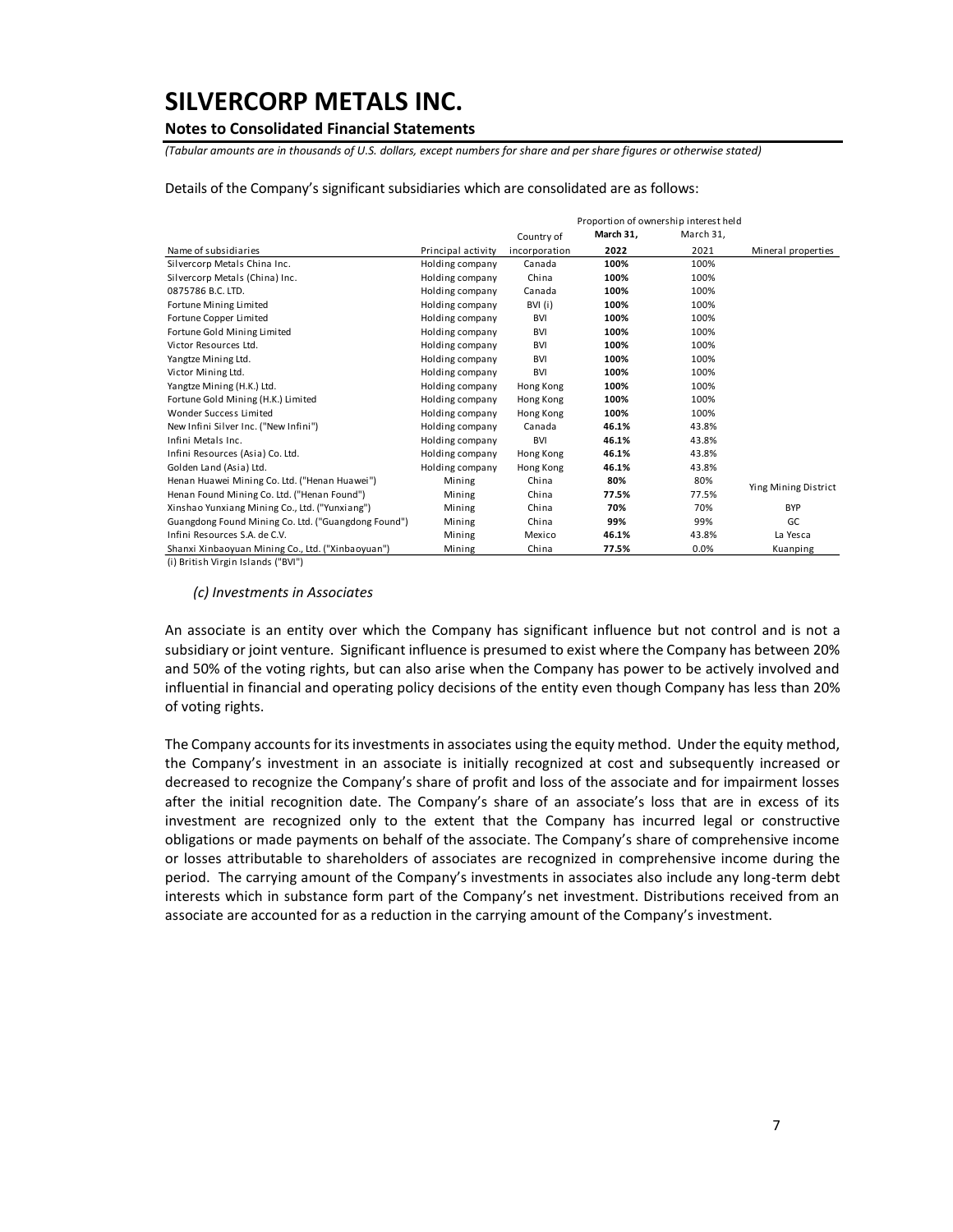### **Notes to Consolidated Financial Statements**

*(Tabular amounts are in thousands of U.S. dollars, except numbers for share and per share figures or otherwise stated)*

At the end of each reporting period, the Company assesses whether there is any objective evidence that an investment in an associate is impaired. Objective evidence includes observable data indicating there is a measurable decrease in the estimated future cash flows of the associate's operations. When there is objective evidence that an investment in an associate is impaired, the carrying amount is compared to its recoverable amount, being the higher of its fair value less cost to sell and value in use. An impairment loss is recognized if the recoverable amount is less than its carrying amount. When an impairment loss reverses in a subsequent period, the carrying amount of the investment is increased to the revised estimate of recoverable amount to the extent that the increased carrying amount does not exceed the carrying amount that would have been determined had an impairment loss not been previously recognized. Impairment losses and reversal of impairment losses, if any, are recognized in net income in the period in which the relevant circumstances are identified.

Details of the Company's associates are as follows:

|                                   |                    |               | Proportion of ownership interest held |           |  |
|-----------------------------------|--------------------|---------------|---------------------------------------|-----------|--|
|                                   |                    | Country of    | March 31.                             | March 31. |  |
| Name of associate                 | Principal activity | incorporation | 2022                                  | 2021      |  |
| New Pacific Metals Corp. ("NUAG") | Mining             | Canada        | 28.2%                                 | 28.6%     |  |
| Whitehorse Gold Corp. ("WHG")     | Mining             | Canada        | 29.3%                                 | 27.0%     |  |

*(d)Business Combinations or asset acquisition* 

#### *Optional concentration test*

The Company applies an optional concentration test, on a transaction-by-transaction basis, that permits a simplified assessment of whether an acquired set of activities and assets is not a business. The concentration test is met if substantially all of the fair value of the gross assets acquired is concentrated in a single identifiable asset or group of similar identifiable assets. The gross assets under assessment exclude cash and cash equivalents, deferred tax assets, and goodwill resulting from the effects of deferred tax liabilities. If the concentration test is met, the set of activities and assets is determined not to be a business and no further assessment is needed.

#### *Asset acquisitions*

When the Company acquires a group of assets and liabilities that do not constitute a business, the Company identifies and recognizes the individual identifiable assets acquired and liabilities assumed by allocating the purchase price first to financial assets/financial liabilities at the respective fair values, the remaining balance of the purchase price is then allocated to the other identifiable assets and liabilities on the basis of their relative fair values at the date of purchase. Such a transaction does not give rise to goodwill or bargain purchase gain.

#### *Business Combinations*

Business combinations are accounted for using the acquisition method. The cost of an acquisition is measured as the aggregate of the consideration transferred, measured at acquisition date fair value and the amount of any non-controlling interest in the acquiree. For each business combination, the Company elects whether it measures the non-controlling interest in the acquiree either at fair value or at the proportionate share of the acquiree's identifiable net assets. Acquisition costs incurred are expensed and included in general and administrative expenses.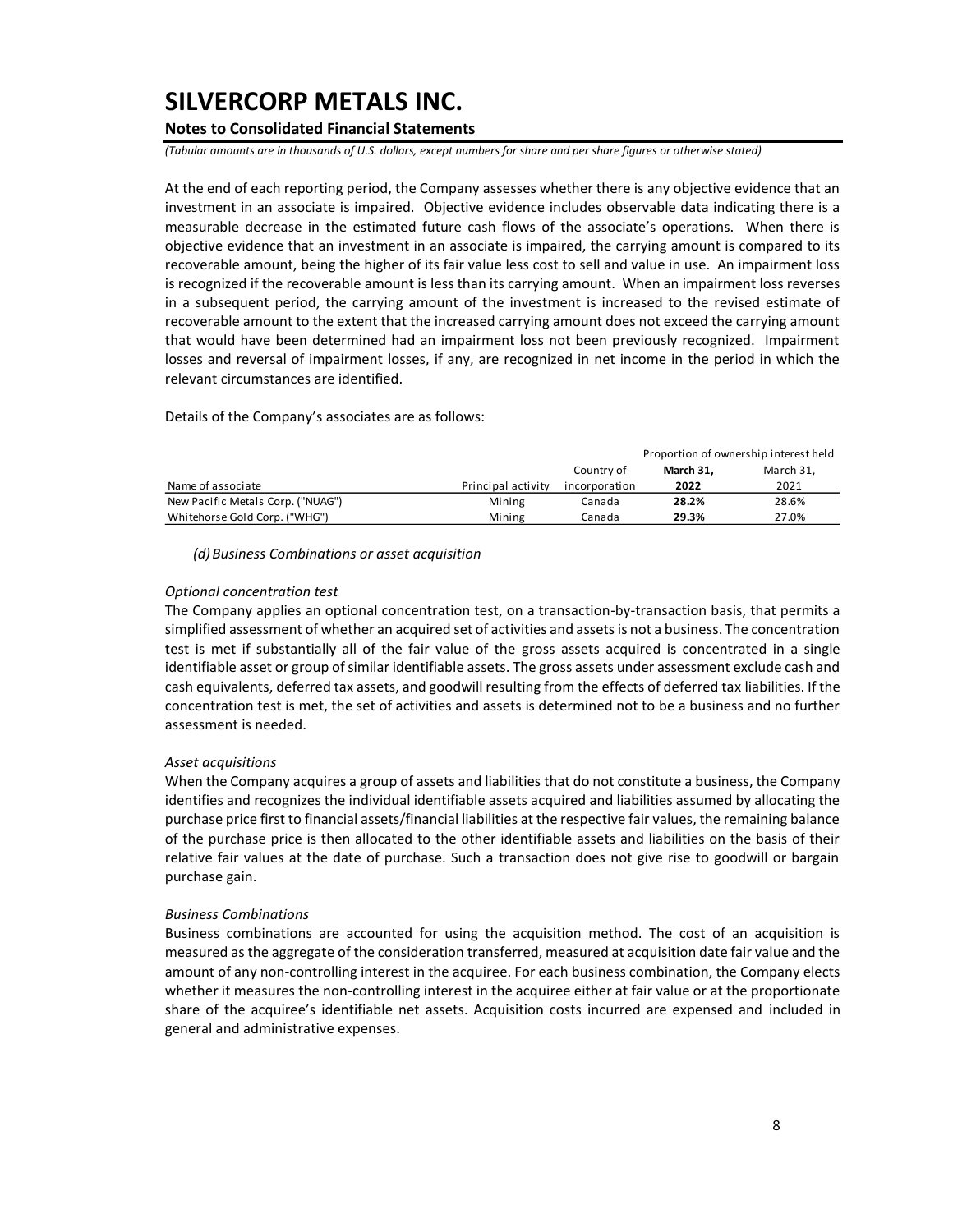### **Notes to Consolidated Financial Statements**

*(Tabular amounts are in thousands of U.S. dollars, except numbers for share and per share figures or otherwise stated)*

When the Company acquires a business, it assesses the financial assets and liabilities assumed for appropriate classification and designation in accordance with the contractual terms, economic circumstances and pertinent conditions as at the acquisition date.

If the business combination is achieved in stages, the acquisition date fair value of the acquirer's previously held equity interest in the acquiree is remeasured to fair value at the acquisition date through profit or loss.

#### *(e) Foreign Currency Translation*

The functional currency for each subsidiary of the Company is the currency of the primary economic environment in which the entity operates. Other than New Infini and its subsidiaries, the functional currency of the head office, Canadian subsidiaries and all intermediate holding companies is the Canadian dollar ("CAD"). The functional currency of all Chinese subsidiaries is the Chinese Renminbi ("RMB"). The functional currency of New Infini and its subsidiaries is USD.

Foreign currency monetary assets and liabilities are translated into the functional currency using exchange rates prevailing at the reporting date. Foreign currency non-monetary assets are translated using exchange rates prevailing at the transaction date. Foreign exchange gains and losses are included in the determination of net income.

The consolidated financial statements are presented in U.S. dollars ("USD"). The financial position and results of the Company's entities are translated from functional currencies to USD as follows:

- assets and liabilities are translated using exchange rates prevailing at the reporting date;
- income and expenses are translated using average exchange rates prevailing during the period; and
- all resulting exchange gains and losses are included in other comprehensive income.

The Company treats inter-company loan balances, which are not intended to be repaid in the foreseeable future, as part of its net investment. When a foreign entity is sold, the historical exchange differences plus the foreign exchange impact that arises on the transaction are recognized in the statement of income as part of the gain or loss on sale.

#### *(f) Revenue Recognition*

Revenue from contracts with customers is recognized when control of the asset sold is transferred to customers and the Company satisfies its performance obligation. Revenue is allocated to each performance obligation. The Company considers the terms of the contract in determining the transfer price. The transaction price is based upon the amount the Company expects to receive in exchange for the transferring of the assets. In determining whether the Company has satisfied a performance obligation, it considers the indicators of the transfer of control, which include, but are not limited to, whether: the Company has a present right to payment; the customer has legal title to the asset; the Company has transferred physical possession of the asset to the customer; and the customer has the significant risks and rewards of ownership of the asset. This generally occurs when the assets are loaded on the trucks arranged by the customer at the Company's milling facilities. In cases where the Company is responsible for the costs of shipping and certain other services after the date on which the control of the assets transferred to the customer, these other services are considered separate performance obligations and thus a portion of revenue earned under the contract is allocated and recognized as these performance obligations are satisfied.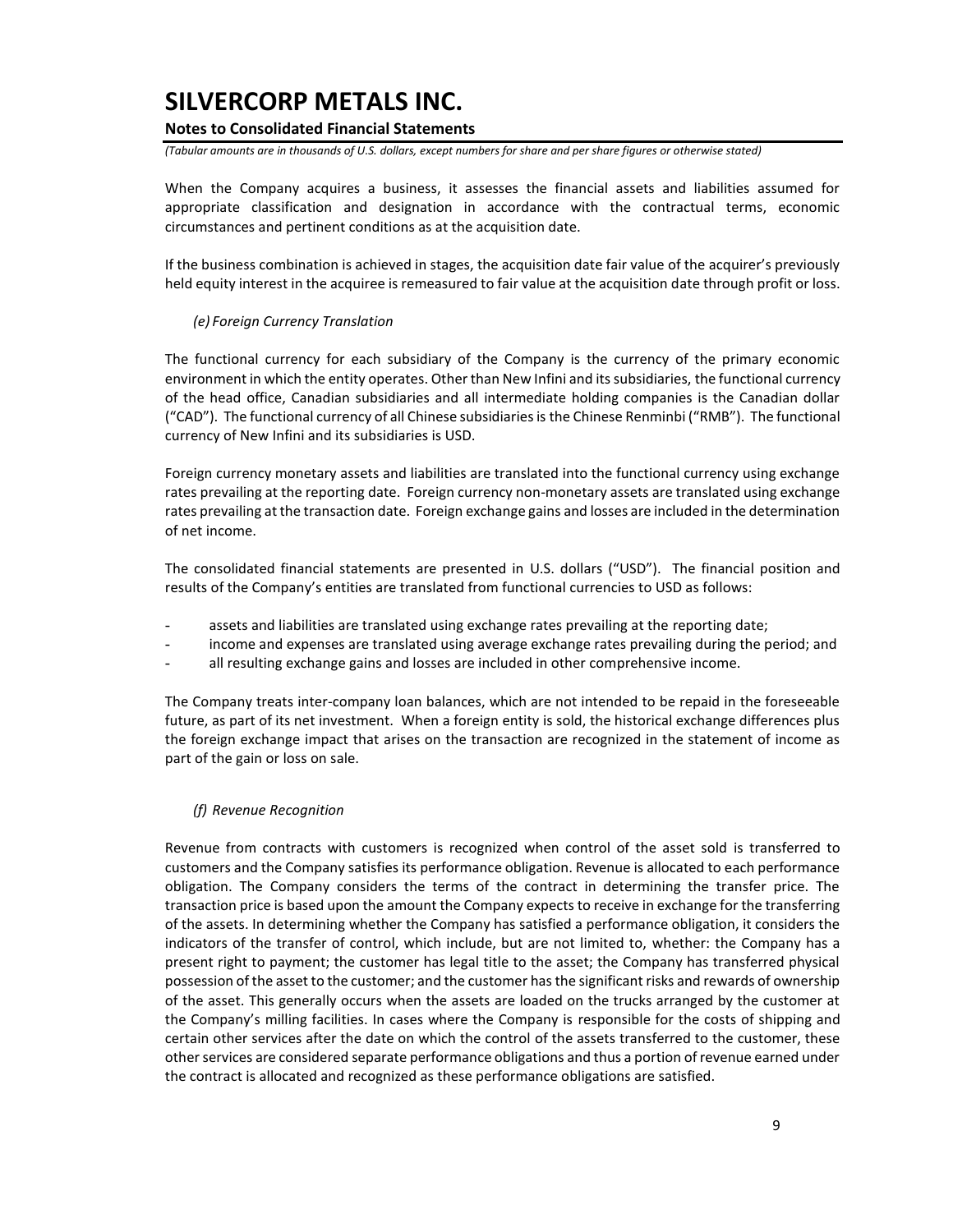### **Notes to Consolidated Financial Statements**

*(Tabular amounts are in thousands of U.S. dollars, except numbers for share and per share figures or otherwise stated)*

Revenue from concentrate sales is typically recorded based on the Company's assay results for the quantity and quality of concentrate sold and the applicable commodity prices, such as silver, gold, lead and zinc, set on a specific quotation period, typical ranging from ten to fifteen days around shipment date, by reference to active and freely traded commodity market. Adjustments, if any, related to the final assay results for the quantity and quality of concentrate sold are not significant and do not constrain the recognition of revenue.

Smelter charges, including refining and treatment charges, are netted against revenue from metal concentrate sales.

#### *(g)Cash and Cash Equivalents*

Cash and cash equivalents include cash on hand and held at banks and short-term money market investments that are readily convertible to cash with original terms of three months or less and exclude any restricted cash that is not available for use by the Company.

#### *(h) Short-term Investments*

Short-term investments consist of certificates of deposit and money market instruments, including cashable guaranteed investment certificates, bearer deposit notes and other financial assets with original terms of over three months but less than one year. Bonds traded on open markets are also included in short-term investments.

#### *(i) Inventories*

Inventories include concentrate inventories, direct smelting ore, stockpile ore and operating materials and supplies. The classification of inventory is determined by the stage at which the ore is in the production process. Material that does not contain a minimum quantity of metal to cover estimated processing expenses to recover the contained metal is not classified as inventory and is assigned no value.

Direct smelting ore and stockpiled ore are sampled for metal content and are valued at the lower of mining cost and net realizable value. Mining cost includes the cost of raw material, mining contractor cost, direct labour costs, depletion and depreciation, and applicable production overheads, based on normal operating capacity. Concentrate inventories are valued at the lower of cost and net realizable value. The cost of concentrate inventories includes the mining cost for stockpiled ore milled, freight charges for shipping stockpile ore from mine sites to mill sites and milling cost. Milling cost includes cost of materials and supplies, direct labour costs, and applicable production overheads cost, based on normal operating capacity. Material and supplies are valued at the lower of cost, determined on a weighted average cost basis, and net realizable value.

Net realizable value is the estimated selling price in the ordinary course of business, less estimated costs of completion and the estimated costs necessary to make the sales.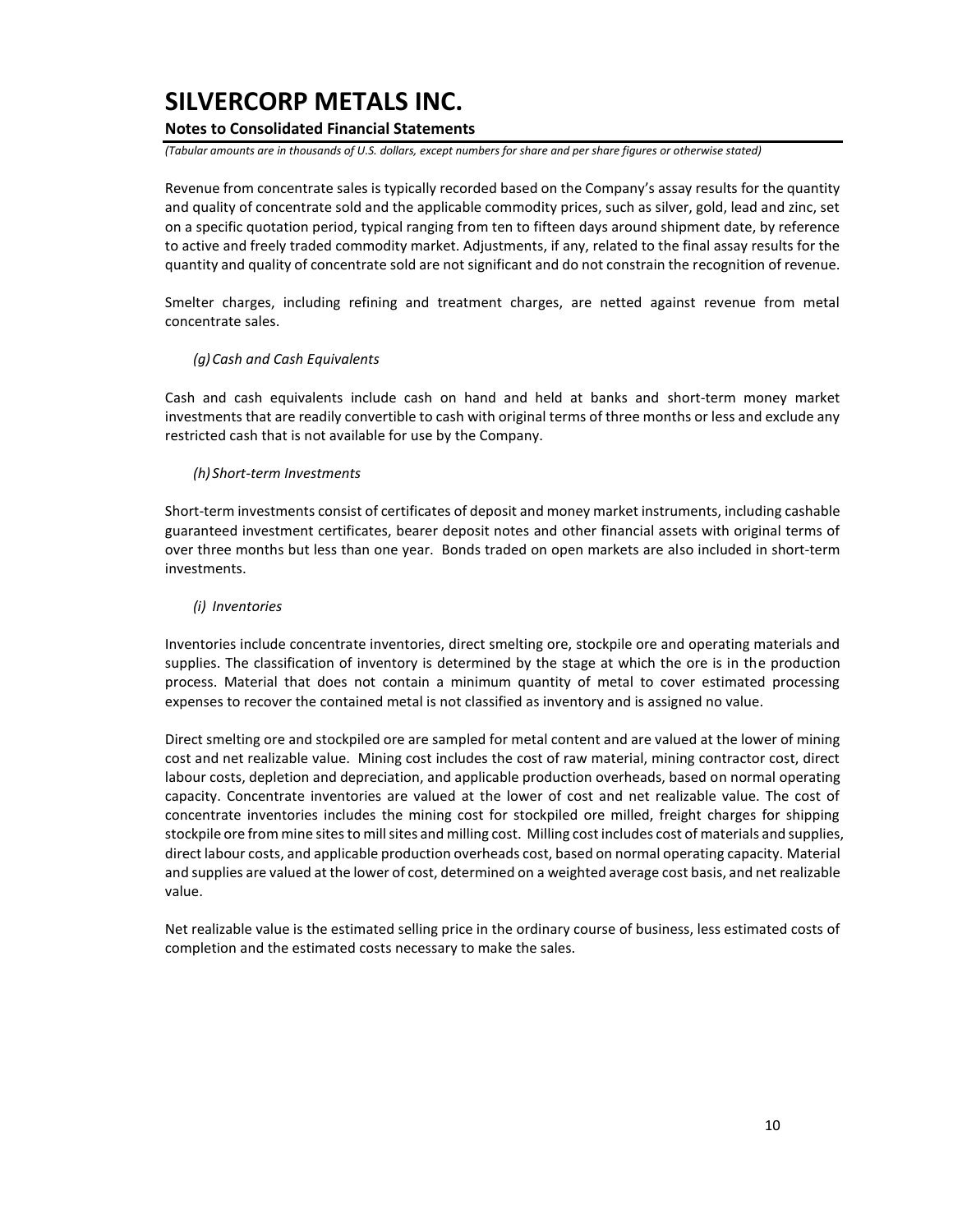### **Notes to Consolidated Financial Statements**

*(Tabular amounts are in thousands of U.S. dollars, except numbers for share and per share figures or otherwise stated)*

#### *(j) Plant and Equipment*

Plant and equipment are initially recorded at cost, including all directly attributable costs to bring the assets to the location and condition necessary for it to be capable of operating in the manner intended by management. Plant and equipment are subsequently measured at cost less accumulated depreciation and impairment losses. Depreciation is computed on a straight-line basis based on the nature and useful lives of the assets. The significant classes of plant and equipment and their estimated useful lives are as follows:

| <b>Buildings</b>       | 20 years   |
|------------------------|------------|
| Office equipment       | 5 years    |
| Machinery              | 5-10 years |
| Motor vehicles         | 5 years    |
| Land use rights        | 50 years   |
| Leasehold improvements | 5 years    |
|                        |            |

Subsequent costs that meet the asset recognition criteria are capitalized, while costs incurred that do not extend the economic useful life of an asset are considered repairs and maintenance, which are accounted for as an expense recognized during the period.

Assets under construction are capitalized as construction-in-progress. The cost of construction-in-progress comprises of the asset's purchase price and any costs directly attributable to bringing it into working condition for its intended use. Construction-in-progress assets are transferred to other respective asset classes and are depreciated when they are completed and available for use.

Upon disposal or abandonment, the carrying amounts of plant and equipment are derecognized and any associated gain or loss is recognized in net income.

#### *(k) Mineral Rights and Properties*

Mineral rights and properties include the following capitalized payments and expenditures:

- Acquisition costs which consist of payments for property rights and leases, including payments to acquire or renew an exploration or mining permit, and the estimated fair value of properties acquired as part of business combination or the acquisition of a group of assets.
- Exploration and evaluation costs incurred on a specific property after an acquisition of a beneficial interest or option in the property. Exploration and evaluation expenditures on properties for which the Company does not have title or rights to are expensed when incurred. Exploration and evaluation activities involve the search for mineral resources, the determination of technical feasibility and the assessment of commercial viability of an identified resource.
- Development costs incurred to construct a mine and bring it into commercial production. Proceeds from sales generate during this development and pre-production stage, if any, are deducted from the costs of the asset.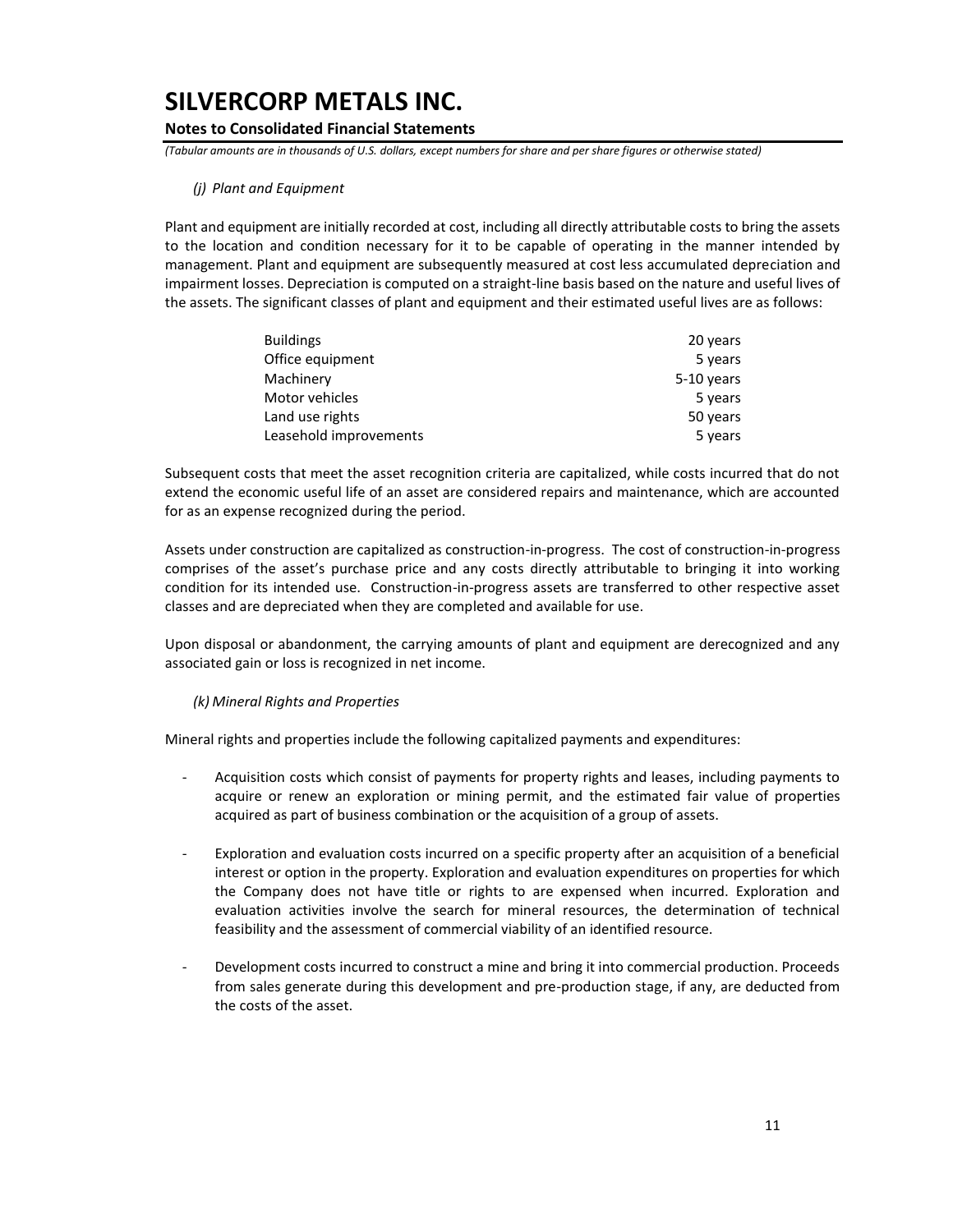### **Notes to Consolidated Financial Statements**

*(Tabular amounts are in thousands of U.S. dollars, except numbers for share and per share figures or otherwise stated)*

- Expenditures incurred on producing properties that are expected to have future economic benefit, including to extend the life of the mine and to increase production by providing access to additional reserves, such as exploration tunneling that can increase or upgrade the mineral resources, and development tunneling, including to build shafts, drifts, ramps, and access corridors that enable to access ore underground.
- Borrowing costs incurred that are directly attributed to the acquisition, construction and development of a qualifying mineral property.
- Estimated of environmental rehabilitation and restoration costs.

Before commencement of commercial production, mineral rights and properties are carried at costs, less any accumulated impairment charges.

Upon commencement of commercial production, mineral rights and properties are carried at costs, less accumulated depletion and any accumulated impairment charges. Mineral rights and properties, other than the payments to renew mining permits (the "mine right fee") are depleted over the mine's estimated life using the units of production method calculated based on proven and probable reserves. Estimation of proven and probable reserves for each property is updated when relative information is available; the result will be prospectively applied to calculate depletion amounts for future periods. If commercial production commences prior to the determination of proven and probable reserves, depletion is calculated based on the mineable portion of measured and indicated resources. The mine right fee is depleted using the units of production method based on the mineral resources which were used to determine the mine right fee payable.

#### *(l) Impairment and Impairment Reversal*

At each reporting period, the Company reviews and evaluates its assets for impairment, or reversal of a previously recognized impairment, when events or changes in circumstances indicate that the related carrying amounts may not be recoverable or when there is an indication that impairment may have reversed.

When impairment indicators exist, an estimate of the recoverable amount is undertaken, being the higher of an asset's fair value less cost of disposal ("FVLCTD") and value in use ("VIU"). If the carrying value exceeds the recoverable amount, an impairment loss is recognized in the consolidated statement of income during the period.

In assessing value in use, the estimated future cash flows are discounted to their present value using a pretax discount rate that reflects current market assessment of the time value of money and the risks specific to the asset for which the estimates of future cash flows have not been adjusted. The cash flows are based on best estimates of expected future cash flows from the continued use of the asset and its eventual disposal.

FVLCTD is best evidence if obtained from an active market or binding sale agreement. Where neither exists, the fair value is based the best estimates available to reflect the amount that could be received from an arm's length transaction. Fair value of asset is generally determined as the present value of the estimated future cash flows expected to arise from the continued use of the asset, including any expansion prospects.

Impairment is normally assessed at the level of cash-generating units ("CGU"), a CGU is identified as the smallest identifiable group of assets that generates cash inflows which are independent of the cash inflows generated from other assets.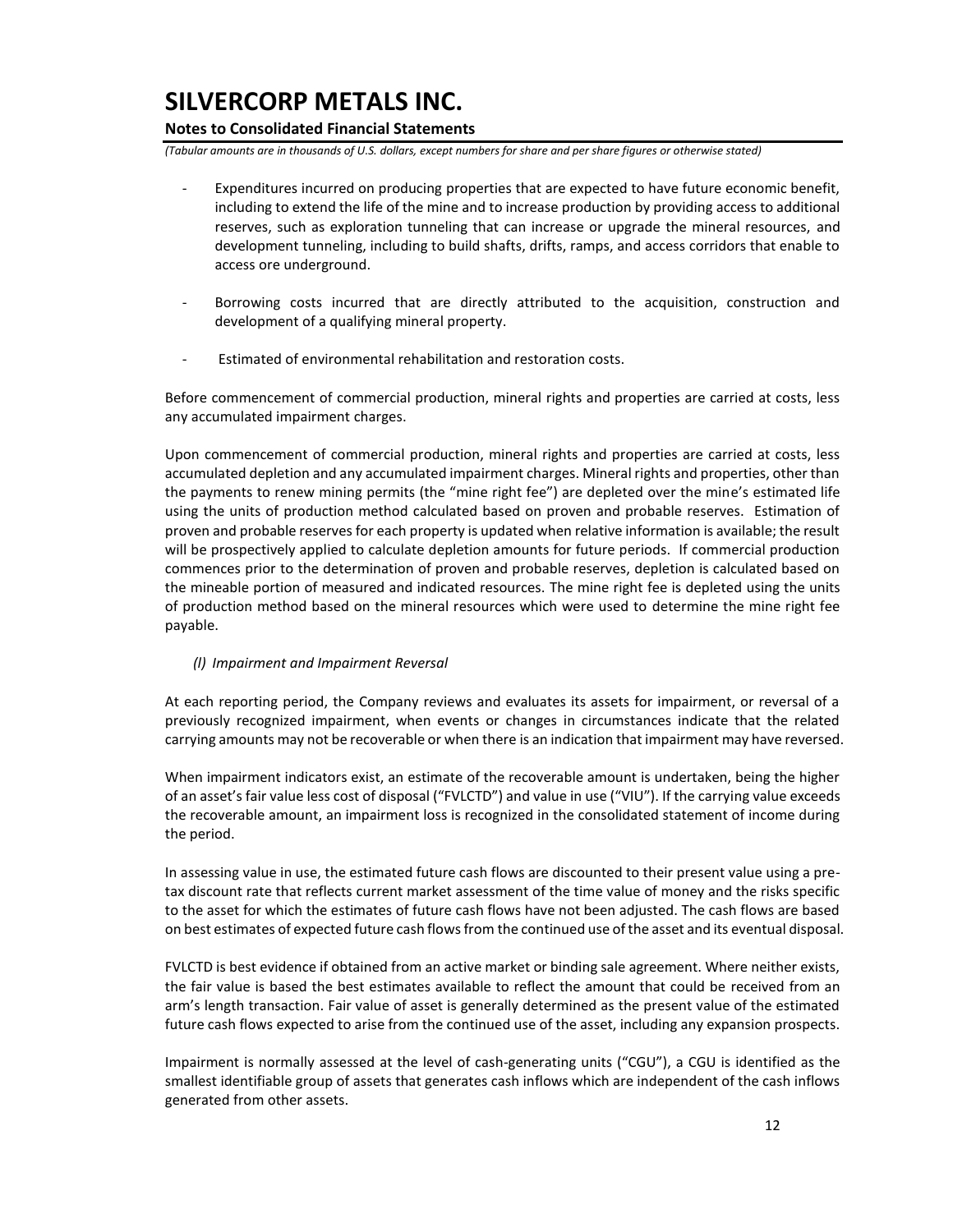### **Notes to Consolidated Financial Statements**

*(Tabular amounts are in thousands of U.S. dollars, except numbers for share and per share figures or otherwise stated)*

When there is an indication that an impairment loss recognized previously may no longer exist or has decreased, the recoverable amount is calculated. If the recoverable amount exceeds the carrying amount, the carrying value of the asset is increased to the recoverable amount. The increased carrying amount cannot exceed the carrying amount that would have been determined had no impairment loss been recognized for the asset in prior years. A reversal of an impairment loss is recognized as a gain in the consolidated statements of income in the period it is determined.

#### *(m) Environmental Rehabilitation Provision*

The mining, extraction and processing activities of the Company normally give rise to obligations for site closure or rehabilitation. Closure and decommissioning works can include facility decommissioning and dismantling; removal or treatment of waste materials; site and land rehabilitation. The extent of work required and the associated costs are dependent on the requirements of relevant authorities and the Company's environmental policies. Provisions for the cost of each closure and rehabilitation program are recognized at the time when environmental disturbance occurs. When the extent of disturbance increases over the life of an operation, the provision is increased accordingly. Costs included in the provision encompass all closure and decommissioning activity expected to occur progressively over the life of the operation and at the time of closure in connection with disturbances at the reporting date. Routine operating costs that may impact the ultimate closure and decommissioning activities, such as waste material handling conducted as an integral part of a mining or production process, are not included in the provision.

Costs arising from unforeseen circumstances, such as the contamination caused by unplanned discharges, are recognized as an expense and liability when the event gives rise to an obligation which is probable and capable of reliable estimation. The timing of the actual closure and decommissioning expenditure is dependent upon a number of factors such as the life and nature of the asset, the operating license conditions, and the environment in which the mine operates. Expenditure may occur before and after closure and can continue for an extended period of time dependent on closure and decommissioning requirements.

Closure and decommissioning provisions are measured at the expected amount of future cash flows, discounted to their present value for each operation. Discount rates used are specific to the underlying obligation. Significant judgments and estimates are involved in forming expectations of future activities and the amount and timing of the associated cash flows. Those expectations are formed based on existing environmental and regulatory requirements which give rise to a constructive or legal obligation.

When provisions for closure and decommissioning are initially recognized, the corresponding cost is capitalized as an asset, representing part of the cost of acquiring the future economic benefits of the operation. The capitalized cost of closure and decommissioning activities is recognized in Mineral Rights and Properties and depleted accordingly. The value of the provision is progressively increased over time as the effect of discounting unwinds, creating an expense recognized in finance costs. Closure and decommissioning provisions are also adjusted for changes in estimates. Those adjustments are accounted for as a change in the corresponding capitalized cost, except where a reduction in the provision is greater than the undepreciated capitalized cost of the related assets, in which case the capitalized cost is reduced to nil and the remaining adjustment is recognized in the income statement. In the case of closed sites, changes to estimated costs are recognized immediately in the consolidated statements of income. Changes to the capitalized cost result in an adjustment to future depreciation and finance charges.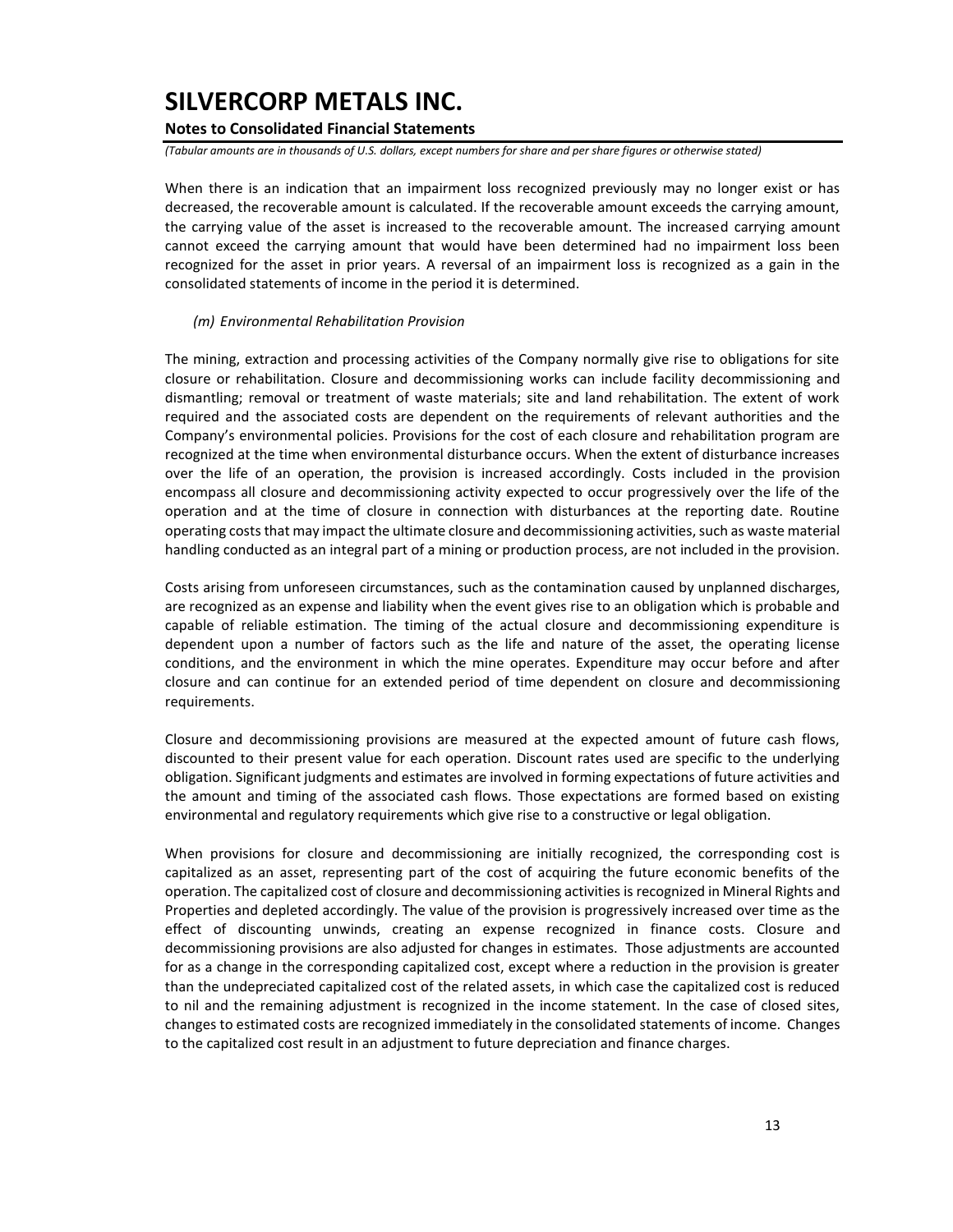### **Notes to Consolidated Financial Statements**

*(Tabular amounts are in thousands of U.S. dollars, except numbers for share and per share figures or otherwise stated)*

Adjustments to the estimated amount and timing of future closure and decommissioning cash flows are a normal occurrence in light of the significant judgments and estimates involved. The provision is reviewed at the end of each reporting period for changes to obligations, legislation or discount rates that impact estimated costs or lives of operations and adjusted to reflect current best estimate.

The cost of the related asset is adjusted for changes in the provision resulting from changes in the estimated cash flows or discount rate and the adjusted cost of the asset is depreciated prospectively.

#### *(n) Leases*

#### Lease Definition

At inception of a contract, the Company assesses whether the contract is, or contains, a lease. A contract is, or contains, a lease if it conveys the right to control the use of an identified asset for a period of time in exchange for consideration. An identified asset may be implicitly or explicitly specified in a contract, but must be physically distinct, and must not have the ability for substitution by a lessor. A lessee has the right to control an identified asset if it obtains substantially all of its economic benefits and either pre-determines or directs how and for what purposes the asset is used.

#### Measurement of Right of Use ("ROU") Assets and Lease Obligations

At the commencement of a lease, the Company, if acting in capacity as a lessee, recognizes an ROU asset and a lease obligation. The ROU asset is initially measured at cost, which comprises the initial amount of the lease obligation adjusted for any lease payments made at, or before, the commencement date, plus any initial direct costs incurred, less any lease incentives received.

The ROU asset is subsequently amortized on a straight-line basis over the shorter of the term of the lease, or the useful life of the asset determined on the same basis as the Company's plant and equipment. The ROU asset is periodically adjusted for certain remeasurements of the lease obligation, and reduced by impairment losses, if any. If an ROU asset is subsequently leased to a third party (a "sublease") and the sublease is classified as a finance lease, the carrying value of the ROU asset to the extent of the sublease is derecognized. Any difference between the ROU asset and the lease receivable arising from the sublease is recognized in profit or loss.

The lease obligation is initially measured at the present value of the lease payments remaining at the lease commencement date, discounted using the interest rate implicit in the lease or the Company's incremental borrowing rate if the rate implicit in the lease cannot be determined. Lease payments included in the measurement of the lease obligation, when applicable, may comprise of fixed payments, variable payments that depend on an index or rate, amounts expected to be payable under a residual value guarantee and the exercise price under a purchase, extension or termination option that the Company is reasonably certain to exercise.

The lease obligation is subsequently measured at amortized cost using the effective interest method. It is remeasured when there is a change in future lease payments arising from a change in an index or rate, if there is a change in the Company's estimate of the amount expected to be payable under a residual value guarantee, or if the Company changes its assessment of whether it will exercise a purchase, extension or termination option. When the lease obligation is remeasured, a corresponding adjustment is made to the carrying amount of the ROU asset.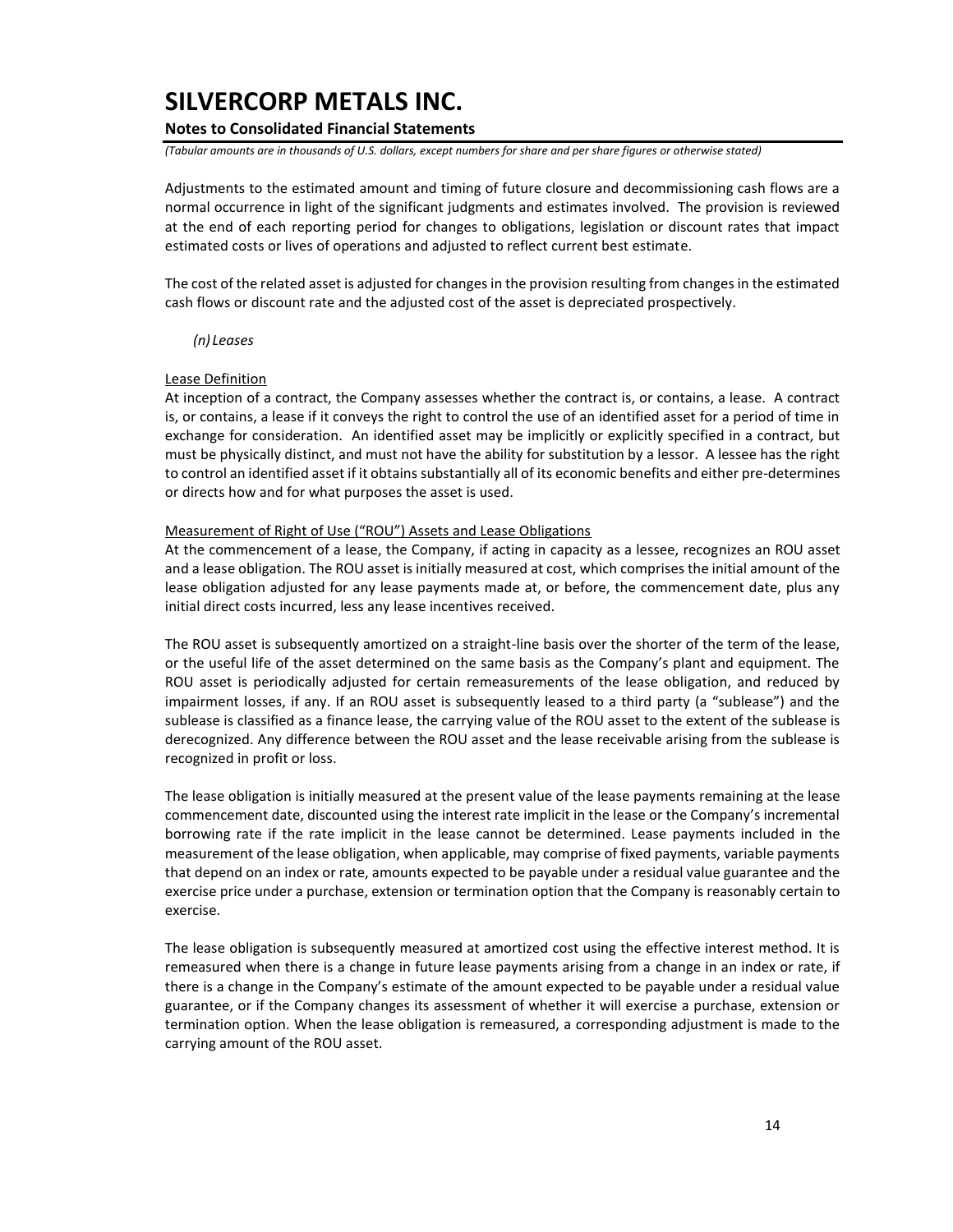### **Notes to Consolidated Financial Statements**

*(Tabular amounts are in thousands of U.S. dollars, except numbers for share and per share figures or otherwise stated)*

#### Measurement of Lease Receivable

At the commencement of a lease, the Company, if acting in capacity as a lessor, will classify the lease as finance lease and recognize a lease receivable at an amount equal to the net investment in the lease if it transfers substantially all the risks and rewards incidental to ownership of an underlying asset or if the lease is a sublease, by reference to the ROU asset arising from the original lease (the "head lease"). A lease is classified as an operating lease if it does not transfer substantially all the risks and rewards incidental to ownership of an underlying asset or the lease is a short-term lease. Cash received from an operating lease is included in other income in the Company's consolidated statement of income on a straight-line basis over the period the lease.

The lease receivable is initially measure at the present value of the lease payments remaining at the lease commencement date, discounted at the interest rate implicit in the lease or the Company's incremental borrowing rate if the sublease is a finance lease. The lease receivable is subsequently measured at amortized cost using the effective interest rate method, and reduced by the amount received and impairment losses, if any.

#### Recognition Exemptions

The Company has elected not to recognize the ROU asset and lease obligations for short-term leases that have a lease term of 12 months or less or for leases of low-value assets. Payments associated with these leases are recognized as general and administrative expense on a straight-line basis over the lease term on the consolidated statement of income.

#### *(o)Borrowing Costs*

Borrowing costs that are directly attributable to the acquisition, construction or production of a qualifying asset, which necessarily takes a substantial period of time to get ready for its intended use or sale, are capitalized as part of the cost of that asset. All other borrowing costs are expensed in the period in which they are incurred. No borrowing costs were capitalized in the periods presented.

#### *(p) Share-based Payments*

The Company makes share-based awards, including restricted share units ("RSUs"), performance share units ("PSUs"), and stock options, to employees, officers, directors, and consultants.

For equity-settled awards, the fair value is charged to the consolidated statements of income and credited to equity, on a straight-line basis over the vesting period, after adjusting for the estimated number of awards that are expected to vest. The fair value of RSUs and PSUs is determined based on quoted market price of our common shares at the date of grant. The fair value of the stock options granted to employees, officers, and directors is determined at the date of grant using the Black-Scholes option pricing model with market related input. The fair value of stock options granted to consultants is measured at the fair value of the services delivered unless that fair value cannot be estimated reliably, which then is determined using the Black-Scholes option pricing model. Stock options with graded vesting schedules are accounted for as separate grants with different vesting periods and fair values.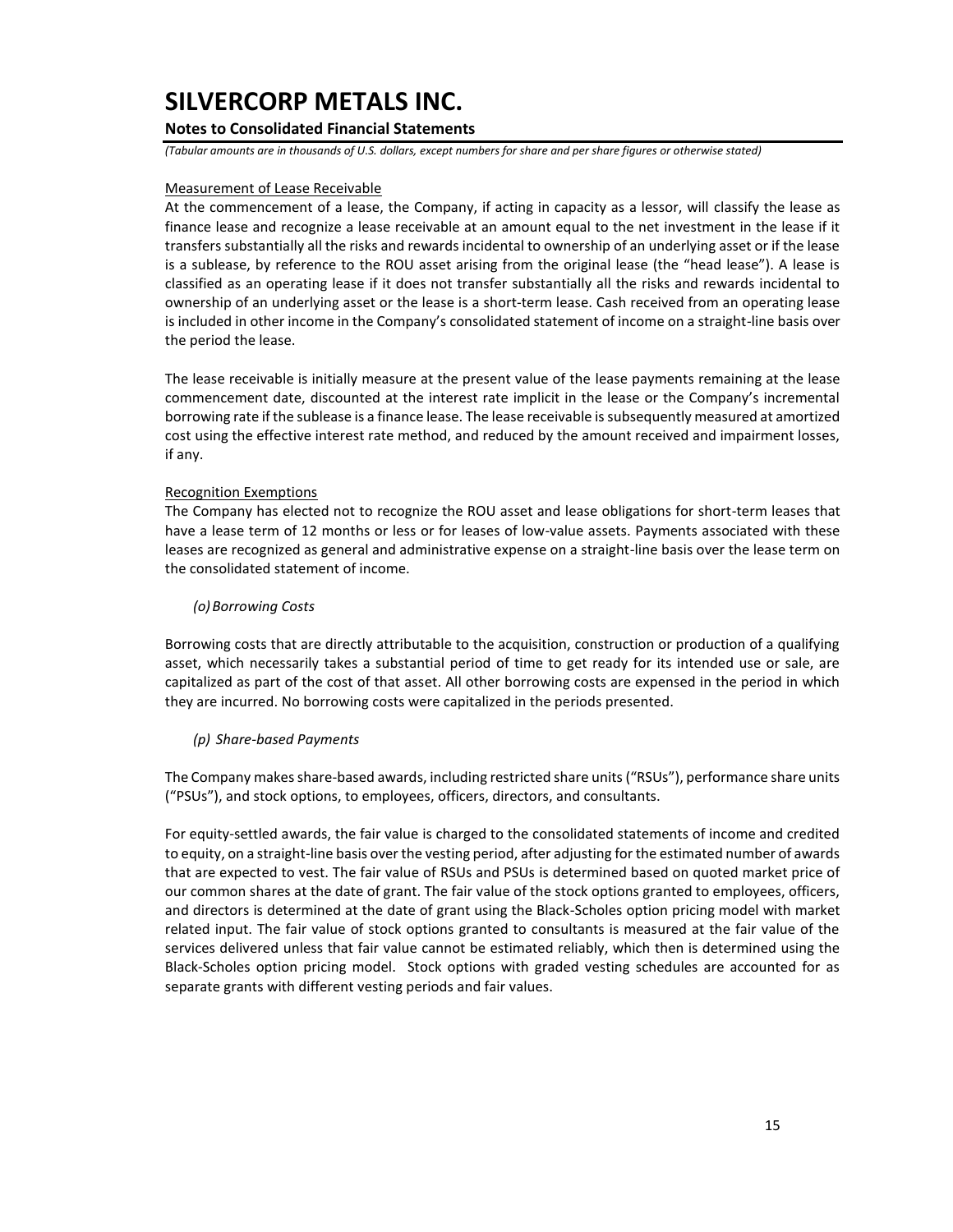### **Notes to Consolidated Financial Statements**

*(Tabular amounts are in thousands of U.S. dollars, except numbers for share and per share figures or otherwise stated)*

At each reporting date prior to vesting, the cumulative expense representing the extent to which the vesting period has expired and management's best estimate of the awards that are ultimately expected to vest is computed (after adjusting for non-market performance conditions). The movement in cumulative expense is recognized in the consolidated statements of income with a corresponding entry within equity. No expense is recognized for awards that do not ultimately vest, except for awards where vesting is conditional upon a market condition, which are treated as vested irrespective of whether or not the market condition is satisfied, provided that all other performance conditions are satisfied.

#### *(q)Income Taxes*

Current tax for each taxable entity is based on the local taxable income at the local statutory tax rate enacted or substantively enacted at the reporting date and includes adjustments to tax payable or recoverable in respect to previous periods.

Current tax assets and current tax liabilities are only offset if a legally enforceable right exists to set off the amounts, and the Company intends to settle on a net basis, or to realize the asset and settle the liability simultaneously.

Deferred tax is recognized using the balance sheet liability method on temporary differences at the reporting date between the tax bases of assets and liabilities, and their carrying amounts for financial reporting purposes. Deferred tax assets are recognized for all deductible temporary differences, carry forward of unused tax credits and unused tax losses, to the extent that it is probable that taxable profit will be available against which the deductible temporary differences, and the carry forward of unused tax credits and unused tax losses, can be utilized, except:

- where the deferred income tax asset relating to the deductible temporary difference arises from the initial recognition of an asset or liability in a transaction that is not a business combination and, at the time of the transaction, affects neither the accounting profit nor taxable profit or loss; and
- in respect of deductible temporary differences associated with investments in subsidiaries, associates and interests in joint ventures, deferred income tax assets are recognized only to the extent that it is probable that the temporary differences will reverse in the foreseeable future and taxable profit will be available against which the temporary differences can be utilized.

The carrying amount of deferred income tax assets is reviewed at the end of each reporting period and reduced to the extent that it is no longer probable that sufficient taxable profit will be available to allow all or part of the deferred income tax asset to be utilized. Unrecognized deferred income tax assets are reassessed at the end of each reporting period and are recognized to the extent that it has become probable that future taxable profit will be available to allow the deferred tax asset to be recovered.

Deferred income tax assets and liabilities are measured at the tax rates that are expected to apply to the year when the asset is realized or the liability is settled, based on tax rates (and tax laws) that have been enacted or substantively enacted by the end of the reporting period.

Deferred income tax relating to items recognized outside profit or loss is recognized in other comprehensive income or directly in equity.

Deferred income tax assets and deferred income tax liabilities are offset, if a legally enforceable right exists to set off current tax assets against current income tax liabilities and the deferred income taxes relate to the same taxable entity and the same taxation authority.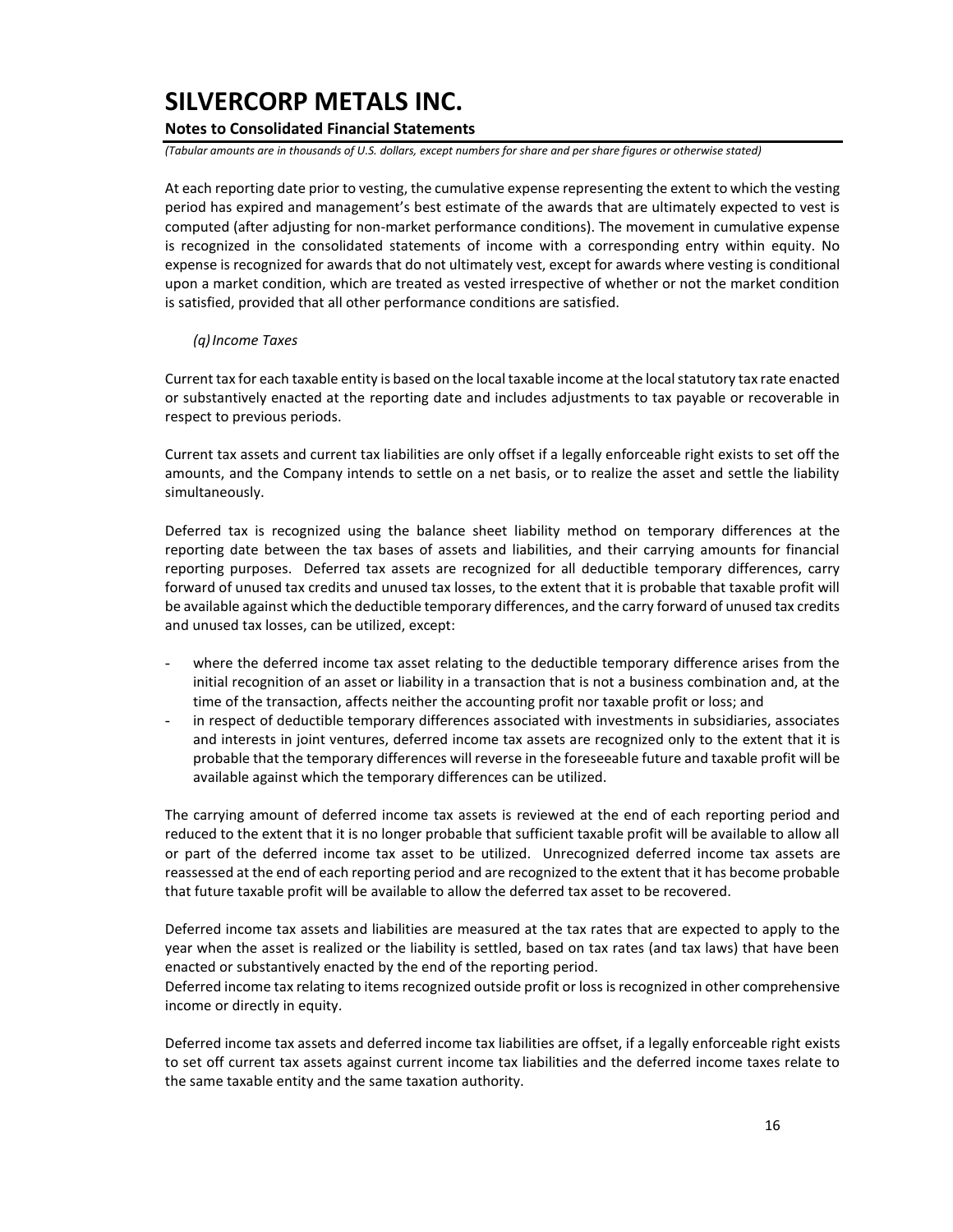### **Notes to Consolidated Financial Statements**

*(Tabular amounts are in thousands of U.S. dollars, except numbers for share and per share figures or otherwise stated)*

#### *(r) Earnings per Share*

Earnings per share are computed by dividing net income available to equity holders of the Company by the weighted average number of common shares outstanding for the period. Diluted earnings per share reflect the potential dilution that could occur if additional common shares are assumed to be issued under securities that entitle their holders to obtain common shares in the future. For stock options and warrants, the number of additional shares for inclusion in diluted earnings per share calculations is determined by the options and warrants, whose exercise price is less than the average market price of the Company's common shares, are assumed to be exercised and the proceeds are used to repurchase common shares at the average market price for the period. The incremental number of common shares issued under stock options, and repurchased from proceeds, is included in the calculation of diluted earnings per share.

#### *(s) Financial Instruments*

#### *Initial recognition:*

On initial recognition, all financial assets and financial liabilities are recorded at fair value adjusted for directly attributable transaction costs except for financial assets and liabilities classified as fair value through profit or loss ("FVTPL"), in which case transaction costs are expensed as incurred.

#### *Subsequent measurement of financial assets:*

Subsequent measurement of financial assets depends on the classification of such assets.

I. Non-equity instruments:

IFRS 9 includes a single model that has only two classification categories for financial instruments other than equity instruments: amortized cost and fair value. To qualify for amortized cost accounting, the instrument must meet two criteria:

- i. The objective of the business model is to hold the financial asset for the collection of the contractual cash flows; and
- ii. All contractual cash flows represent only principal and interest on that principal.

All other instruments are mandatorily measured at fair value.

II. Equity instruments:

At initial recognition, for equity instruments other than held for trading, the Company may make an irrevocable election to designate them, on instrument by instrument basis, as either FVTPL or fair value through other comprehensive income ("FVTOCI").

Financial assets classified as amortized cost are measured at the amount of initial recognition minus principal repayments, plus the cumulative amortization using the effective interest method of any difference between that initial amount and the maturity amount, adjusted for any impairment loss allowance. Amortization or interest income from the effective interest method is included in finance income.

Financial assets classified as FVTPL are measured at fair value with changes in fair values recognized in profit or loss. Equity investments designated as FVTOCI are measured at fair value with changes in fair values recognized in other comprehensive income ("OCI"). Dividends from that investment are recorded in profit or loss when the Company's right to receive payment of the dividend is established unless they represent a recovery of part of the cost of the investment.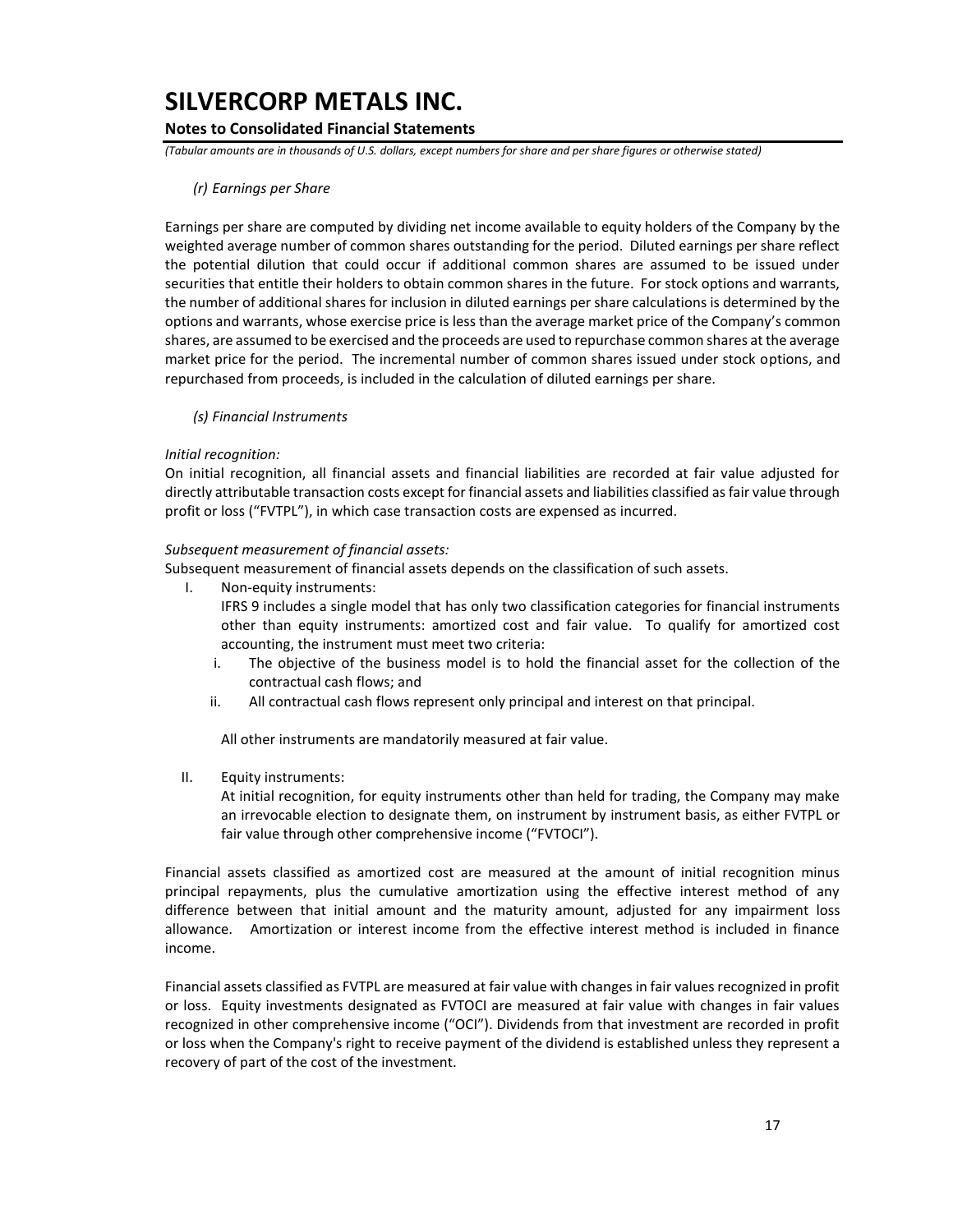### **Notes to Consolidated Financial Statements**

*(Tabular amounts are in thousands of U.S. dollars, except numbers for share and per share figures or otherwise stated)*

#### *Impairment of financial assets carried at amortized cost:*

The Company recognizes a loss allowance for expected credit losses on its financial assets carried at amortized cost. The amount of expected credit losses is updated at each reporting period to reflect changes in credit risk since initial recognition of the respective financial instruments.

#### *Subsequent measurement of financial liabilities:*

Financial liabilities classified as amortized cost are measured at the amount of initial recognition minus principal repayments, plus the cumulative amortization using the effective interest method of any difference between that initial amount and the maturity amount. Amortization or interest expense using the effective interest method is included in finance costs.

Financial liabilities classified as FVTPL are measured at fair value with gains and losses recognized in profit or loss.

The Company classifies its financial instruments as follows:

- Financial assets classified as FVTPL: cash and cash equivalents, short-term investments money market instruments, and other investments - equity investments designated as FVTPL and warrants;
- Financial assets classified as FVTOCI: other investments equity investments designated as FVTOCI;
- Financial assets classified as amortized cost: short-term investments bonds, trade and other receivables and due from related parties;
- Financial liabilities classified as amortized cost: accounts payable and accrued liabilities, dividends payable, bank loan, customer deposits and due to related parties.

#### *Derecognition of financial assets and financial liabilities:*

A financial asset is derecognized when:

- The rights to receive cash flows from the asset have expired; or
- The Company has transferred its rights to receive cash flows from the asset or has assumed an obligation to pay the received cash flows in full without material delay to a third party under a 'passthrough' arrangement; and either (a) the Company has transferred substantially all the risks and rewards of the asset, or (b) the Company has neither transferred nor retained substantially all the risks and rewards of the asset, but has transferred control of the asset.

Gains and losses on derecognition of financial assets and liabilities classified as amortized cost are recognized in profit or loss when the instrument is derecognized or impaired, as well as through the amortization process.

Gains and losses on derecognition of equity investments designated as FVTOCI (including any related foreign exchange component) are recognized in OCI. Amounts presented in OCI are not subsequently transferred to profit or loss.

A financial liability is derecognized when the obligation under the liability is discharged or cancelled or expires. When an existing financial liability is replaced by another liability from the same lender on substantially different terms, or the terms of an existing liability are substantially modified, such an exchange or modification is treated as a derecognition of the original liability. In this case, a new liability is recognized, and the difference in the respective carrying amounts is recognized in the statement of income.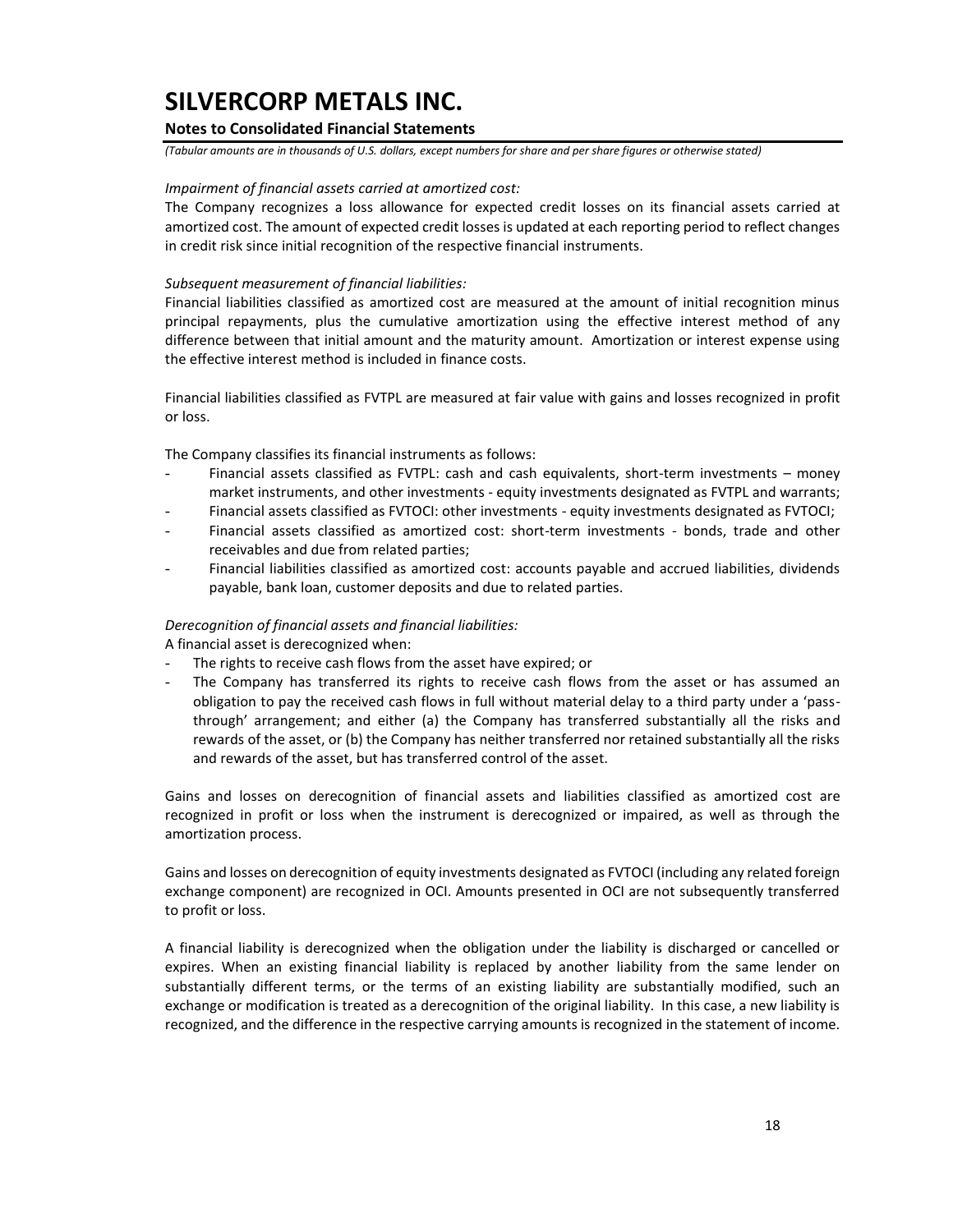### **Notes to Consolidated Financial Statements**

*(Tabular amounts are in thousands of U.S. dollars, except numbers for share and per share figures or otherwise stated)*

#### *Offsetting of financial instruments:*

Financial assets and liabilities are offset and the net amount is reported in the consolidated statement of financial position if and only if, there is a currently enforceable legal right to offset the recognized amounts and there is an intention to settle on a net basis, or to realize the assets and settle liabilities simultaneously.

#### *Fair value of financial instruments:*

The fair value of financial instruments that are traded in active markets at each reporting date is determined by reference to quoted market prices, without deduction for transaction costs. For financial instruments that are not traded in active markets, the fair value is determined using appropriate valuation techniques, such as using a recent arm's length market transaction between knowledgeable and willing parties, discounted cash flow analysis, reference to the current fair value of another instrument that is substantially the same, or other valuation models.

#### *(t) Government Assistance*

Refundable mining exploration tax credits received from eligible mining exploration expenditures and other government grants received for project construction and development reduce the carrying amount of the related mineral rights and properties or plant and equipment assets. The depletion or depreciation of the related mineral rights and properties or plant and equipment assets is calculated based on the net amount.

Government subsidies as compensation for expenses already incurred are recognized in profit and loss during the period in which it becomes receivable.

#### *(u) Significant Accounting Judgments and Estimates*

The preparation of consolidated financial statements in conformity with IFRS requires management to make judgements, estimates and assumptions about future events that affect the reported amounts of assets and liabilities at the date of the financial statements and the reported amounts of revenue and expenses during the reporting period. Although these judgments and estimates are continuously evaluated and are based on management's experience and best knowledge of relevant facts and circumstances, actual results may differ from these estimates.

Areas where critical accounting judgments have the most significant effect on the consolidated financial statements include:

**Capitalization of expenditures included in mineral rights and properties –** management has determined that those capitalized expenditures, including exploration and evaluation expenditures and development costs incurred at producing properties, have potential future economic benefits and are potentially economically recoverable, subject to impairment analysis. Management uses several criteria in its assessments of economic recoverability and probability of future economic benefit, including geologic and metallurgic information, history of conversion of mineral deposits to proven and probable reserves, scoping and feasibility studies, accessible facilities, existing permits, whether to extend of the mine life, increase future production, or to provide access to a component of an ore body that will be mined in a future period.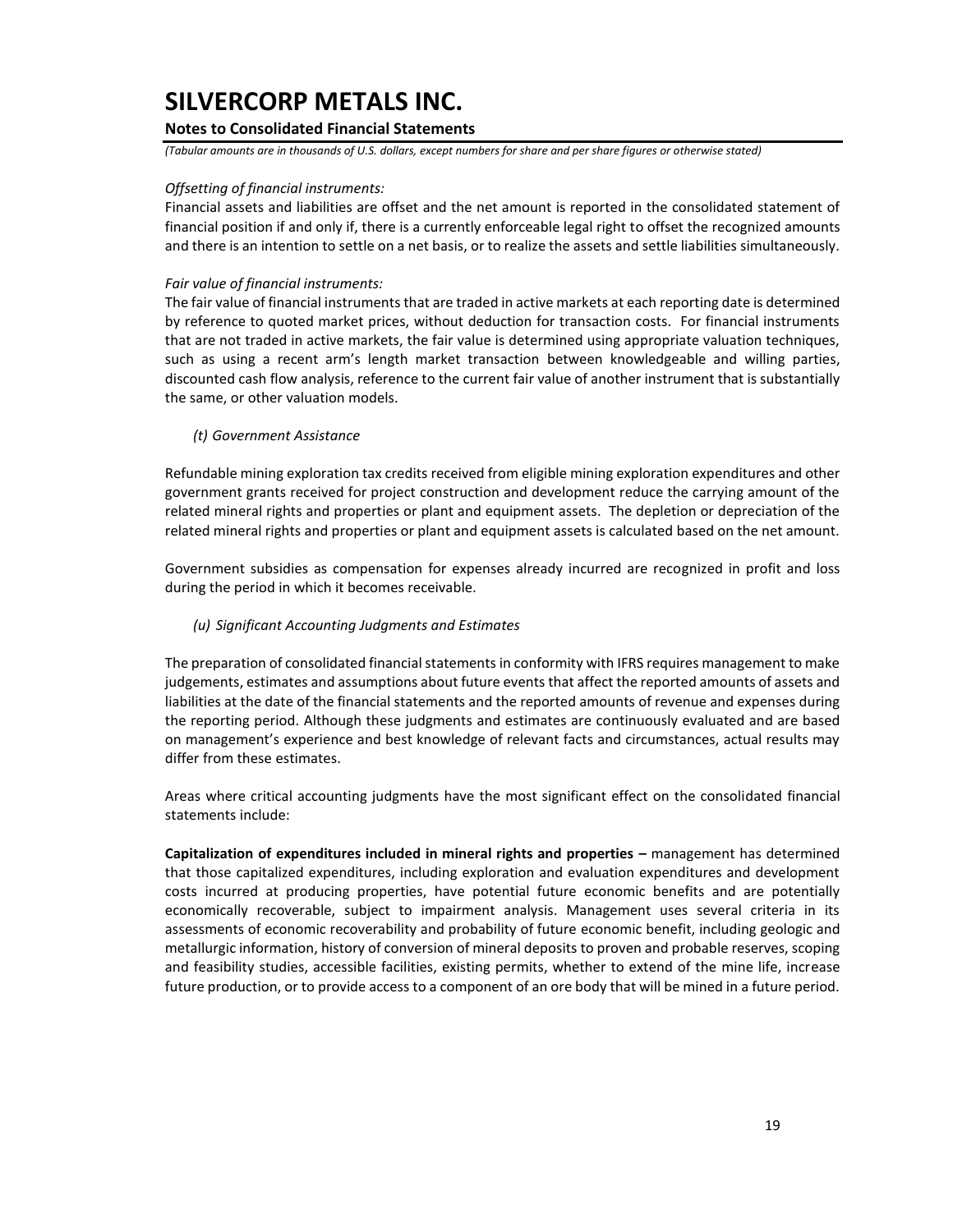### **Notes to Consolidated Financial Statements**

*(Tabular amounts are in thousands of U.S. dollars, except numbers for share and per share figures or otherwise stated)*

**Indicators of impairment and impairment reversal** - Management applies significant judgement in assessing whether indicators of impairment or reserve impairment exist for an asset or group of assets which would necessitate impairment testing. Internal and external factors such as significant changes in the use of the asset, commodity prices, and interest rates are used in determining whether there are indicators.

**Income taxes** - Deferred tax assets and liabilities are determined based on difference between the financial statements carrying values of assets and liabilities and their respective income tax based and loss carried forward. Withholding tax are determined based on the earnings of foreign subsidiary distributed to the Company.

The recognition of deferred tax assets and the determination of the ability of the Company to utilize tax loss carry-forwards to offset deferred tax liabilities requires management to exercise judgement and make certain assumptions about the future performance of the Company. Management is required to access whether it is "probable" that the Company will benefit from these prior losses and other deferred tax assets. Changes in economic conditions, metal prices, and other factors could result in revision to the estimates of the benefits to be realized or the timing of utilization of the losses.

**Functional currency** - The determination of an entity's functional currency often requires significant judgement where the primary economic environment in which the entity operates may not be clear. This can have a significant impact on the consolidated results based the foreign currency translation method of the Company.

**Contingencies** - Contingencies can be either possible assets or liabilities arising from past events which, by their nature, will only be resolved when one or more future events not wholly within our control occur or fail to occur. The assessment of such contingencies inherently involves the exercise of significant judgment and estimates of the outcome of future events. In assessing loss contingencies related to legal, tax or regulatory proceedings that are pending against us or unasserted claims, that may result in such proceedings or regulatory or government actions that may negatively impact our business or operations, we evaluate with our legal counsel the perceived merits of any legal, tax or regulatory proceedings, unasserted claims or actions. Also evaluated are the perceived merits of the nature and amount of relief sought or expected to be sought, when determining the amount, if any, to recognize as a contingent liability or assessing the impact on the carrying value of assets. Contingent assets or liabilities are not recognized in the consolidated financial statements.

**Consolidation of entities in which the Company holds less than a majority of voting rights – As at March** 31, 2022, the Company owned 46.1% interest in New Infini and has evaluated and concluded that the Company has control over New Infini due to New Infini's share structure, board composition and other related facts. Accordingly it consolidates New Infini's results from the date of acquisition.

Areas where critical accounting estimates have the most significant effect on the amounts recognized in the consolidated financial statements include: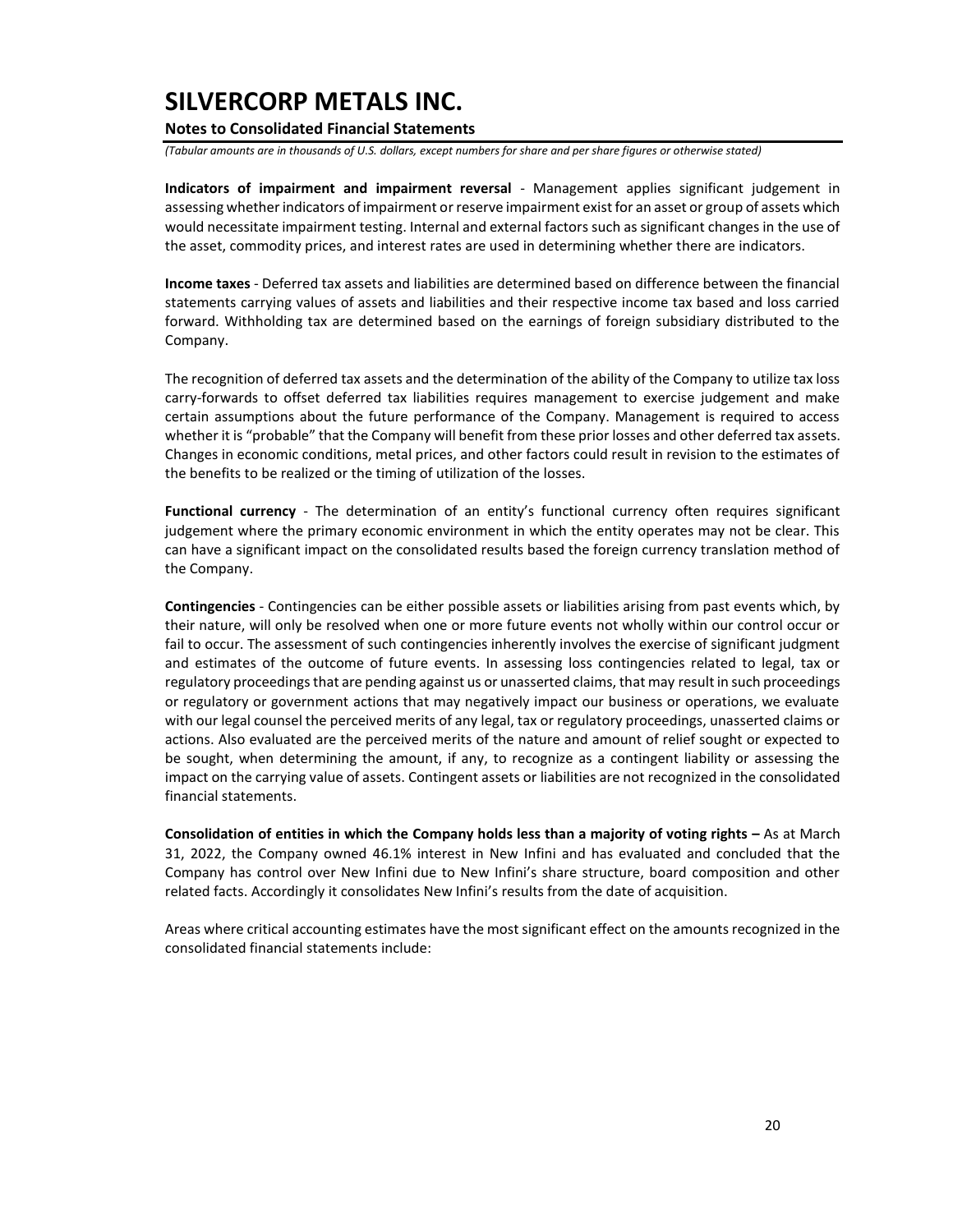### **Notes to Consolidated Financial Statements**

*(Tabular amounts are in thousands of U.S. dollars, except numbers for share and per share figures or otherwise stated)*

**Mineral Reserves and Mineral Resources estimates -** Mineral reserves and mineral resources are estimated by qualified persons in accordance with National Instrument 43-101, "Standards of Disclosure form Mineral Projects", issued by the Canadian Securities Administrators. There are numerous uncertainties inherent in estimating mineral reserves and mineral resources, including many factors beyond the Company's control. Such estimation is a subjective process, and the accuracy of any mineral reserve or mineral resource estimate is a function of the quantity and quality of available data and of the assumptions made and judgements used in engineering and geological interpretation. Changes in assumptions, including metal prices, production costs, recovery rate, and market conditions could result in mineral reserve and mineral resource estimate revision. Such change could impact depreciation and amortization rates, asset carrying value and the environmental and rehabilitation provision.

**Impairment and reserve impairment of assets** *-* Where an indicator of impairment and reserves impairment exists, a formal estimate of the recoverable amount is made, which is determined as the higher of FVLCTD and VIU.

The determination of FVLCTD and VIU requires management to make estimates and assumptions about expected production based on current estimates of recoverable metal, commodity prices, operating costs, taxes and export duties, inflation and foreign exchange, salvage value, future capital expenditures and discount rates. The estimates and assumptions are subject to risk and uncertainty; hence, there is the possibility that changes in circumstances will alter these projections, which may impact the recoverable amount of the assets. In such circumstances, some or all of the carrying value of the assets may be further impaired or the impairment charge reversed with the impact recorded in the consolidated statements of (loss) income.

**Valuation of inventory** - Stockpiled ore, direct smelting ore, and concentrate inventories are valued at the lower of average cost and net realizable value. Net realizable value is calculated as the estimated price at the time of sale based on prevailing and forecast metal prices less estimated future production costs to convert the inventory into saleable form and associated selling costs. The determination of forecast sales price, recovery rates, grade, assumed contained metal in stockpiles and production and selling costs requires significant assumptions that may impact the stated value of our inventory and lead to changes in NRV. In determining the value of material and supplies inventory, we make estimates of the amounts to be used and realizable value through disposals or sales. Changes in these estimates can result in a change in carrying amounts of inventory, as well as cost of sales.

**Environmental rehabilitation provision and the timing of expenditures**- Environmental rehabilitation costs are a consequence of exploration activities and mining. The cost estimates are updated annually during the life of a mine to reflect known developments, (e.g. revisions to cost estimates and to the estimated lives of operations), and are subject to review at regular intervals. Decommissioning, restoration and similar liabilities are estimated bases on the Company's interpretation of current regulatory requirements, constructive obligations and are measured at the best estimates of expenditures required to settle the present obligation of decommissioning, restoration or similar liabilities that may occur over the life of the mine. The carrying amount is determined based on the net present value of estimated future cash expenditures for the settlement of decommissioning, restoration or similar liabilities that may occur over the life of the mine. Such estimates are subject to change based on change in laws and regulations and negotiations with regulatory authorities.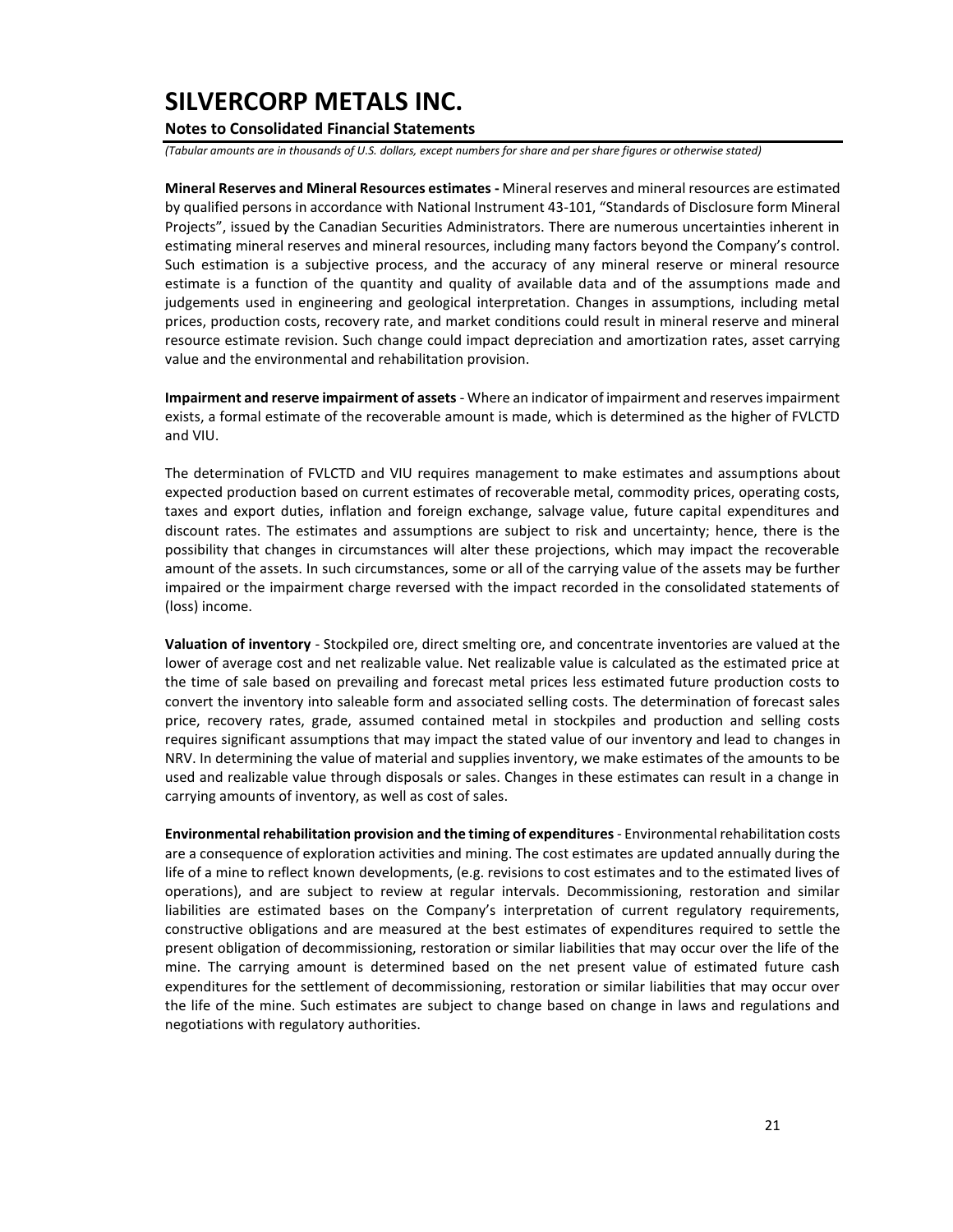### **Notes to Consolidated Financial Statements**

*(Tabular amounts are in thousands of U.S. dollars, except numbers for share and per share figures or otherwise stated)*

### **3. ACQUISITION**

#### **Acquisition in Fiscal 2022**

In October 2021, the Company, through a 100% owned subsidiary of Henan Found, won an online open auction to acquire a 100% interest in the Kuanping silver-lead-zinc-gold project (the "Kuanping Project"). The transaction was successfully completed in November 2021 for a total consideration of \$13.1 million, comprised of approximately \$11.4 million in cash (RMB ¥73.5 million) plus the assumption of approximately \$2.0 million (RMB ¥13.3 million) of debt, and net of \$0.3 million cash received. The acquisition was through the acquisition of a 100% interest in the shares of Shanxian Xinbaoyuan Mining Co. Ltd. ("Xinbaoyuan"), an affiliate of a Henan Provincial government-controlled company located in Sanmenxia City, Henan Province. The material asset held by Xinbaoyuan is the Kuanping Project. As Henan Found's subsidiary is considered a domestic Chinese company, the acquisition was not subject to the national security clearance.

The Kuanping Project is located in Shanzhou District, Sanmenxia City, Henan Province, China, approximately 33 km north of the Ying Mining District. The Kuanping Project covers an area of 12.39 km<sup>2</sup>, being approximately 3 km wide (east-west) and 5 km long (north-south).

The exploration rights of the Kuanping Project are currently in a reservation period for mining permit application, and the Company is in the process of applying for the mining permit.

The transaction was accounted for as an acquisition of assets as the purchase price was concentrated on a single asset. The purchase price was allocated to the assets acquired and liabilities assumed on a relative fair value basis with \$13.1 million allocated to mineral property interest.

#### **Acquisition in Fiscal 2021**

On December 17, 2020 the Company and its subsidiary New Infini entered into a framework agreement (the "Agreement") with several arm's length vendors (the "Vendors"), whereby New Infini agreed to acquire 100% interest in the La Yesca Silver Project ("La Yesca") through the indirect purchase of all of the issued and outstanding shares of Infini Resources, S.A. de C.V., a Mexican company which owns La Yesca.

La Yesca is a silver-polymetallic, epithermal-type project located approximately 100 kilometres ("km") (185 km by road) northwest of Guadalajara, the second-largest city in Mexico. The concessions comprising La Yesca cover an area of approximately 47.7 km<sup>2</sup>. In total, 7,649 metres from 25 drill holes have previously been completed, all of which intersected mineralization.

The purchase consideration and payment terms for the acquisition of La Yesca are summarized as follows:

- Upon closing of the Agreement, a \$8.3 million cash payment (the "Initial Cash Payment") and the transfer of a 45% interest in the issued and outstanding shares of New Infini (the "New Infini Shares") to the Vendors;
- Within 90 days of closing of the Agreement, a cash payment of \$1 million, less any liabilities contemplated under the Agreement (together with the Initial Cash Payment, the "Cash Consideration"); and
- A "Discovery payment" of up to \$30 million calculated on the basis of \$0.20 per ounce of Ag resources as defined by National Instrument 43-101 Standards of Disclosure for Mineral Projects paid by New Infini to the Vendors subject to certain permitting considerations.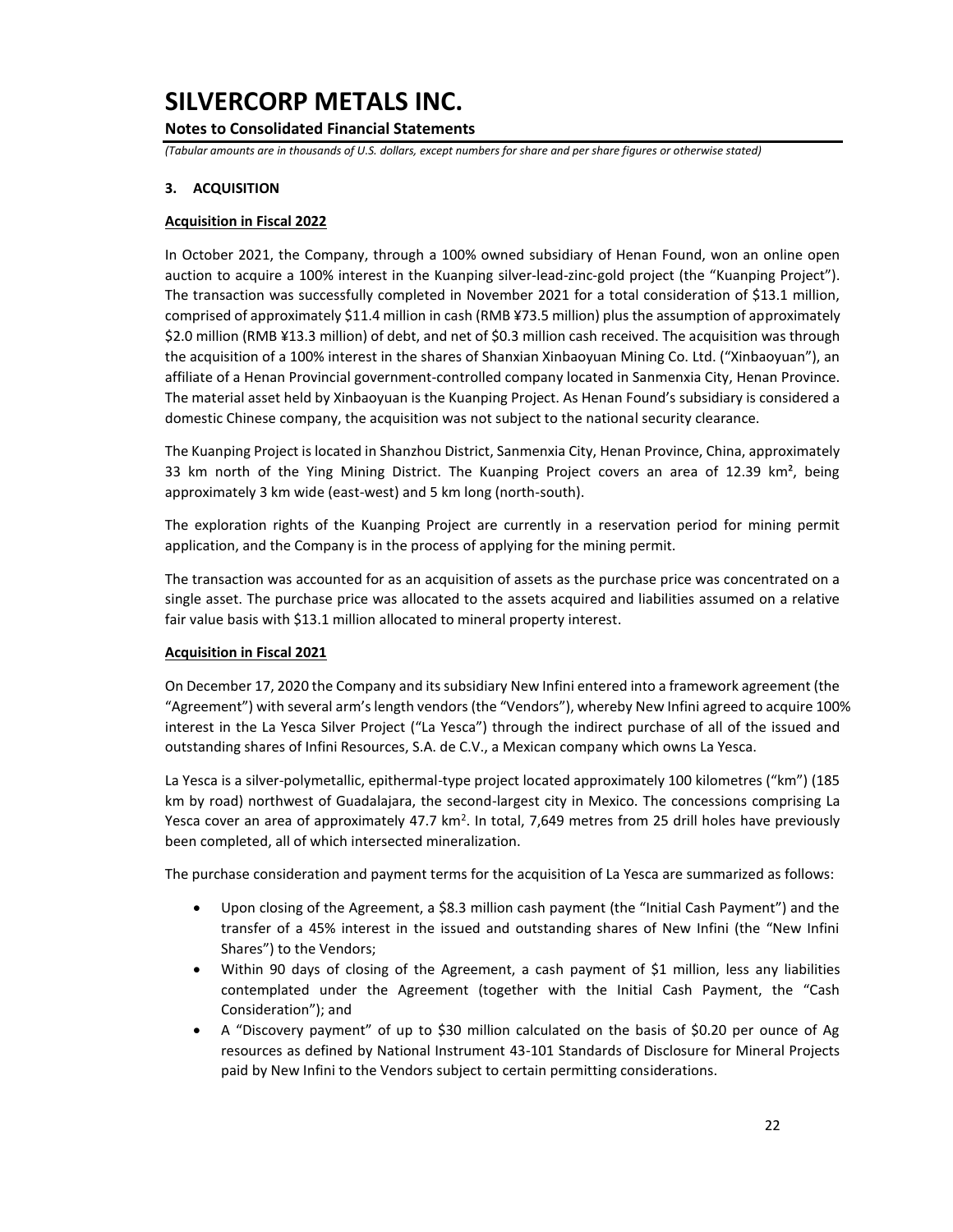### **Notes to Consolidated Financial Statements**

*(Tabular amounts are in thousands of U.S. dollars, except numbers for share and per share figures or otherwise stated)*

The Company paid \$7.6 million of the Cash Consideration through a capital injection to New Infini to hold 45% of the issued and outstanding New Infini Shares. A group of the Company's directors, officers, employees and consultants paid \$1.7 million of the Cash Consideration collectively to hold 10% of the issued and outstanding New Infini Shares. The transaction has been accounted for as an acquisition of assets as the purchase price was concentrated on a single asset, the La Yesca mineral property interest. The purchase consideration was allocated to the assets acquired based on their relative fair values at the date of the acquisition, net of any associated liabilities.

#### **4. SHORT-TERM INVESTMENTS**

As at March 31, 2022, short-term investments consist of the following:

|                          | Amount | Interest rates | Maturity                         |
|--------------------------|--------|----------------|----------------------------------|
| Bonds                    | 9.168  | 5.50% - 13.00% | April 9, 2022 - January 16, 2025 |
| Money market instruments | 90.455 |                |                                  |
|                          | 99.623 |                |                                  |

During the year ended March 31, 2022, the Company recorded impairment charges of \$10.6 million against the bond investment issued by a few Chinese real estate developing companies as the Company observed financial difficulty of these bond issuers. The carrying value of such bond investments was \$1.8 million as at March 31, 2022. The impairment charge was included in finance costs on the consolidated statement of income (Note 17).

During the year ended March 31, 2021, the Company recorded impairment charges of \$1.4 million against the bond investment issued by a few Chinese manufacturing companies as the Company observed financial difficulty of these bond issuers. The carrying value of such bond investments was \$0.1 million as at March 31, 2021. The impairment charge was included in finance costs on the consolidated statement of income (Note 17).

As at March 31, 2021, short-term investments consist of the following:

|                          | Amount | Interest rates | Maturity                             |
|--------------------------|--------|----------------|--------------------------------------|
| <b>Bonds</b>             | 15.812 | 5.38% - 13.00% | January 10, 2022 - September 3, 2024 |
| Money market instruments | 64.545 |                |                                      |
|                          | 80.357 |                |                                      |

#### **5. INVENTORIES**

Inventories consist of the following:

|                       | March 31, 2022 | March 31, 2021 |
|-----------------------|----------------|----------------|
| Concentrate inventory | $3,199$ \$     | 4.536          |
| Stockpile             | 1.715          | 1,916          |
| Material and supplies | 4.210          | 3,316          |
|                       | 9,124          | 9,768          |

The amount of inventories recognized as expense during the year ended March 31, 2022 was \$113.6 million (year ended March 31, 2021 - \$91.0 million).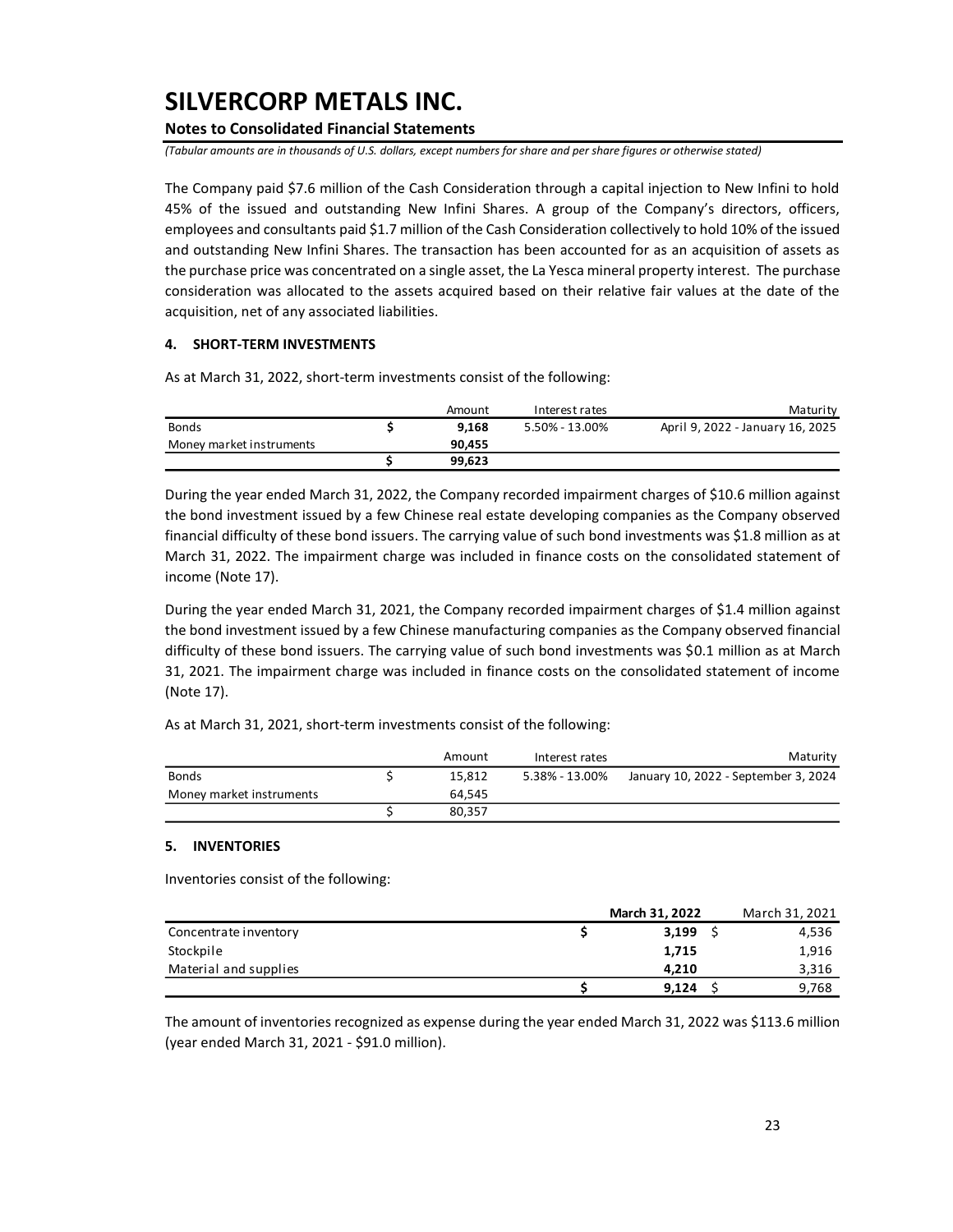### **Notes to Consolidated Financial Statements**

*(Tabular amounts are in thousands of U.S. dollars, except numbers for share and per share figures or otherwise stated)*

#### **6. OTHER INVESTMENTS**

|                                         |    | March 31, 2022 |    | March 31, 2021 |  |  |
|-----------------------------------------|----|----------------|----|----------------|--|--|
| Equity investments designated as FVTOCI |    |                |    |                |  |  |
| Public companies                        | \$ | 2,383          | \$ | 2,966          |  |  |
| Private companies                       |    | 71             |    | 2,289          |  |  |
|                                         |    | 2,454          |    | 5,255          |  |  |
| Equity investments designated as FVTPL  |    |                |    |                |  |  |
| Public companies                        |    | 11,533         |    | 10,478         |  |  |
| Private companies                       |    | 3,781          |    |                |  |  |
|                                         |    | 15,314         |    | 10,478         |  |  |
| <b>Total</b>                            | Ś  | 17.768         |    | 15,733         |  |  |

Investments in publicly traded companies represent equity interests of other publicly-trading mining companies that the Company has acquired through the open market or through private placements. Investment in equity instruments that are held for trading are classified as FVTPL. For other investment in equity instruments, the Company can make an irrevocable election, on an instrument-by-instrument basis, to designate them as FVTOCI.

The continuity of such investments is as follows:

|                                                 | <b>Fair Value</b> | <b>Accumulated fair</b><br>value change<br>included in OCI | <b>Accumulated fair</b><br>value change<br>included in P&L |    | <b>Equity Investment</b><br>designated as<br><b>FVTOCI</b> | <b>Equity Investment</b><br>designated as<br><b>FVTPL</b> |
|-------------------------------------------------|-------------------|------------------------------------------------------------|------------------------------------------------------------|----|------------------------------------------------------------|-----------------------------------------------------------|
| April 1, 2020                                   | \$<br>8,750 \$    | $(34,879)$ \$                                              | $\sim$                                                     | \$ | $8,750$ \$                                                 |                                                           |
| Gain on equity investments designated as FVTOCI | 12,069            | 12,069                                                     |                                                            |    | 12,551                                                     |                                                           |
| Gain on equity investments designated as FVTPL  | 7,188             |                                                            | 7,188                                                      |    |                                                            | 7,732                                                     |
| Acquisition                                     | 12,708            |                                                            |                                                            |    |                                                            | 12,708                                                    |
| Disposal                                        | (19, 301)         | $\overline{\phantom{a}}$                                   |                                                            |    | (16,607)                                                   | (10, 742)                                                 |
| Reclassified to short-term investments          | (7, 511)          |                                                            |                                                            |    |                                                            |                                                           |
| Impact of foreign currency translation          | 1,830             |                                                            |                                                            |    | 561                                                        | 780                                                       |
| March 31, 2021                                  | \$<br>$15,733$ \$ | $(22,810)$ \$                                              | 7,188                                                      | Ŝ  | $5,255$ \$                                                 | 10,478                                                    |
| Loss on equity investments designated as FVTOCI | (1,526)           | (1,526)                                                    |                                                            |    | (1,526)                                                    |                                                           |
| Loss equity investments designated as FVTPL     | (3, 485)          |                                                            | (3,485)                                                    |    |                                                            | (3,485)                                                   |
| Acquisition                                     | 8,235             |                                                            |                                                            |    |                                                            | 8,235                                                     |
| Disposal                                        | (1, 362)          | ٠                                                          |                                                            |    | (1, 362)                                                   |                                                           |
| Impact of foreign currency translation          | 173               |                                                            |                                                            |    | 87                                                         | 86                                                        |
| March 31, 2022                                  | \$<br>17,768 \$   | $(24, 336)$ \$                                             | 3,703                                                      | Ś  | $2,454$ \$                                                 | 15,314                                                    |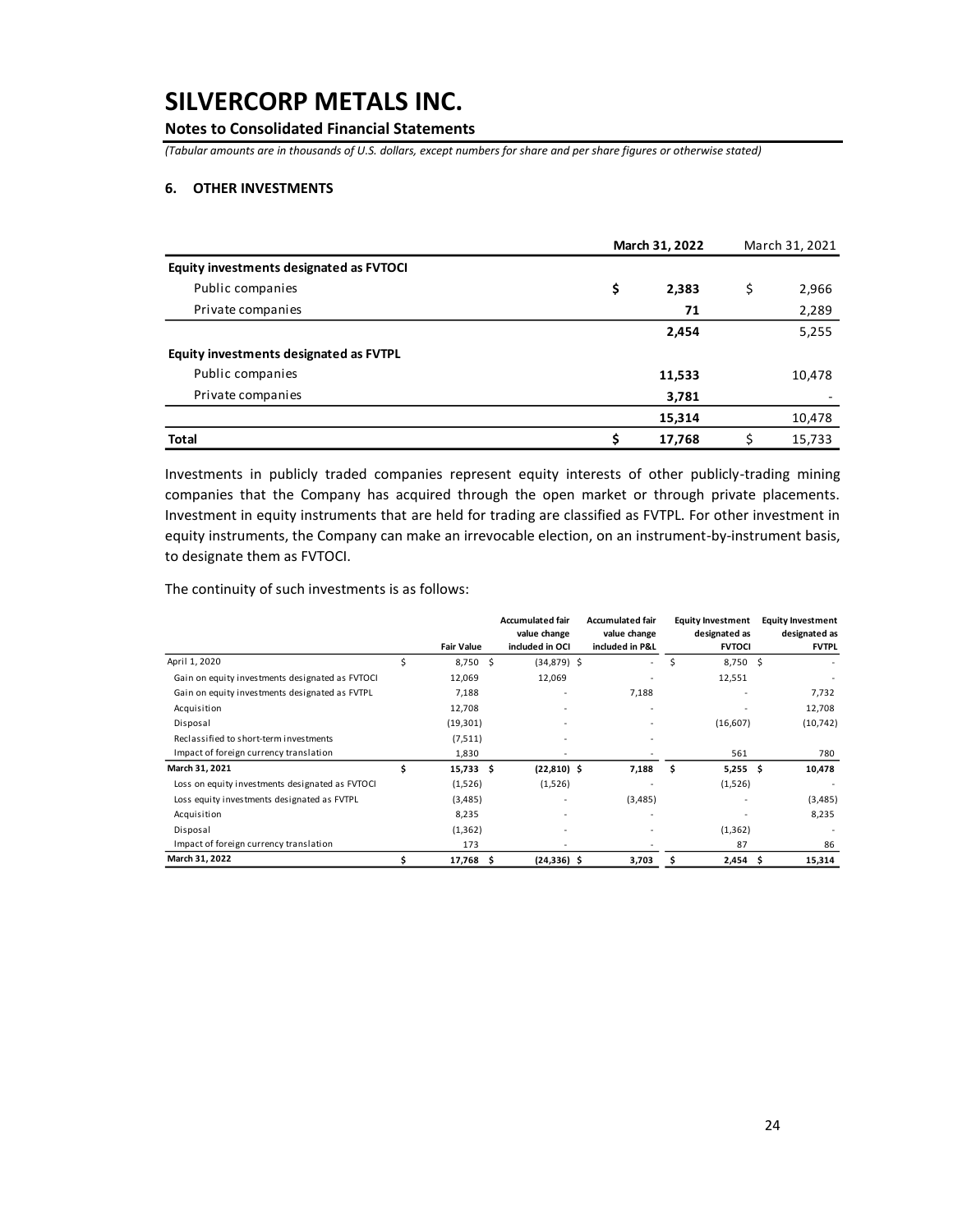### **Notes to Consolidated Financial Statements**

*(Tabular amounts are in thousands of U.S. dollars, except numbers for share and per share figures or otherwise stated)*

#### **7. INVESTMENT IN ASSOCIATES**

*(a)* Investment in New Pacific Metals Corp.

New Pacific Metals Corp. ("NUAG") is a Canadian public company listed on the Toronto Stock Exchange (symbol: NUAG) and NYSE American (symbol: NEWP). NUAG is a related party of the Company by way of two common directors and two common officers, and the Company accounts for its investment in NUAG using the equity method as it is able to exercise significant influence over the financial and operating policies of NUAG.

During the year ended March 31, 2022, the Company acquired 125,000 common shares of NUAG from the public market for a total cost of \$0.4 million. Subsequent to March 31, 2022, the Company acquired additional 48,500 common shares of NUAG from the public market for a total cost of \$0.2 million.

In November 2020, NUAG completed a spin-out by way of a plan of arrangement of its then wholly-owned subsidiary, Whitehorse Gold Corp. ("WHG"), which owns 100% of the Skukum Gold Project (formerly "Tagish Lake Gold Project") located in Yukon, Canada, and distributed all of the WHG common shares to its shareholders on a pro rata basis.

As at March 31, 2022, the Company owned 44,042,216 common shares of NUAG (March 31, 2021 – 43,917,216), representing an ownership interest of 28.2% (March 31, 2021 – 28.6%).

The summary of the investment in NUAG common shares and its market value as at the respective reporting dates are as follows:

|                                     |            |    |         |    | Value of NUAG's     |
|-------------------------------------|------------|----|---------|----|---------------------|
|                                     | Number of  |    |         |    | common shares per   |
|                                     | shares     |    | Amount  |    | quoted market price |
| Balance April 1, 2020               | 42,596,506 | \$ | 44,555  | Ŝ. | 148,624             |
| Participation in public offering    | 1,320,710  |    | 5,805   |    |                     |
| WHG Spin-out                        |            |    | (1,793) |    |                     |
| Share of net loss                   |            |    | (1,672) |    |                     |
| Share of other comprehensive loss   |            |    | (2,324) |    |                     |
| Foreign exchange impact             |            |    | 5,828   |    |                     |
| Balance March 31, 2021              | 43,917,216 | S  | 50,399  | \$ | 181,257             |
| Purchase from open market           | 125,000    |    | 352     |    |                     |
| Share of net loss                   |            |    | (1,715) |    |                     |
| Share of other comprehensive income |            |    | 95      |    |                     |
| Foreign exchange impact             |            |    | 306     |    |                     |
| Balance March 31, 2022              | 44.042.216 | Ś  | 49,437  | Ś  | 140,275             |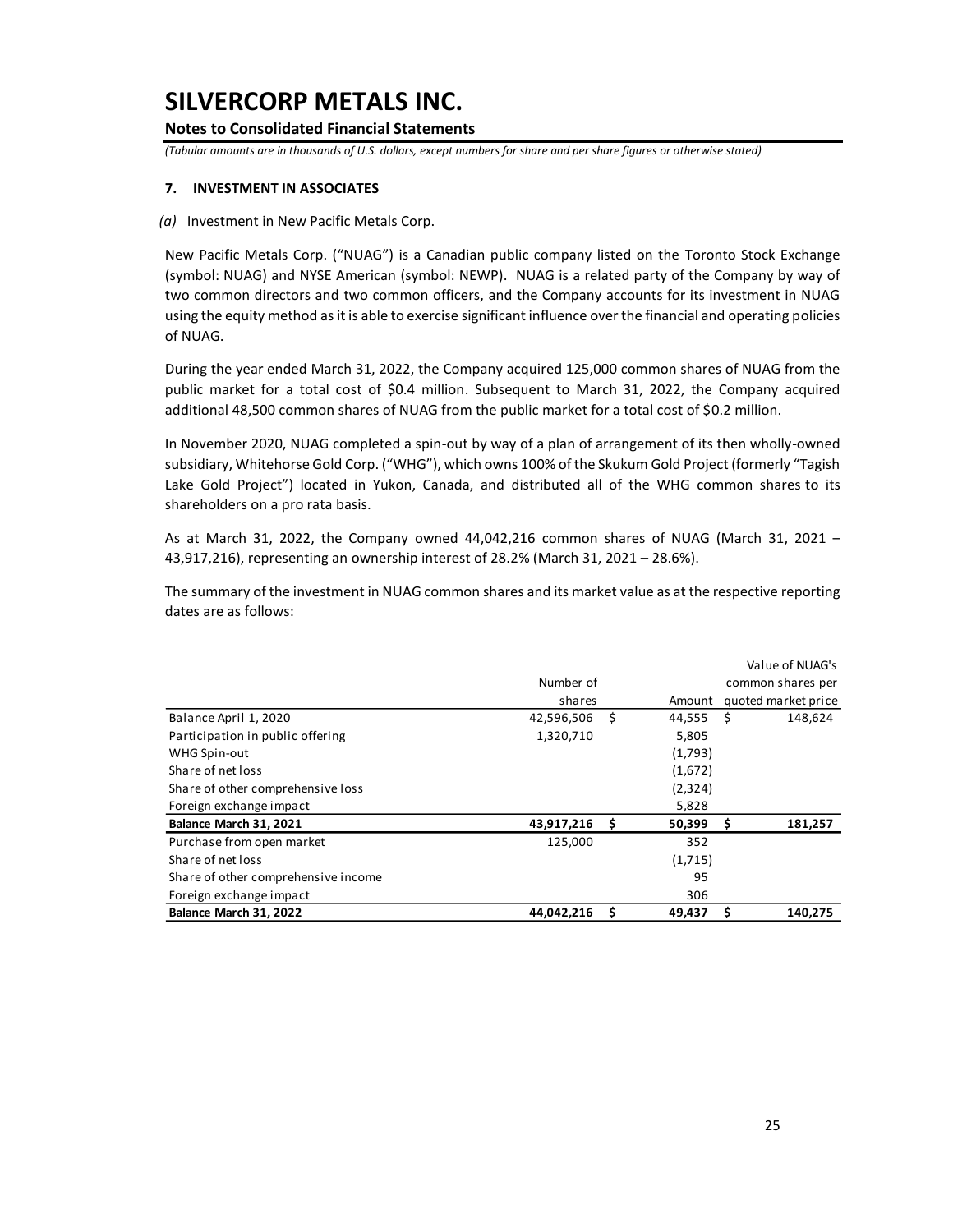### **Notes to Consolidated Financial Statements**

*(Tabular amounts are in thousands of U.S. dollars, except numbers for share and per share figures or otherwise stated)*

Summarized financial information for the Company's investment in NUAG on a 100% basis is as follows:

|                                                                  |              | Years ended March 31, |
|------------------------------------------------------------------|--------------|-----------------------|
|                                                                  | $2022^{(1)}$ | $2021^{(1)}$          |
| Net loss attributable to NUAG's shareholders as reported by NUAG | $(6,055)$ \$ | 3,029                 |
| Adjustments to remove impairment charges recognized by NUAG      |              | (8,862)               |
| Net loss of NUAG qualified for pick-up                           | (6,055)      | (5,833)               |
| Other comprehensive income (loss) attributable to NUAG's         |              |                       |
| shareholders as reported by NUAG                                 | 334          | (8,079)               |
| Comprehensive income (loss) of NUAG qualified for pick-up        | $(5,721)$ \$ | (13, 912)             |
| Company's share of net loss                                      | (1,715)      | (1,672)               |
| Company's share of other comprehensive income (loss)             | 95           | (2,324)               |
| Company's share of comprehensive income                          | $(1,620)$ \$ | (3,996)               |

 $\frac{(1)}{(1)}$ NUAG's fiscal year-end is on June 30. NUAG's quarterly financial results were used to compile the financial information that matched with the Company's year-end on March 31.

| As at                                               | March 31, 2022 |      | March 31, 2021 |
|-----------------------------------------------------|----------------|------|----------------|
| Current assets                                      | \$<br>37,075   | - \$ | 48.511         |
| Non-current assets                                  | 88,171         |      | 78,164         |
| Total assets                                        | 125,246        |      | 126,675        |
|                                                     |                |      |                |
| Current liabilities                                 | 2,353          |      | 811            |
| Total liabilities                                   | 2,353          |      | 811            |
|                                                     |                |      |                |
| Net assets                                          | 122,893        |      | 125,864        |
| Non-controlling interests                           | (24)           |      | (50)           |
| Total equity attributable to equity holders of NUAG | 122,917        |      | 125,914        |
| Company's share of net assets of associate          | 34,670         |      | 35,932         |

*(b)* Investment in Whitehorse Gold Corp.

Whitehorse Gold Corp. ("WHG") is a Canadian public company listed on the TSX Venture Exchange (symbol: WHG). WHG is a related party of the Company by way of one common director, and the Company accounts for its investment in WHG using the equity method as it is able to exercise significant influence over the financial and operating policies of WHG.

On May 14, 2021, the Company participated in a brokered private placement of WHG and purchased 4,000,000 units at a cost of \$5.0 million. Each unit was comprised of one WHG common share and one common share purchase warrant at exercise price of CAD\$2 per share. The common share purchase warrant expires on May 14, 2026.

As at March 31, 2022, the Company owned 15,514,285 common shares of WHG (March 31, 2021 – 11,514,285), representing an ownership interest of 29.3% (March 31, 2021 – 27.0%). The summary of the investment in WHG common shares and its market value as at the respective reporting dates are as follows: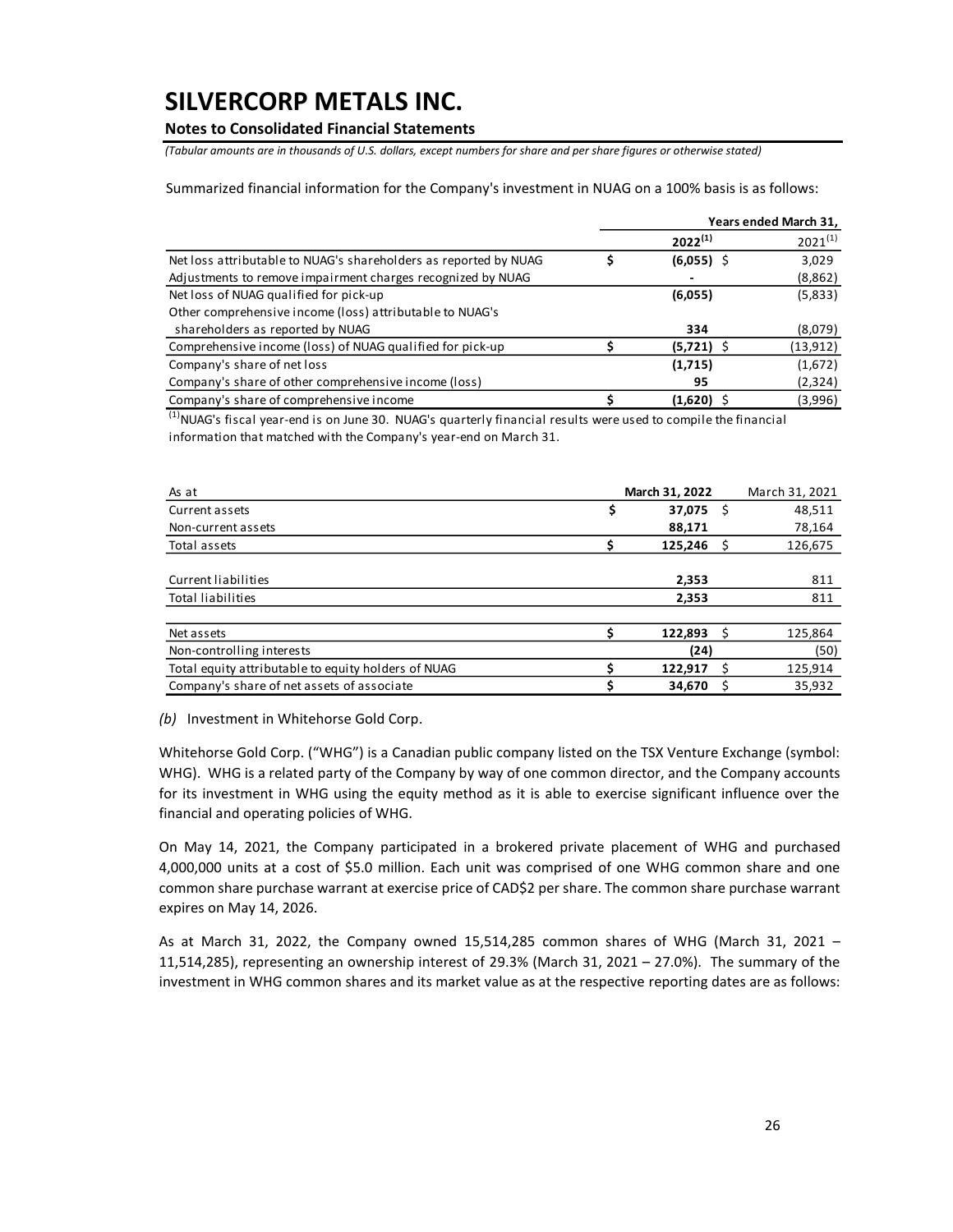### **Notes to Consolidated Financial Statements**

*(Tabular amounts are in thousands of U.S. dollars, except numbers for share and per share figures or otherwise stated)*

|                                          |            |   |                   |  | Value of WHG's      |  |
|------------------------------------------|------------|---|-------------------|--|---------------------|--|
|                                          | Number of  |   | common shares per |  |                     |  |
|                                          | shares     |   | Amount            |  | quoted market price |  |
| Balance April 1, 2020                    |            |   |                   |  |                     |  |
| Distributed by NUAG through WHG spin-out | 5,740,285  |   | 1,793             |  |                     |  |
| Participation in private placement       | 5,774,000  |   | 1,326             |  |                     |  |
| Share of net loss                        |            |   | (174)             |  |                     |  |
| Foreign exchange impact                  |            |   | 113               |  |                     |  |
| Balance March 31, 2021                   | 11,514,285 | S | $3,058$ \$        |  | 15,108              |  |
| Participation in private placement       | 4,000,000  |   | 4,960             |  |                     |  |
| Share of net loss                        |            |   | (473)             |  |                     |  |
| Foreign exchange impact                  |            |   | (141)             |  |                     |  |
| Balance March 31, 2022                   | 15,514,285 | S | 7.404             |  | 6.208               |  |

Summarized financial information for the Company's investment in WHG on a 100% basis is as follows:

|                                                                | Year ended March 31, |              |
|----------------------------------------------------------------|----------------------|--------------|
|                                                                | $2022^{(1)}$         | $2021^{(1)}$ |
| Net loss attributable to WHG's shareholders as reported by WHG | $(1,607)$ \$         | (856)        |
| Adjustments to exclude WHG's net loss before spin-out          | -                    | 211          |
| Net loss of WHG qualified for pick-up                          | (1,607)              | (645)        |
| Company's share of net loss                                    | (473)                | (174)        |

 $<sup>(1)</sup>$ WHG's fiscal year-end is on December 31. WHG's quarterly financial results were used to compile the financial</sup> information that matched with the Company's year-end on March 31.

| As at                                      | March 31, 2022 |   | March 31, 2021 |
|--------------------------------------------|----------------|---|----------------|
| Current assets                             | 3,068          | S | 823            |
| Non-current assets                         | 19,159         |   | 10,862         |
| Total assets                               | 22,227         | S | 11,685         |
|                                            |                |   |                |
| Current liabilities                        | 575            |   | 237            |
| Long-term liabilities                      |                |   |                |
| Total liabilities                          | 580            |   | 237            |
|                                            |                |   |                |
| Net assets                                 | 21,647         |   | 11,448         |
| Company's share of net assets of associate | 6,341          |   | 3,090          |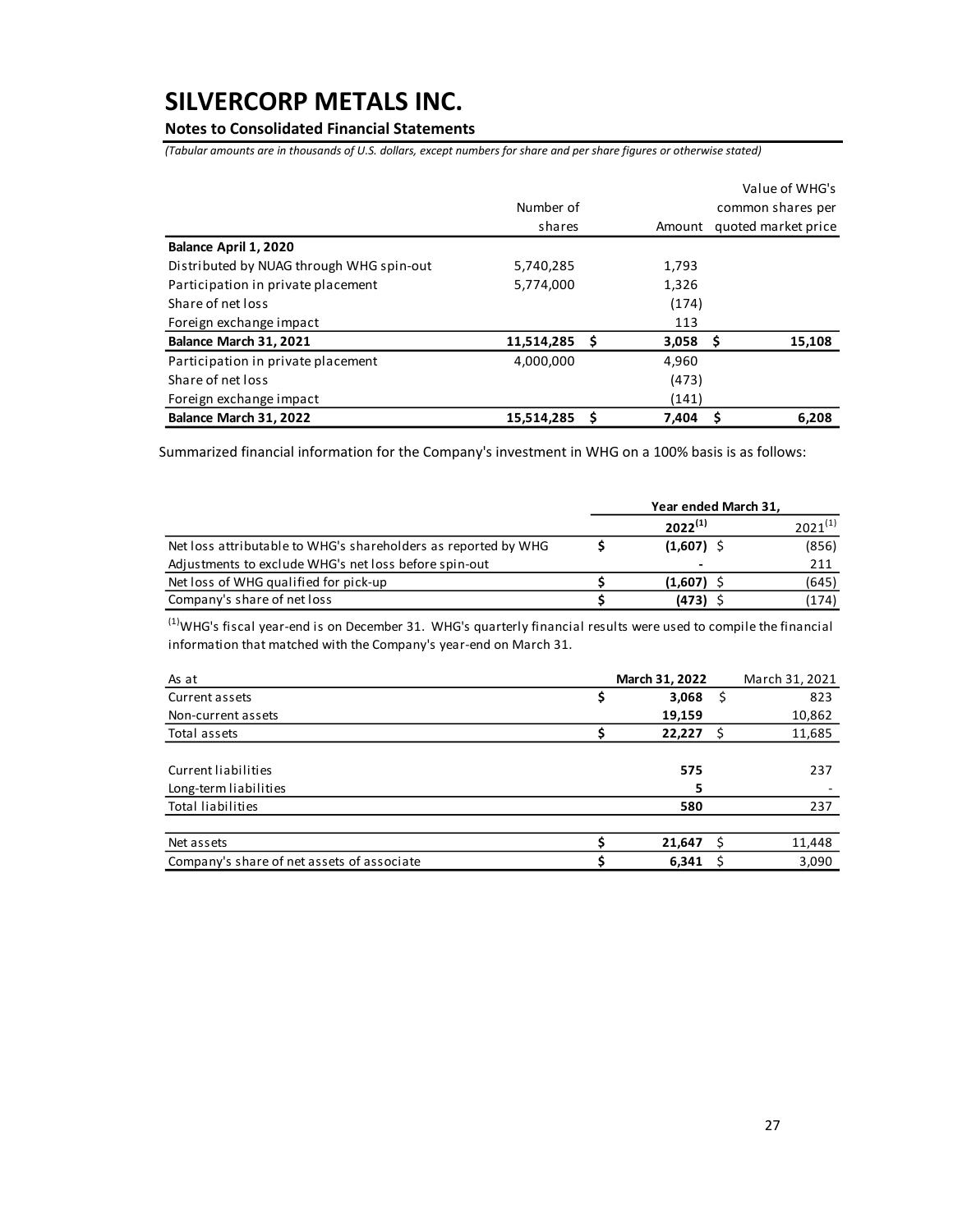### **Notes to Consolidated Financial Statements**

*(Tabular amounts are in thousands of U.S. dollars, except numbers for share and per share figures or otherwise stated)*

#### **8. PLANT AND EQUIPMENT**

Plant and equipment consist of:

|                                                       |    | Land use rights             | Office       |    |                |        | Motor        |    | Construction     |                 |
|-------------------------------------------------------|----|-----------------------------|--------------|----|----------------|--------|--------------|----|------------------|-----------------|
| Cost                                                  |    | and building                | equipment    |    | Machinery      |        | vehicles     |    | in progress      | <b>Total</b>    |
| Balance as at April 1, 2020                           | Ś  | 96,454                      | \$<br>8,010  | Ś. | 25,800         | \$     | 6,416        | Ŝ. | $2,136$ \$       | 138,816         |
| Additions                                             |    | 182                         | 864          |    | 1,117          |        | 1,059        |    | 7,189            | 10,411          |
| Disposals                                             |    | (205)                       | (250)        |    | (291)          |        | (480)        |    |                  | (1,226)         |
| Reclassification of asset groups                      |    | 5,579                       | 325          |    | 2,221          |        |              |    | (8, 125)         |                 |
| Impact of foreign currency translation                |    | 8,141                       | 711          |    | 2,227          |        | 542          |    | 142              | 11,763          |
| Balance as at March 31, 2021                          | \$ | 110,151                     | \$<br>9,660  | \$ | 31,074 \$      |        | 7,537 \$     |    | $1,342 \quad$ \$ | 159,764         |
| Additions                                             |    | 1,613                       | 967          |    | 2,575          |        | 763          |    | 3,647            | 9,565           |
| Disposals                                             |    | (293)                       | (68)         |    | (539)          |        | (245)        |    |                  | (1, 145)        |
| Reclassification of asset groups                      |    | 2,100                       | 154          |    | 191            |        |              |    | (2, 445)         |                 |
| Impact of foreign currency translation                |    | 3,676                       | 296          |    | 1,078          |        | 258          |    | 59               | 5,367           |
| Ending balance as at March 31, 2022                   | \$ | 117,247                     | \$<br>11,009 | \$ | 34,379         | Ś      | 8,313        | \$ | 2,603            | \$<br>173,551   |
| Impairment, accumulated depreciation and amortization |    |                             |              |    |                |        |              |    |                  |                 |
| Balance as at April 1, 2020                           | \$ | $(43,987)$ \$               | $(5,375)$ \$ |    | $(18, 168)$ \$ |        | $(4,564)$ \$ |    | $\sim$           | \$<br>(72,094)  |
| Disposals                                             |    | 90                          | 228          |    | 176            |        | 388          |    |                  | 882             |
| Depreciation and amortization                         |    | (3,921)                     | (630)        |    | (1,629)        |        | (496)        |    |                  | (6,676)         |
| Impact of foreign currency translation                |    | (3, 752)                    | (469)        |    | (1,550)        |        | (376)        |    |                  | (6, 147)        |
| Balance as at March 31, 2021                          | Ś  | $(51,570)$ \$               | $(6,246)$ \$ |    | $(21, 171)$ \$ |        | $(5,048)$ \$ |    | ÷,               | \$<br>(84, 035) |
| Disposals                                             |    | 158                         | 64           |    | 419            |        | 220          |    |                  | 861             |
| Depreciation and amortization                         |    | (4, 422)                    | (867)        |    | (2, 172)       |        | (649)        |    |                  | (8, 110)        |
| Impact of foreign currency translation                |    | (1,750)                     | (183)        |    | (741)          |        | (175)        |    |                  | (2,849)         |
| Ending balance as at March 31, 2022                   | \$ | $(57,584)$ \$               | (7,232) \$   |    | (23,665) \$    |        | $(5,652)$ \$ |    | $\blacksquare$   | \$<br>(94, 133) |
| <b>Carrying amounts</b>                               |    |                             |              |    |                |        |              |    |                  |                 |
| Balance as at March 31, 2021                          | \$ | 58,581                      | \$<br>3,414  | \$ | 9,903          | \$     | 2,489        | \$ | 1,342            | \$<br>75,729    |
| Ending balance as at March 31, 2022                   | Ś  | 59,663                      | \$<br>3,777  | \$ | 10,714         | Ś      | 2,661        | Ś  | 2,603            | \$<br>79,418    |
|                                                       |    |                             |              |    |                |        |              |    |                  |                 |
| Carrying amounts as at March 31, 2022                 |    | <b>Ying Mining District</b> | <b>BYP</b>   |    |                | GC     |              |    | Other            | Total           |
| Land use rights and building                          | \$ | 42,953                      | \$<br>2,965  |    | \$             | 12,027 | \$           |    | 1,718<br>Ŝ.      | 59,663          |
| Office equipment                                      |    | 2,979                       | 16           |    |                | 516    |              |    | 266              | 3,777           |
| Machinery                                             |    | 8,225                       | 155          |    |                | 2,276  |              |    | 58               | 10,714          |
| Motor vehicles                                        |    | 2,127                       | 20           |    |                | 323    |              |    | 191              | 2,661           |
| Construction in progress                              |    | 1,911                       | 552          |    |                | 140    |              |    |                  | 2,603           |
| <b>Total</b>                                          | Ś  | 58,195                      | \$<br>3,708  |    | \$             | 15,282 | \$           |    | 2,233<br>\$      | 79,418          |
|                                                       |    |                             |              |    |                |        |              |    |                  |                 |
| Carrying amounts as at March 31, 2021                 |    | Ying Mining District        | <b>BYP</b>   |    |                | GC     |              |    | Other            | Total           |
| Land use rights and building                          | \$ | 41,177                      | \$<br>3,047  |    | \$             | 12,369 | \$           |    | 1,988<br>\$      | 58,581          |
| Office equipment                                      |    | 2,647                       | 20           |    |                | 448    |              |    | 299              | 3,414           |
| Machinery                                             |    | 7,114                       | 213          |    |                | 2,576  |              |    |                  | 9,903           |
| Motor vehicles                                        |    | 1,917                       | 20           |    |                | 359    |              |    | 193              | 2,489           |
| Construction in progress                              |    | 796                         | 533          |    |                | 13     |              |    |                  | 1,342           |
| Total                                                 | \$ | 53,651                      | \$<br>3,833  |    | \$             | 15,765 | \$           |    | 2,480<br>\$      | 75,729          |

During the year ended March 31, 2022, certain plant and equipment were disposed for proceeds of \$0.07 million (year ended March 31, 2021 - \$0.05 million) and resulting in loss of \$0.2 million (year ended March 31, 2021 – \$0.3 million).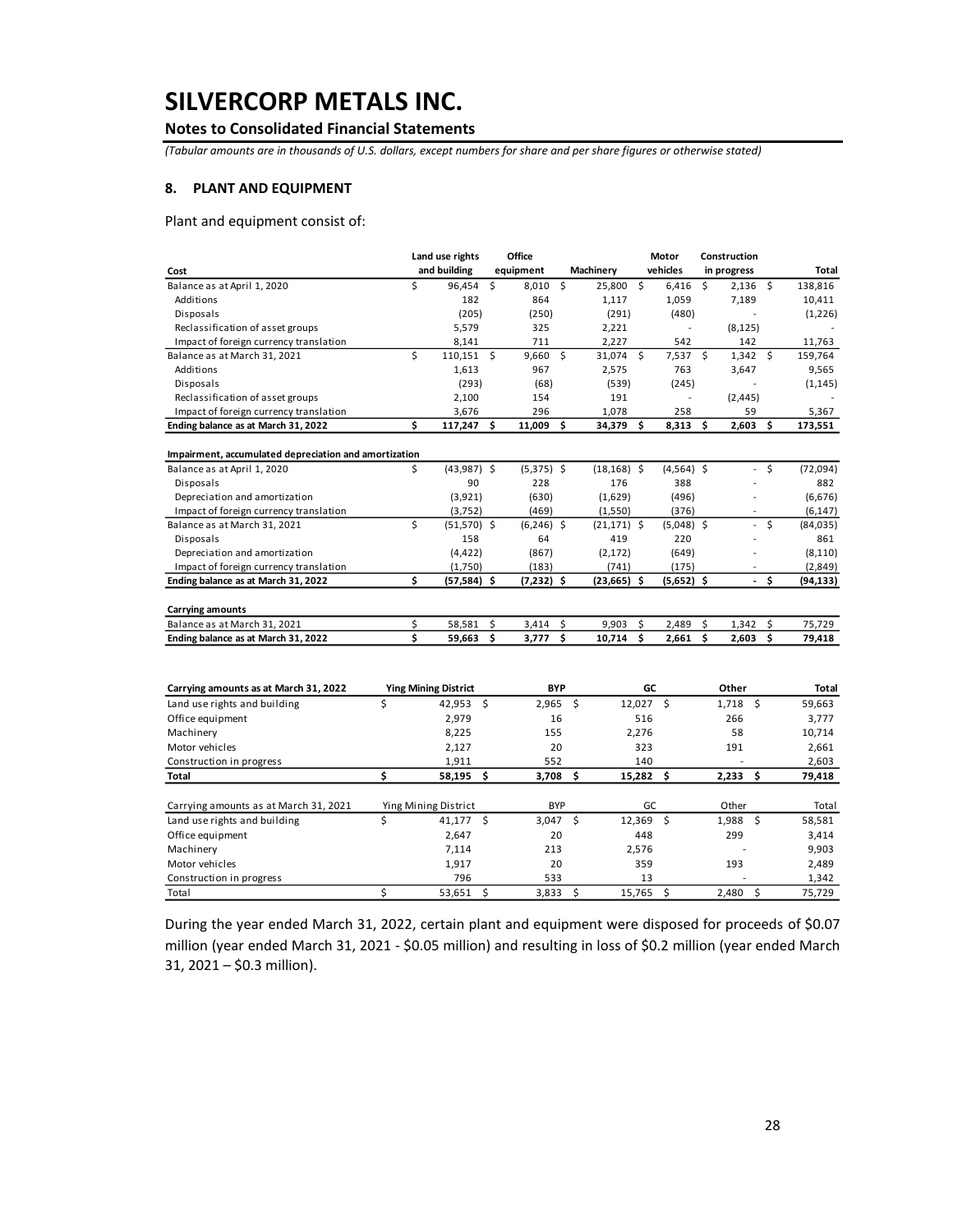### **Notes to Consolidated Financial Statements**

*(Tabular amounts are in thousands of U.S. dollars, except numbers for share and per share figures or otherwise stated)*

#### **9. MINERAL RIGHTS AND PROPERTIES**

Mineral rights and properties consist of:

|                                      |     | Producing and development properties |     |                          |    |           |     |                          |    | <b>Exploration and evaluation properties</b> |      |          |     |            |
|--------------------------------------|-----|--------------------------------------|-----|--------------------------|----|-----------|-----|--------------------------|----|----------------------------------------------|------|----------|-----|------------|
| Cost                                 |     | <b>Ying Mining District</b>          |     | <b>BYP</b>               |    | GC        |     | <b>RZY</b>               |    | Kuanping                                     |      | La Yesca |     | Total      |
| Balance as at April 1, 2020          | Ś   | 293,136                              | Ŝ.  | 63,572 \$                |    | 103,311   |     | $$164$ \$                |    | $\overline{\phantom{a}}$                     | Ŝ.   |          | Ś   | 460,183    |
| Capitalized expenditures             |     | 31,138                               |     | 30                       |    | 3,890     |     |                          |    |                                              |      | 87       |     | 35,145     |
| Acquisition (Note 3)                 |     |                                      |     |                          |    |           |     |                          |    |                                              |      | 16,660   |     | 16,660     |
| Environmental rehabilitation         |     | (1, 268)                             |     | (135)                    |    | (207)     |     |                          |    |                                              |      |          |     | (1,610)    |
| Foreign currency translation impact  |     | 24,994                               |     | 1,142                    |    | 8,616     |     | 21                       |    |                                              |      |          |     | 34,773     |
| Balance as at March 31, 2021         | Ś.  | 348,000                              | Ŝ.  | 64,609 \$                |    | 115,610   | Ś.  | 185 \$                   |    |                                              | $-5$ | 16.747   | Ŝ.  | 545,151    |
| Capitalized expenditures             |     | 37,307                               |     |                          |    | 4,507     |     |                          |    | 24                                           |      | 2,588    |     | 44,426     |
| Acquisition (Note 3)                 |     |                                      |     | $\overline{\phantom{a}}$ |    |           |     |                          |    | 13,135                                       |      |          |     | 13,135     |
| Environmental rehabilitation         |     | (68)                                 |     | (18)                     |    | 898       |     |                          |    |                                              |      |          |     | 812        |
| Derecognition                        |     |                                      |     |                          |    |           |     | (185)                    |    |                                              |      |          |     | (185)      |
| Foreign currency translation impact  |     | 12,096                               |     | 501                      |    | 3,891     |     |                          |    | 221                                          |      |          |     | 16,709     |
| Ending balance as at March 31, 2022  | Ś.  | 397,335                              | Ś.  | 65,092                   | Ŝ. | 124,906   | \$. | $\sim$                   | Ŝ. | 13,380                                       | \$.  | 19,335   | s.  | 620,048    |
| Impairment and accumulated depletion |     |                                      |     |                          |    |           |     |                          |    |                                              |      |          |     |            |
| Balance as at April 1, 2020          | Ś   | $(100.390)$ \$                       |     | $(56,688)$ \$            |    | (78, 355) | Ŝ.  | $(164)$ \$               |    |                                              | - \$ |          | Ś   | (235, 597) |
| Depletion                            |     | (13, 921)                            |     |                          |    | (2, 419)  |     |                          |    |                                              |      |          |     | (16, 340)  |
| Foreign currency translation impact  |     | (8,666)                              |     | (576)                    |    | (6, 522)  |     | (21)                     |    |                                              |      |          |     | (15, 785)  |
| Balance as at March 31, 2021         | Ś.  | $(122, 977)$ \$                      |     | $(57, 264)$ \$           |    | (87, 296) | \$  | $(185)$ \$               |    | ÷.                                           | S.   |          | Ś.  | (267, 722) |
| Depletion                            |     | (15, 974)                            |     |                          |    | (2,595)   |     |                          |    |                                              |      |          |     | (18, 569)  |
| Derecognition                        |     |                                      |     |                          |    |           |     | 185                      |    |                                              |      |          |     | 185        |
| Foreign currency translation impact  |     | (4, 313)                             |     | (257)                    |    | (2,924)   |     |                          |    |                                              |      |          |     | (7, 494)   |
| Ending balance as at March 31, 2022  | \$. | $(143, 264)$ \$                      |     | $(57,521)$ \$            |    | (92, 815) | \$  | - \$                     |    |                                              | - \$ | $\sim$   | \$  | (293, 600) |
| <b>Carrying amounts</b>              |     |                                      |     |                          |    |           |     |                          |    |                                              |      |          |     |            |
| Balance as at March 31, 2021         | Ś   | 225,023                              | \$  | 7,345                    | Ś  | 28,314    | \$  | $\overline{\phantom{a}}$ | \$ |                                              | \$   | 16,747   | Ŝ.  | 277,429    |
| Ending balance as at March 31, 2022  | \$  | 254,071                              | \$. | 7,571                    | Ŝ. | 32,091    | \$  | ٠                        | Ś  | 13,380                                       | Ś    | 19,335   | \$. | 326,448    |

#### **10. LEASES**

The following table summarizes changes in the Company's lease receivable and lease obligation related to the Company's office lease and sublease.

|                                | Lease Receivable               |    |       |  |  |
|--------------------------------|--------------------------------|----|-------|--|--|
| Balance, April 1, 2020         | \$<br>534 \$                   |    | 2,069 |  |  |
| Interest accrual               | 24                             |    | 95    |  |  |
| Interest received or paid      | (24)                           |    | (95)  |  |  |
| Principal repayment            | (196)                          |    | (563) |  |  |
| Foreign exchange impact        | 58                             |    | 235   |  |  |
| <b>Balance, March 31, 2021</b> | \$<br>396 <sup>5</sup>         |    | 1,741 |  |  |
| Addition                       |                                |    | 149   |  |  |
| Interest accrual               | 15                             |    | 72    |  |  |
| Interest received or paid      | (15)                           |    | (72)  |  |  |
| Principal repayment            | (217)                          |    | (637) |  |  |
| Foreign exchange impact        | 3                              |    | 10    |  |  |
| <b>Balance, March 31, 2022</b> | \$<br>182 \$                   |    | 1,263 |  |  |
| Less: current portion          | (182)                          |    | (649) |  |  |
| Non-current portion            | \$<br>$\overline{\phantom{0}}$ | \$ | 614   |  |  |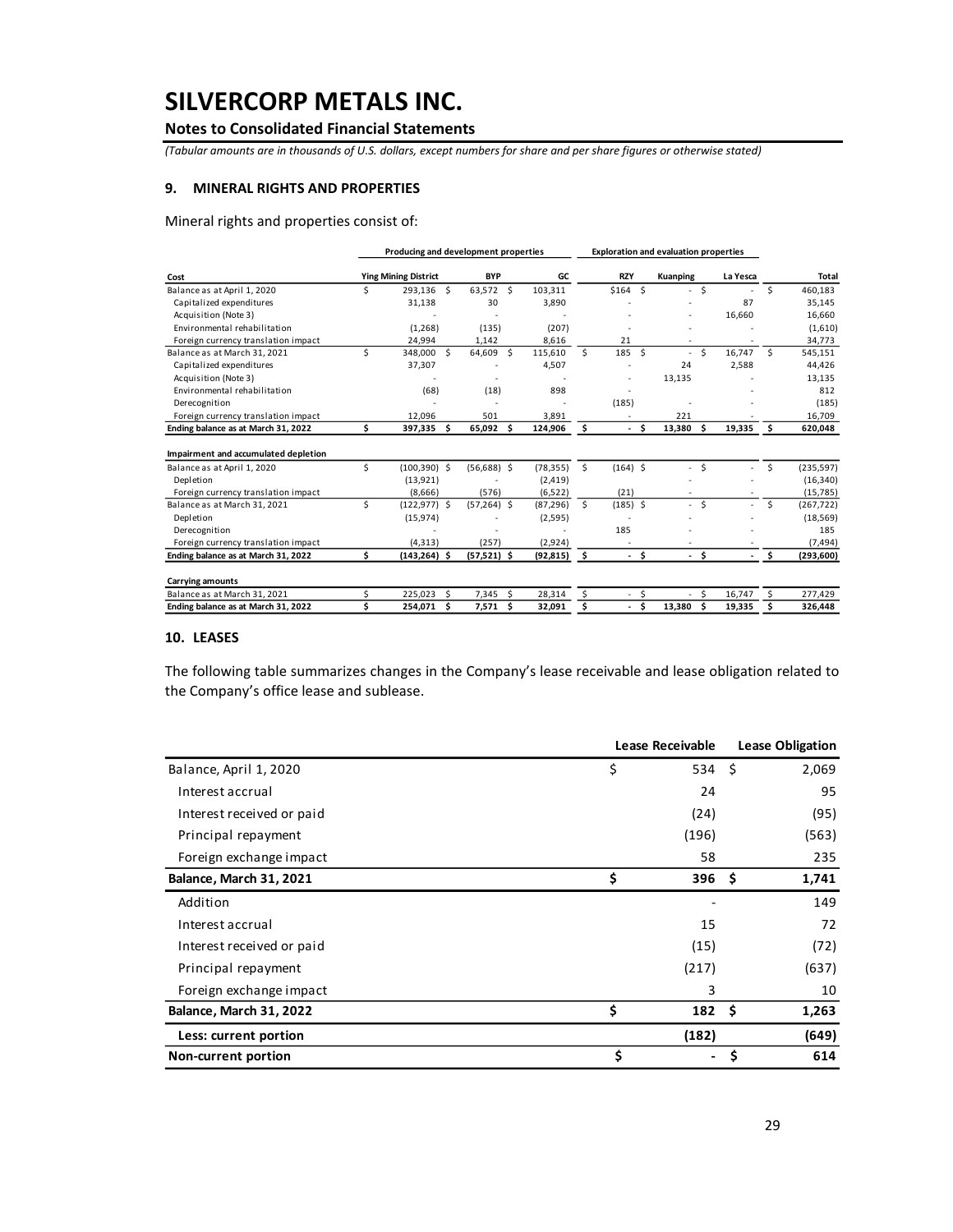### **Notes to Consolidated Financial Statements**

*(Tabular amounts are in thousands of U.S. dollars, except numbers for share and per share figures or otherwise stated)*

The following table presents a reconciliation of the Company's undiscounted cash flows to their present value for its lease receivable and lease obligation as at March 31, 2022:

|                                  | Lease Receivable | <b>Lease Obligation</b> |       |  |
|----------------------------------|------------------|-------------------------|-------|--|
| Within 1 year                    | 186 <sup>5</sup> |                         | 677   |  |
| Between 2 to 5 years             |                  |                         | 666   |  |
| <b>Total undiscounted amount</b> | 186              |                         | 1,343 |  |
| Less future interest             | (4)              |                         | (80)  |  |
| <b>Total discounted amount</b>   | $182 \quad$ \$   |                         | 1,263 |  |
| Less: current portion            | (182)            |                         | (649) |  |
| Non-current portion              | $\sim$           |                         | 614   |  |

The lease receivable and lease obligation were discounted using an estimated incremental borrowing rate of 5%.

#### **11. ENVIRONMENTAL REHABILITATION**

The following table presents the reconciliation of the beginning and ending obligations associated with the retirement of the properties:

|                                                       |    | <b>Total</b> |
|-------------------------------------------------------|----|--------------|
| Balance, April 1, 2020                                | \$ | 8,700        |
| Reclamation expenditures                              |    | (189)        |
| Unwinding of discount of environmental rehabilitation |    | 251          |
| Revision of provision                                 |    | (1,610)      |
| Foreign exchange impact                               |    | 711          |
| <b>Balance, March 31, 2021</b>                        | Ś  | 7,863        |
| Reclamation expenditures                              |    | (467)        |
| Unwinding of discount of environmental rehabilitation |    | 269          |
| Revision of provision                                 |    | 812          |
| Foreign exchange impact                               |    | 262          |
| <b>Balance, March 31, 2022</b>                        | Ś  | 8.739        |

As at March 31, 2022, the total undiscounted amount of estimated cash flows required to settle the Company's environmental rehabilitation provision was \$12.3 million (March 31, 2021 - \$10.5 million) over the next twenty-five years, which has been discounted using an average discount rate of 3.01% (March 31,  $2021 - 3.39%$ ).

During the year ended March 31, 2022, the Company incurred actual reclamation expenditures of \$0.5 million (year ended March 31, 2021 - \$0.2 million), paid reclamation deposit of \$0.3 million (year ended March 31, 2021 - \$0.5 million) and received nil reclamation deposit refund (year ended March 31, 2021 - \$1.9 million).

Estimated future reclamation costs are based on the extent of work required and the associated costs are dependent on the requirements of relevant authorities and the Company's environmental policies. In view of uncertainties concerning environmental rehabilitation obligations, the ultimate costs could be materially different from the amounts estimated.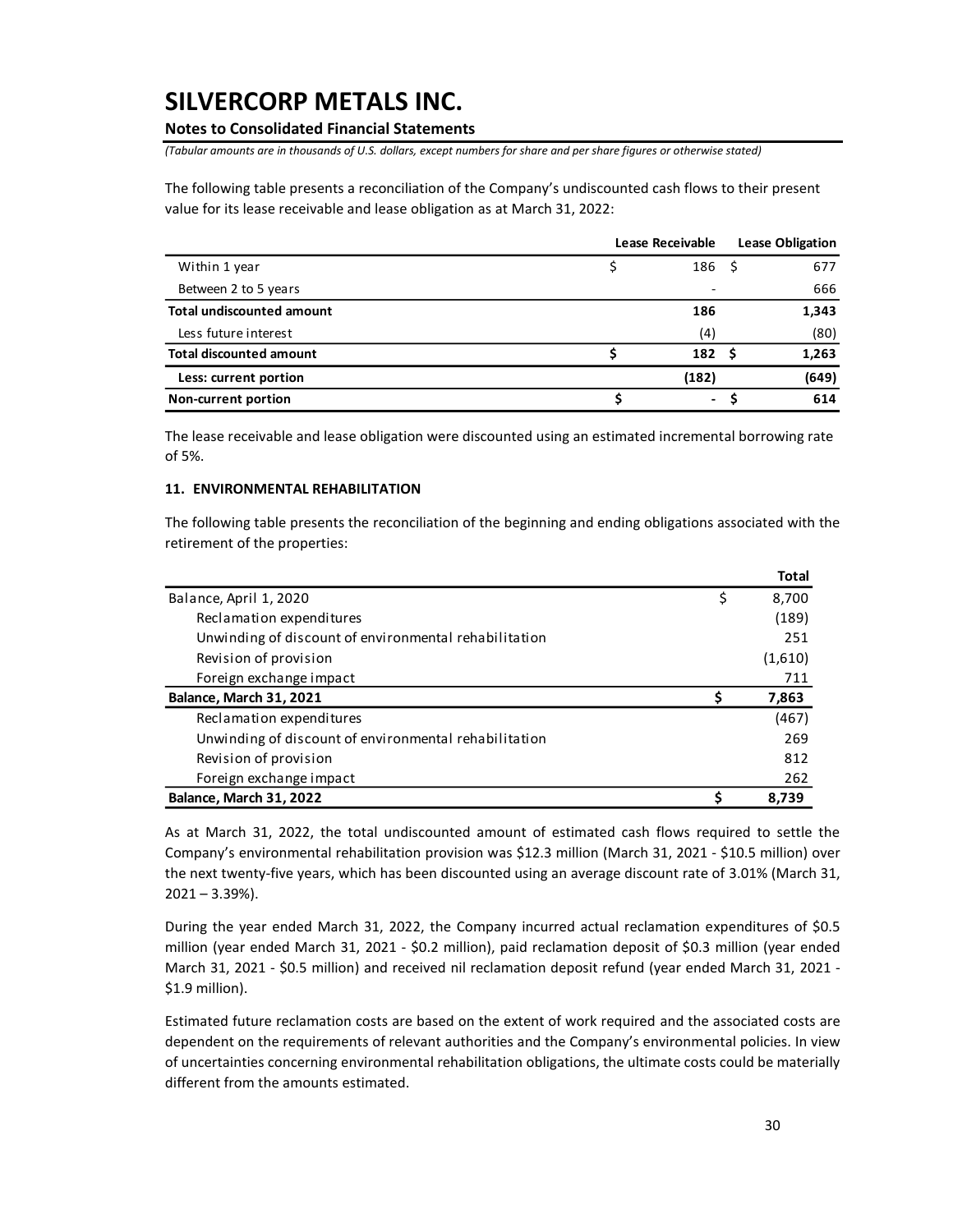### **Notes to Consolidated Financial Statements**

*(Tabular amounts are in thousands of U.S. dollars, except numbers for share and per share figures or otherwise stated)*

#### **12. SHARE CAPITAL**

#### *(a) Authorized*

Unlimited number of common shares without par value. All shares issued as at March 31, 2022 were fully paid.

#### *(b) Share-based compensation*

The Company has a share-based compensation plan (the "Plan") which consists of stock options, restricted share units (the "RSUs") and performance share units (the "PSUs"). The Plan allows for the maximum number of common shares to be reserved for issuance on any share-based compensation to be a rolling 10% of the issued and outstanding common shares from time to time. Furthermore, no more than 3% of the reserve may be granted in the form of RSUs and PSUs.

For the year ended March 31, 2022, a total of \$6.1 million (year ended March 31, 2021 - \$4.3 million) in share-based compensation expense was recognized and included in the general and administrative expenses and property evaluation and business development expenses on the consolidated statements of income.

#### *(i) Stock options*

The following is a summary of option transactions:

|                                |                  | Weighted average   |
|--------------------------------|------------------|--------------------|
|                                |                  | exercise price per |
|                                | Number of shares | share CAD\$        |
| Balance, April 1, 2020         | 2,423,760        | 3.00               |
| Option granted                 | 1,127,000        | 7.25               |
| Options exercised              | (1,553,338)      | 3.02               |
| Options cancelled              | (135,004)        | 4.52               |
| Balance, March 31, 2021        | 1,862,418        | 5.45               |
| Options exercised              | (797,083)        | 2.98               |
| Options cancelled              | (70,000)         | 7.46               |
| <b>Balance, March 31, 2022</b> | 995,335          | 7.28               |

The following table summarizes information about stock options outstanding as at March 31, 2022:

|                         |                   | Weighted average |                                   |                                    |                   |
|-------------------------|-------------------|------------------|-----------------------------------|------------------------------------|-------------------|
|                         | Number of options | remaining        | Weighted                          | Number of options Weighted average |                   |
|                         | outstanding at    |                  | contractual life average exercise | exercisable at                     | exercise price in |
| Exercise price in CAD\$ | March 31,2022     | (Years)          | price in CAD\$                    | March 31, 2022                     | CAD\$             |
| 5.46                    | 540,335           | 3.15             | 5.46                              | 264.335                            | 5.46              |
| 9.45                    | 455.000           | 3.62             | 9.45                              | 151,665                            | 9.45              |
| \$5.46 to \$9.45        | 995,335           | 3.37             | 7.28                              | 416,000                            | 6.91              |

Subsequent to March 31, 2022, a total of 535,000 options with a life of five years were granted to directors, officers, and employees at an exercise price of CAD\$3.93 per share subject to a vesting schedule over a three-year term with 1/6 of the options vesting every six months after the date of grant until fully vested.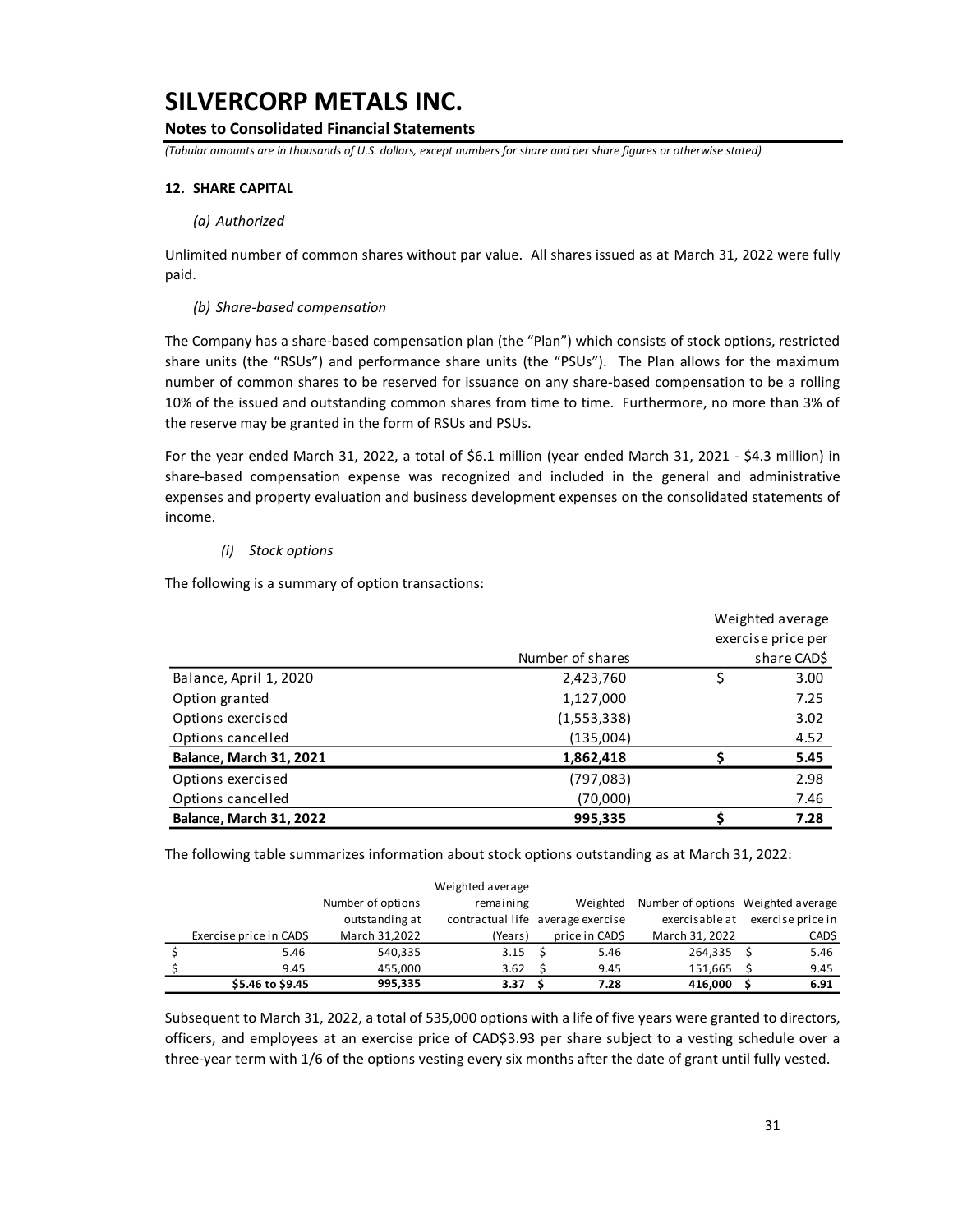### **Notes to Consolidated Financial Statements**

*(Tabular amounts are in thousands of U.S. dollars, except numbers for share and per share figures or otherwise stated)*

#### *(ii) RSUs*

The following is a summary of RSUs transactions:

|                                |                  | Weighted average      |
|--------------------------------|------------------|-----------------------|
|                                |                  | grant date closing    |
|                                | Number of shares | price per share \$CAD |
| Balance, April 1, 2020         | 677,374          | \$<br>4.94            |
| Granted                        | 1,021,500        | 6.68                  |
| Cancelled                      | (77, 166)        | 5.82                  |
| Distributed                    | (372, 372)       | 5.05                  |
| Balance, March 31, 2021        | 1,249,336        | \$<br>6.28            |
| Granted                        | 1,000,000        | 6.40                  |
| Cancelled                      | (46,999)         | 6.63                  |
| Distributed                    | (566, 172)       | 5.90                  |
| <b>Balance, March 31, 2022</b> | 1,636,165        | \$<br>6.47            |

During the year ended March 31, 2022, a total of 1,000,000 RSUs were granted to directors, officers, and employees of the Company at grant date closing price of CAD\$6.40 per share subject to a vesting schedule over a three-year term with 1/6 of the RSUs vesting every six months from the date of grant.

Subsequent to March 31, 2022, a total of 961,000 RSUs were granted to directors, officers, and employees of the Company at grant date closing price of CAD\$3.93 per share subject to a vesting schedule over a threeyear term with 1/6 of the RSUs vesting every six months from the date of grant.

Subsequent to March 31, 2022, a total of 137,876 RSUs were distributed, and a total of 1,667 RSUs were cancelled.

#### *(c) Cash dividends declared*

During the year ended March 31, 2022, dividends of \$4.4 million (year ended March 31, 2021 - \$4.4 million) were declared and paid.

#### *(d) Normal course issuer bid*

On August 25, 2021, the Company announced a normal course issuer bid ("NCIB") which allows it to acquire up to 7,054,000 of its own common shares until August 26, 2022. The Company did not acquire any its own common shares during the year ended March 31, 2022

Subsequent to March 31, 2022, the Company acquired a total of 100,000 common shares at a cost of \$0.3 million under the NCIB program.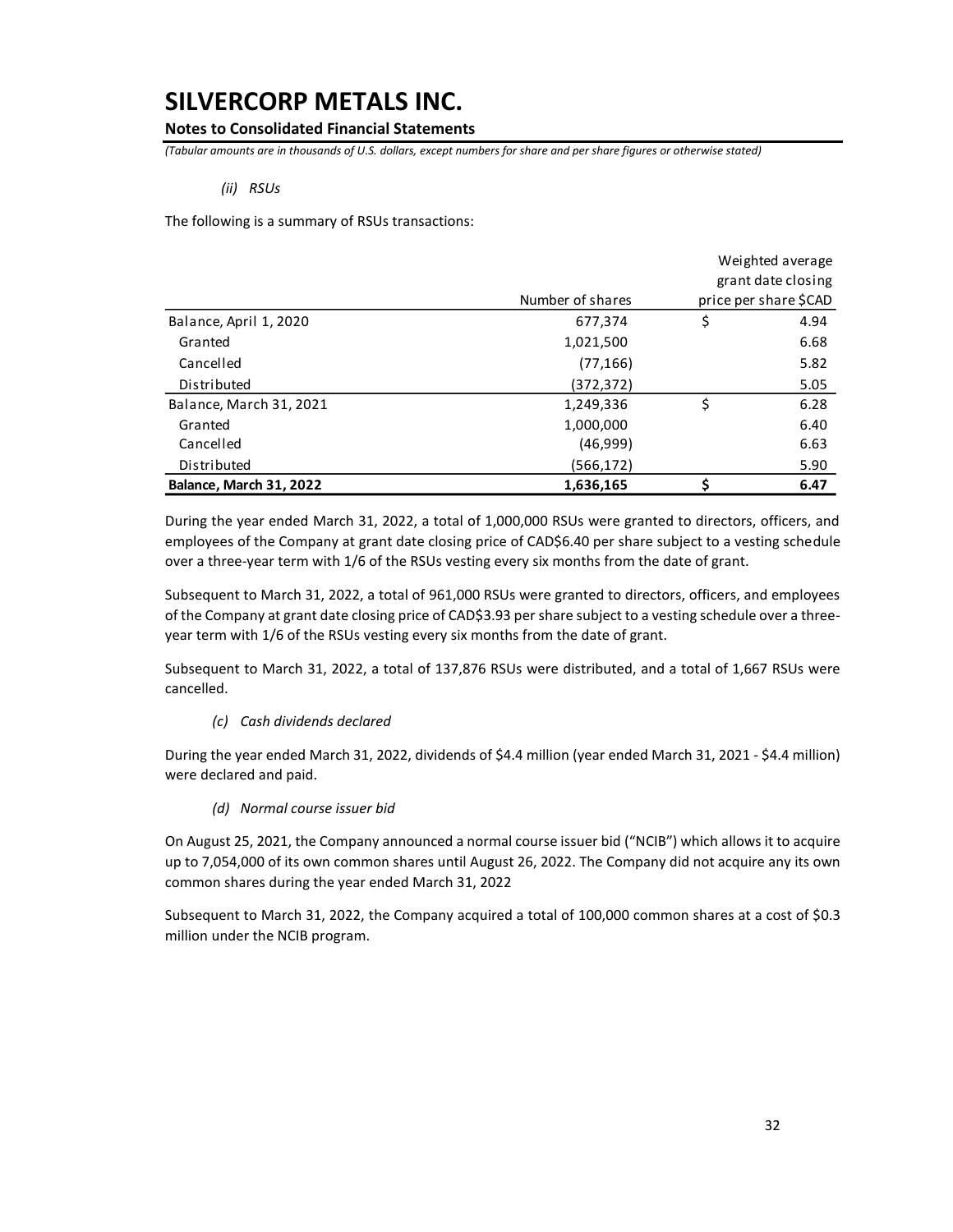### **Notes to Consolidated Financial Statements**

*(Tabular amounts are in thousands of U.S. dollars, except numbers for share and per share figures or otherwise stated)*

#### *(e) Earnings per share (basic and diluted)*

|                                                          | For the years ended March 31, |             |               |   |           |      |        |                           |  |           |
|----------------------------------------------------------|-------------------------------|-------------|---------------|---|-----------|------|--------|---------------------------|--|-----------|
|                                                          |                               |             | 2022          |   |           | 2021 |        |                           |  |           |
|                                                          |                               | Income      | <b>Shares</b> |   | Per-Share |      | Income | Shares                    |  | Per-Share |
|                                                          |                               | (Numerator) | (Denominator) |   | Amount    |      |        | (Numerator) (Denominator) |  | Amount    |
| Net income attributable to equity holders of the Company |                               | 30,634      |               |   |           |      | 46,376 |                           |  |           |
| Basic earnings per share                                 |                               | 30.634      | 176.534.501   | s | 0.17      |      | 46.376 | 174.868.256               |  | 0.27      |
| Effect of dilutive securities:                           |                               |             |               |   |           |      |        |                           |  |           |
| Stock options and RSUs                                   |                               |             | 1,789,467     |   |           |      |        | 2,205,748                 |  |           |
| Diluted earnings per share                               |                               | 30.634      | 178,323,968   |   | 0.17      |      | 46.376 | 177.074.004               |  | 0.26      |

Anti-dilutive options that are not included in the diluted EPS calculation were 995,335 for the year ended March 31, 2022 (year ended March 31, 2021 – 490,000).

#### **13. ACCUMULATED OTHER COMPREHENSIVE LOSS**

|                                                                 | March 31, 2022 | March 31, 2021 |
|-----------------------------------------------------------------|----------------|----------------|
| Change in fair value on equity investments designated as FVTOCI | 23.043         | 22.328         |
| Share of other comprehensive loss in associate                  | 494            | 589            |
| Currency translation adjustment                                 | (21.584)       | (10, 367)      |
| Balance, end of the year                                        | 1.953          | 12.550         |

The change in fair value on equity investments designated as FVTOCI, share of other comprehensive income in associates, and currency translation adjustment are net of tax of \$nil for all periods presented.

#### **14. NON-CONTROLLING INTERESTS**

The continuity of non-controlling interests is summarized as follows:

|                                     |    | Henan   |   | Henan           |   |                          | Guangdong                |    |            |    |           |
|-------------------------------------|----|---------|---|-----------------|---|--------------------------|--------------------------|----|------------|----|-----------|
|                                     |    | Found   |   | Huawei          |   | Yunxiang                 | Found                    |    | New Infini |    | Total     |
| Balance, April 1, 2020              | Ś. | 63,331  |   | 4,702           | Ś | $2,723$ \$               | (466)                    | \$ | ٠          | S. | 70,290    |
| Share of net income (loss)          |    | 13.210  |   | 639             |   | 219                      | 88                       |    | (23)       |    | 14,133    |
| Share of other comprehensive income |    | 4,623   |   | 480             |   | 90                       | 27                       |    | ٠          |    | 5,220     |
| Acquisition of La Yesca             |    | ۰       |   | ٠               |   | $\overline{\phantom{0}}$ | $\overline{\phantom{a}}$ |    | 9,250      |    | 9,250     |
| Contributions                       |    |         |   | ٠               |   |                          |                          |    | 2,500      |    | 2,500     |
| Distributions                       |    | (2,600) |   | (639)           |   | ٠                        |                          |    | ٠          |    | (3,239)   |
| Balance, March 31, 2021             |    | 78.564  | Ś | $5,182 \quad $$ |   | $3,032$ \$               | (351)                    | Ŝ  | 11,727     | S  | 98,154    |
| Share of net income (loss)          |    | 12,639  |   | 182             |   | (185)                    | 154                      |    | (140)      |    | 12,650    |
| Share of other comprehensive income |    | 1.732   |   | 194             |   | 68                       | 16                       |    | ٠          |    | 2,010     |
| Distributions                       |    | (3,266) |   | (630)           |   | ۰                        | $\overline{\phantom{a}}$ |    | (1,200)    |    | (5,096)   |
| Balance, March 31, 2022             | S. | 89.669  |   | 4.928           |   | $2,915$ \$               | (181)                    |    | 10.387     |    | \$107.718 |

As at March 31, 2022, non-controlling interests in Henan Found, Henan Huawei, Yunxiang, Guangdong Found and New Infini were 22.5%, 20%, 30%, 1%, and 53.9%, respectively (March 31, 2021 – 22.5%, 20%, 30%, 1%, and 56.3%, respectively).

Henan Non-ferrous Geology Minerals Ltd. ("Henan Non-ferrous") is the 17.5% equity interest holder of Henan Found. During the year ended March 31, 2022, Henan Found declared and paid dividends of \$2.5 million (year ended March 31, 2021 – declared and paid dividends of \$2.0 million) to Henan Non-ferrous.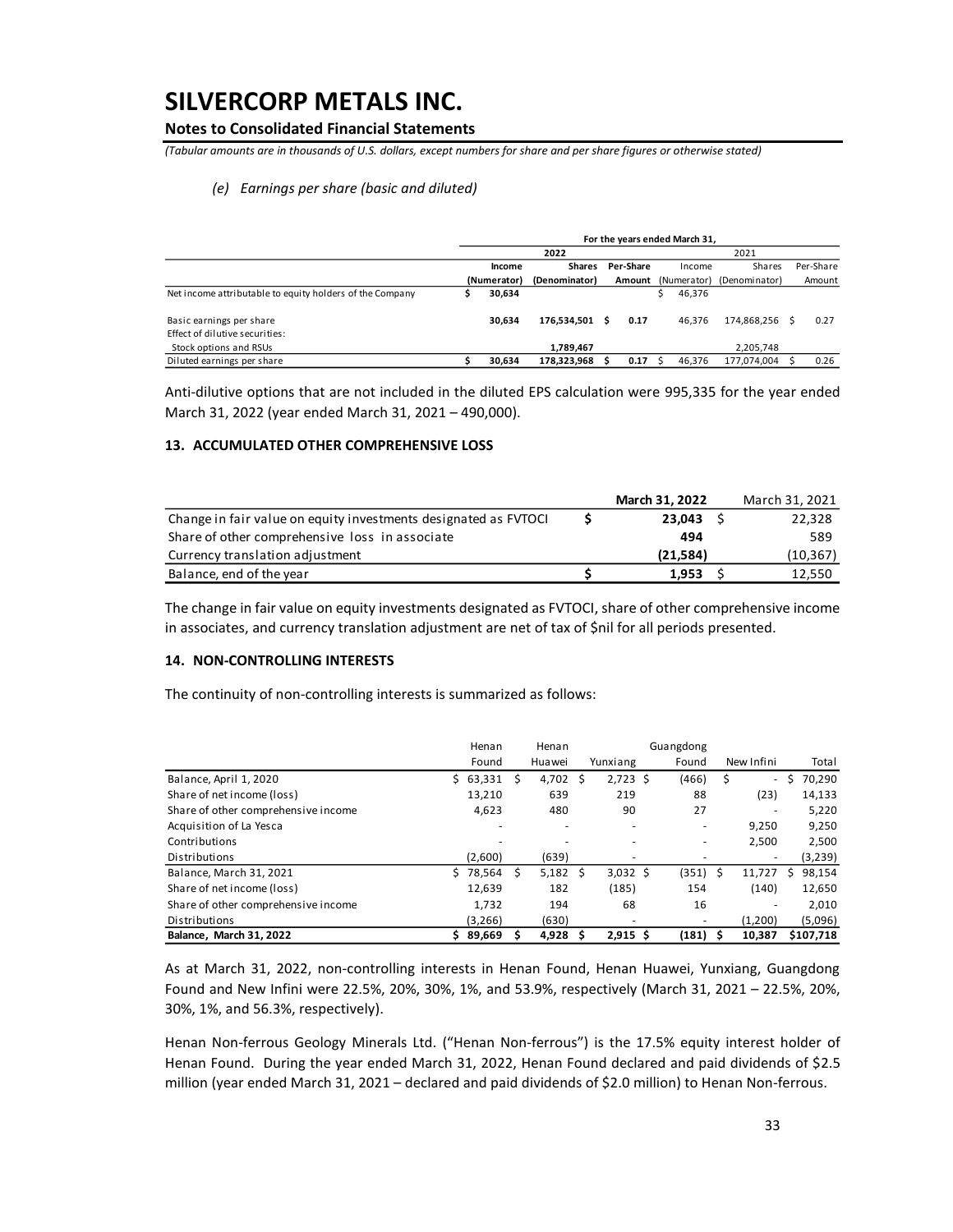### **Notes to Consolidated Financial Statements**

*(Tabular amounts are in thousands of U.S. dollars, except numbers for share and per share figures or otherwise stated)*

Henan Xinxiangrong Mining Ltd. ("Henan Xinxiangrong") is the 5% equity interest holder of Henan Found. During the year ended March 31, 2022, Henan Found declared and paid dividends of \$0.8 million (year ended March 31, 2021 – declared and paid dividends of \$0.6 million) to Henan Xinxiangrong.

Henan Xinhui Mining Co., Ltd. ("Henan Xinhui") is a 20% equity interest holder of Henan Huawei. For the year ended March 31, 2022, Henan Huawei declared and paid dividends of \$0.6 million (year ended March 31, 2021 – \$0.6 million) to Henan Xinhui.

For the year ended March 31, 2022, New Infini refunded capital contribution of \$1.2 million to its noncontrolling shareholders.

#### **15. GOVERNMENT FEES AND OTHER TAXES**

Government fees and other taxes consist of:

|                 | Year ended March 31, |       |  |  |
|-----------------|----------------------|-------|--|--|
|                 | 2022                 | 2021  |  |  |
| Government fees | 69                   | 63    |  |  |
| Other taxes     | 2.574                | 2,311 |  |  |
|                 | 2.643                | 2,374 |  |  |

Government fees include environmental protection fees paid to the state and local Chinese government. Other taxes were composed of surtax on value-added tax, land usage levy, stamp duty and other miscellaneous levies, duties and taxes imposed by the state and local Chinese government.

#### **16. GENERAL AND ADMINISTRATIVE**

General and administrative expenses consist of:

|                                    |           |              | Year ended March 31.2022 |           | Year ended March 31,2021 |        |
|------------------------------------|-----------|--------------|--------------------------|-----------|--------------------------|--------|
|                                    | Corporate | <b>Mines</b> | <b>Total</b>             | Corporate | <b>Mines</b>             | Total  |
| Amortization and depreciation      | 593       | 1,354        | 1,947                    | 533       | 1,255                    | 1,788  |
| Office and administrative expenses | 1,598     | 3,149        | 4,747                    | 1,946     | 2,897                    | 4,843  |
| Professional fees                  | 771       | 428          | 1.199                    | 783       | 442                      | 1,225  |
| Salaries and benefits              | 5.392     | 6,477        | 11,869                   | 4.947     | 4.993                    | 9,940  |
| Share-based compensation           | 5,827     |              | 5,827                    | 4,156     |                          | 4,156  |
|                                    | 14.181    | 11.408       | 25,589                   | 12,365    | 9,587                    | 21,952 |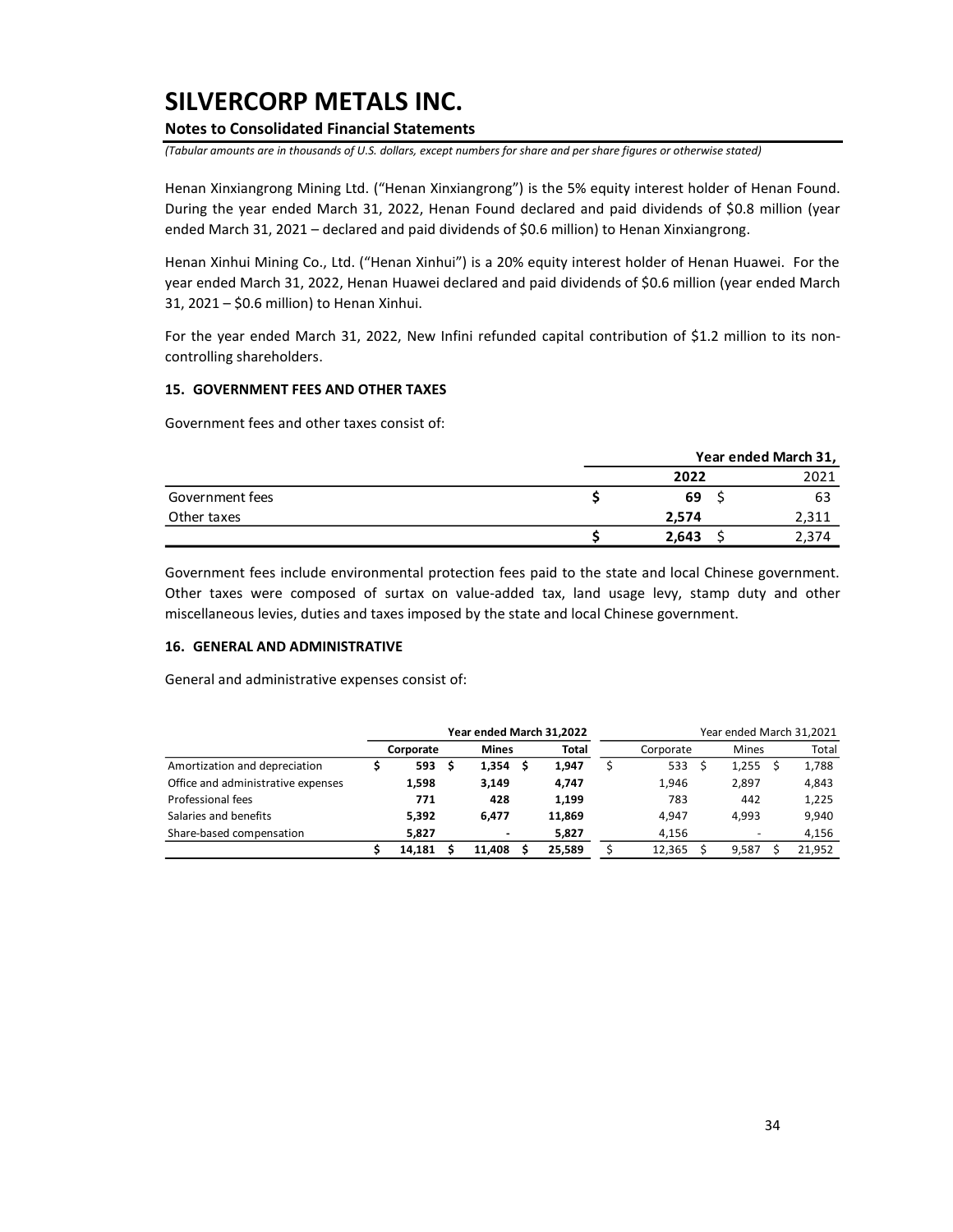### **Notes to Consolidated Financial Statements**

*(Tabular amounts are in thousands of U.S. dollars, except numbers for share and per share figures or otherwise stated)*

#### **17. FINANCE ITEMS**

Finance items consist of:

|                       |       | Year ended March 31, |
|-----------------------|-------|----------------------|
| <b>Finance income</b> | 2022  | 2021                 |
| Interest income       | 5.019 | 3.767                |
| Dividend income       | 198   |                      |
|                       | 5.217 | 3,767                |

|                                                       |             | Year ended March 31, |
|-------------------------------------------------------|-------------|----------------------|
| <b>Finance costs</b>                                  | 2022        | 2021                 |
| Interest on lease obligation                          | <b>72</b> S | 95                   |
| Impairment charges for expected credit loss against   |             |                      |
| bond investments (Note 4)                             | 10,560      | 1,376                |
| (Gain) loss on disposal of bonds                      | (191)       | 266                  |
| Unwinding of discount of environmental rehabilitation |             |                      |
| provision                                             | 269         | 251                  |
|                                                       | 10,710      | 1.988                |

#### **18. INCOME TAX**

#### *(a) Income tax expense*

The significant components of income tax expense recognized in the statements of income are as follows:

|                    | Year ended March 31, |  |        |  |
|--------------------|----------------------|--|--------|--|
| Income tax expense | 2022                 |  | 2021   |  |
| Current            | 8,760                |  | 10,942 |  |
| Deferred           | 5,028                |  | 2,052  |  |
|                    | 13,788               |  | 12,994 |  |

The reconciliation of the Canadian statutory income tax rates to the effective tax rate is as follows:

|                                                         |   |           | Years ended March, 31 |
|---------------------------------------------------------|---|-----------|-----------------------|
|                                                         |   | 2022      | 2021                  |
| Canadian statutory tax rate                             |   | 27.00%    | 27.00%                |
| Income before income taxes                              | Ś | 57,072 \$ | 73,503                |
| Income tax expense computed at Canadian statutory rates |   | 15,409    | 19,846                |
| Foreign tax rates different from statutory rate         |   | (3,398)   | (7, 172)              |
| Permanent items                                         |   | 635       | 2,567                 |
| Withholding taxes                                       |   | 1.428     | 1,191                 |
| Change in unrecognized deferred tax assets              |   | (286)     | (3,438)               |
| Income tax expense                                      |   | 13,788    | 12,994                |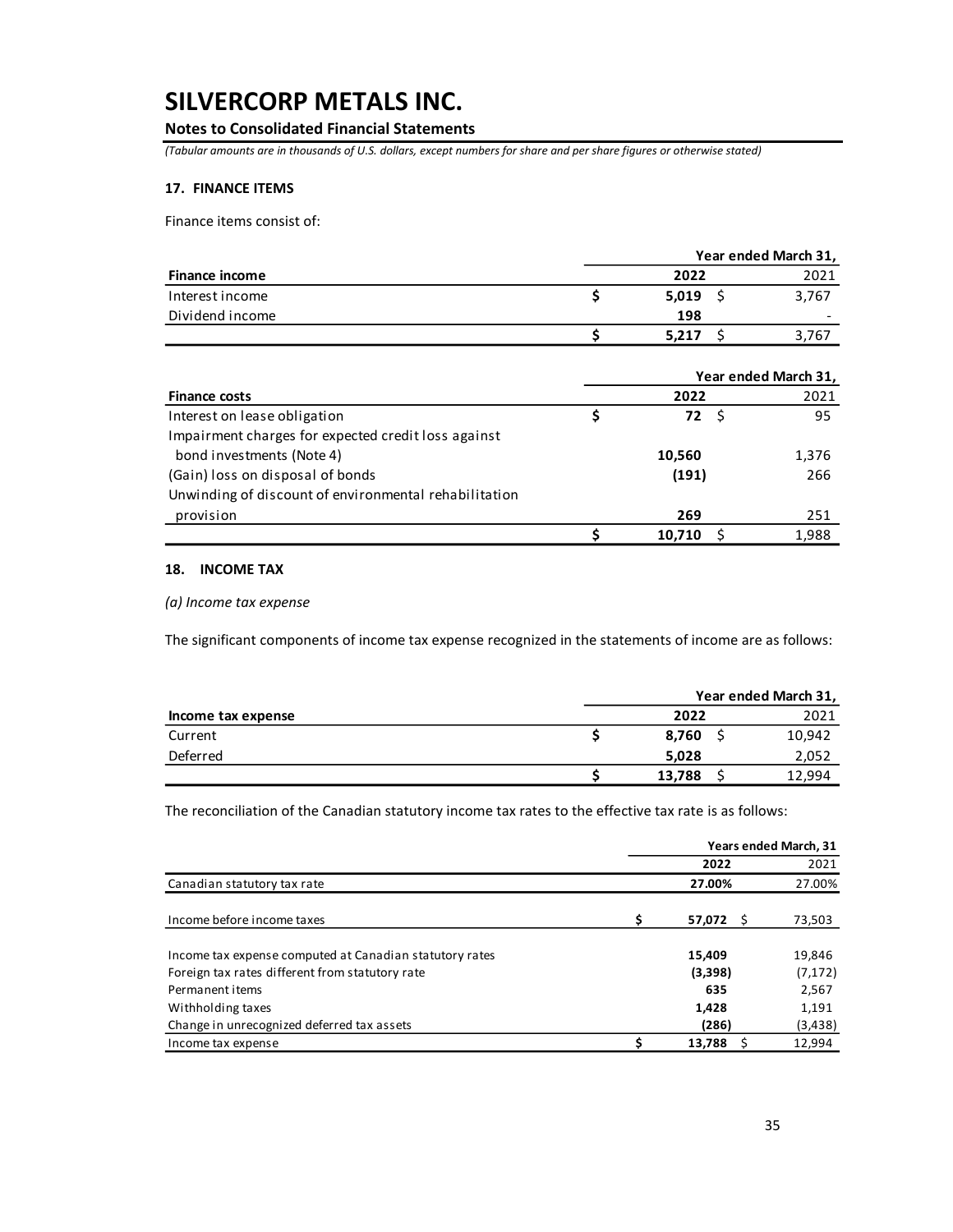### **Notes to Consolidated Financial Statements**

*(Tabular amounts are in thousands of U.S. dollars, except numbers for share and per share figures or otherwise stated)*

#### *(b) Deferred income tax*

The continuity of deferred income tax assets (liabilities) is summarized as follows:

|                                                                   | Years ended March, 31 |           |  |  |  |
|-------------------------------------------------------------------|-----------------------|-----------|--|--|--|
|                                                                   | 2022                  | 2021      |  |  |  |
| Net deferred income tax liabilities, beginning of the year        | $(40,792)$ \$         | (35, 758) |  |  |  |
| Deferred income tax expense recognized in net income for the year | (5,028)               | (2,052)   |  |  |  |
| Deferred income tax expense recognized in other comprehensive     |                       |           |  |  |  |
| income for the year                                               | 122                   |           |  |  |  |
| Foreign exchange impact                                           | (1, 430)              | (2,982)   |  |  |  |
| Net deferred income tax liabilities, end of the year              | (47, 128)             | (40, 792) |  |  |  |

The significant components of the Company's deferred income tax are as follows:

|                                       | March 31, 2022      | March 31, 2021 |
|---------------------------------------|---------------------|----------------|
| Deferred income tax assets            |                     |                |
| Plant and equipment                   | \$<br>2,230<br>- \$ | 1,706          |
| Environmental rehabilitation          | 2,021               | 1,716          |
| Unrealized loss on investments        | 122                 |                |
| Other deductible temporary difference | 133                 | 655            |
| Total deferred income tax assets      | 4,506               | 4,077          |
|                                       |                     |                |
| Deferred income tax liabilities       |                     |                |
| Plant and equipment                   | (2,024)             | (1,488)        |
| Mineral rights and properties         | (49, 386)           | (43, 105)      |
| Unrealized gain on investments        |                     |                |
| Other taxable temporary difference    | (224)               | (276)          |
| Total deferred income tax liabilities | (51,634)            | (44,869)       |
|                                       |                     |                |
| Net deferred income tax liabilities   | (47, 128)           | (40,792)       |
| Of which                              |                     |                |
| -Deferred tax assets                  | 905                 |                |
| -Deferred tax liabilities             | \$<br>(48,033) \$   | (40,792)       |

Deferred tax assets are recognized to the extent that the realization of the related tax benefit through future taxable profits is probable. The ability to realize the tax benefits is dependent upon numerous factors, including the future profitability of operations in the jurisdictions in which the tax benefits arose. Deductible temporary differences and unused tax losses for which no deferred tax assets have been recognized are attributable to the following:

|  | March 31, 2021 |                |  |  |
|--|----------------|----------------|--|--|
|  |                |                |  |  |
|  | 69.341 S       | 62,764         |  |  |
|  | 2,331          | 10,813         |  |  |
|  | 2,006          | 1,972          |  |  |
|  | 21,088         | 21,669         |  |  |
|  | 94.766         | 97,218         |  |  |
|  |                | March 31, 2022 |  |  |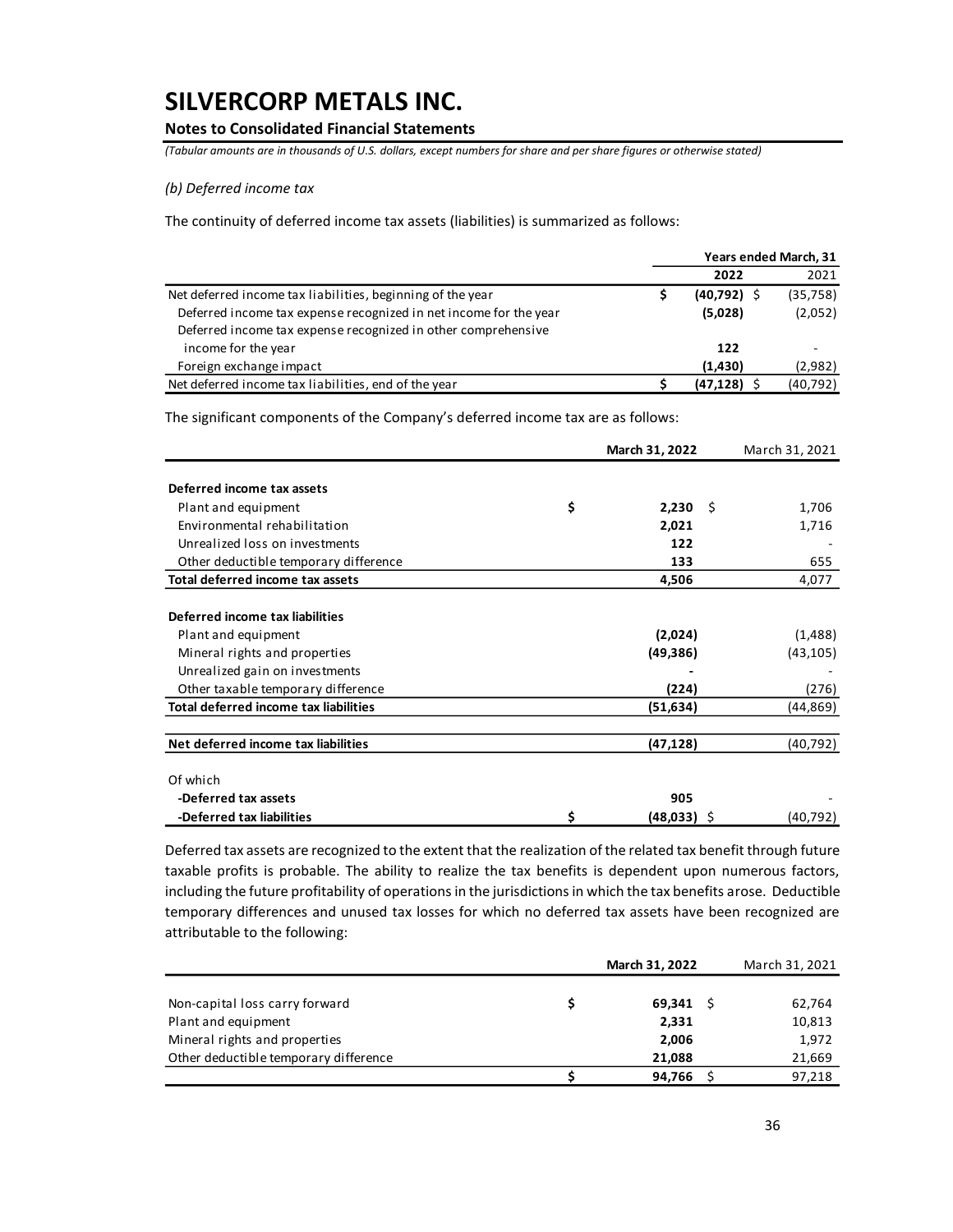### **Notes to Consolidated Financial Statements**

*(Tabular amounts are in thousands of U.S. dollars, except numbers for share and per share figures or otherwise stated)*

|      | Canada                               | China       | <b>Total</b> |
|------|--------------------------------------|-------------|--------------|
| 2023 | \$<br>\$<br>$\overline{\phantom{0}}$ | \$<br>1,105 | 1,105        |
| 2024 |                                      | 1,322       | 1,322        |
| 2025 |                                      | 902         | 902          |
| 2026 |                                      | 267         | 267          |
| 2027 |                                      | 1,308       | 1,308        |
| 2030 | 1,175                                |             | 1,175        |
| 2031 | 6,820                                | -           | 6,820        |
| 2032 | 9,893                                |             | 9,893        |
| 2033 | 10,181                               |             | 10,181       |
| 2034 | 8,001                                |             | 8,001        |
| 2035 | 7,266                                |             | 7,266        |
| 2036 | 54                                   |             | 54           |
| 2037 | 585                                  |             | 585          |
| 2038 | 2,555                                |             | 2,555        |
| 2039 | 4,719                                |             | 4,719        |
| 2040 | 2,155                                |             | 2,155        |
| 2041 | 4,281                                |             | 4,281        |
| 2042 | 6,752                                |             | 6,752        |
|      | \$<br>\$<br>64,437                   | \$<br>4,904 | 69,341       |

As at March 31, 2022, the Company has the following net operating losses, expiring in various years to 2042 and available to offset future taxable income in Canada and China, respectively.

As at March 31, 2022, temporary differences of \$184.6 million (March 31, 2021 - \$143.6 million) associated with the investments in subsidiaries have not been recognized as the Company is able to control the timing of the reversal of these differences which are not expected to reverse in the foreseeable future.

#### **19. RELATED PARTY TRANSACTIONS**

Related party transactions are made on terms agreed upon by the related parties. The balances with related parties are unsecured and due on demand. Related party transactions not disclosed elsewhere in the consolidated financial statements are as follows:

(a) *Due from related parties*

|                         | March 31, 2022 March 31, 2021 |     |
|-------------------------|-------------------------------|-----|
| NUAG (i)                | 43                            | 59  |
| WHG (ii)                | 23                            | 19  |
| Henan Non-ferrous (iii) | -                             | 769 |
|                         | 66                            | 847 |

i. The Company recovers costs for services rendered to NUAG and expenses incurred on behalf of NUAG pursuant to a services and administrative costs reallocation agreement. During the year ended March 31, 2022, the Company recovered \$0.7 million (year ended March 31, 2021 - \$0.6 million), from NUAG for services rendered and expenses incurred on behalf of NUAG. The costs recovered from NUAG were recorded as a direct reduction of general and administrative expenses on the consolidated statements of income.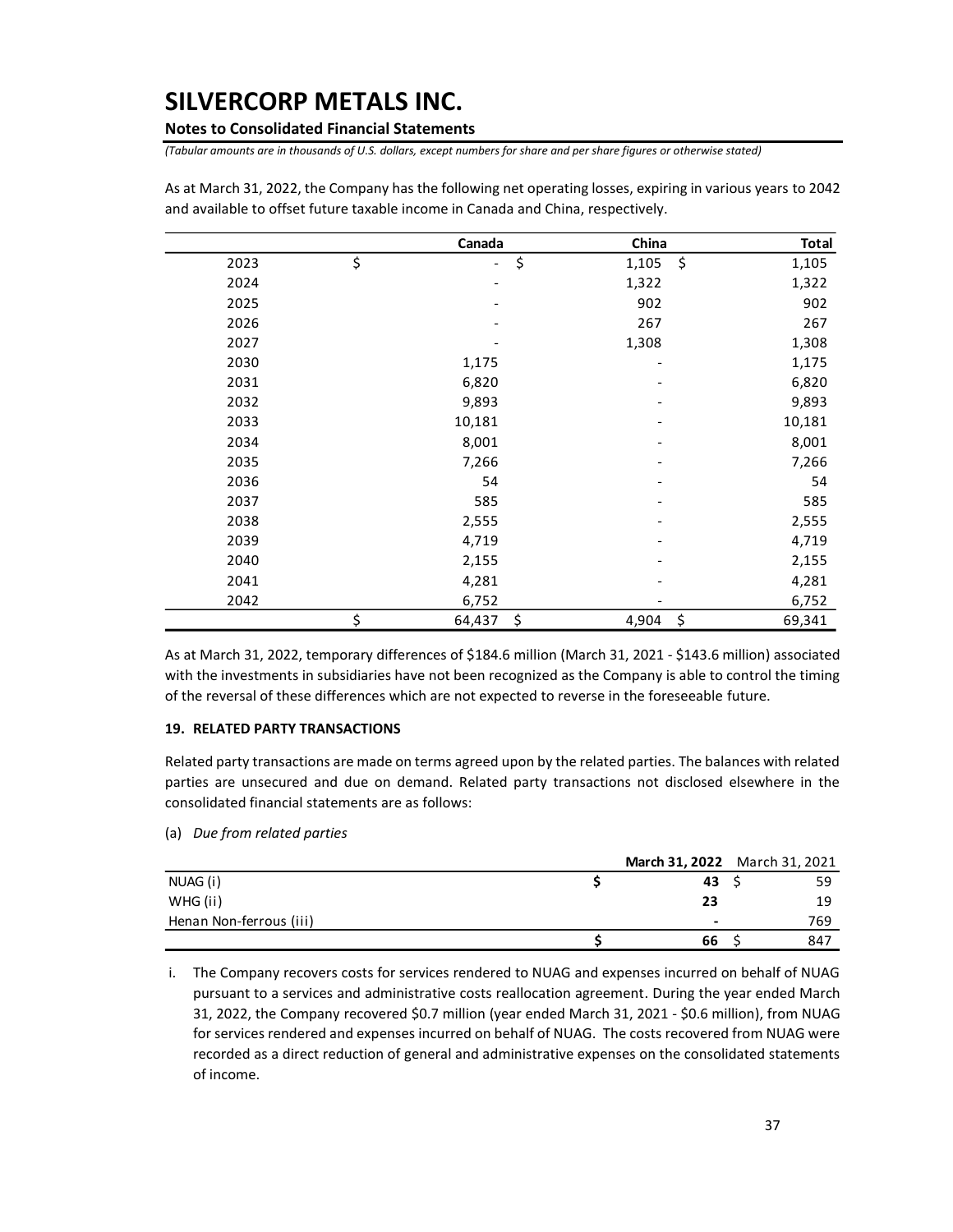### **Notes to Consolidated Financial Statements**

*(Tabular amounts are in thousands of U.S. dollars, except numbers for share and per share figures or otherwise stated)*

- ii. The Company recovers costs for services rendered to WHG and expenses incurred on behalf of WHG pursuant to a services and administrative costs reallocation agreement. During the year ended March 31, 2022, the Company recovered \$0.2 million (year ended March 31, 2021 - \$0.1 million) from WHG for services rendered and expenses incurred on behalf of WHG. The costs recovered from WHG were recorded as a direct reduction of general and administrative expenses on the consolidated statements of income.
- iii. In January 2021, Henan Found advanced a loan of \$0.8 million (RMB¥5 million) to Henan Non-ferrous. The loan bears an interest rate of 4.35% per annum. In January 2022, the loan, including accumulated interest, of \$0.8 million (RMB¥5.2 million) was repaid in full.

The balances with related parties are unsecured.

(b) *Compensation of key management personnel*

The remuneration of directors and other members of key management personnel, who are those having authority and responsibility for planning, directing and controlling the activities of the entity, directly or indirectly, for the years ended March 31, 2022 and 2021 were as follows:

|                          | Years Ended March 31, |       |  |  |  |  |  |
|--------------------------|-----------------------|-------|--|--|--|--|--|
|                          | 2021<br>2022          |       |  |  |  |  |  |
| Cash compensation        | 3.246                 | 3,252 |  |  |  |  |  |
| Share-based compensation | 3.179                 | 2,814 |  |  |  |  |  |
|                          | 6,425                 | 6,066 |  |  |  |  |  |

#### **20. CAPITAL DISCLOSURES**

The Company's objectives of capital management are intended to safeguard the entity's ability to support the Company's normal operating requirement on an ongoing basis, continue the development and exploration of its mineral properties, and support any expansionary plans.

The capital of the Company consists of the items included in equity less cash and cash equivalents and shortterm investments. Risk and capital management are primarily the responsibility of the Company's corporate finance function and is monitored by the Board of Directors. The Company manages the capital structure and makes adjustments depending on economic conditions. Funds have been primarily secured through profitable operations and issuances of equity capital. The Company invests all capital that is surplus to its immediate needs in short-term, liquid and highly rated financial instruments, such as cash and other shortterm deposits, all held with major financial institutions. Significant risks are monitored and actions are taken, when necessary, according to the Company's approved policies.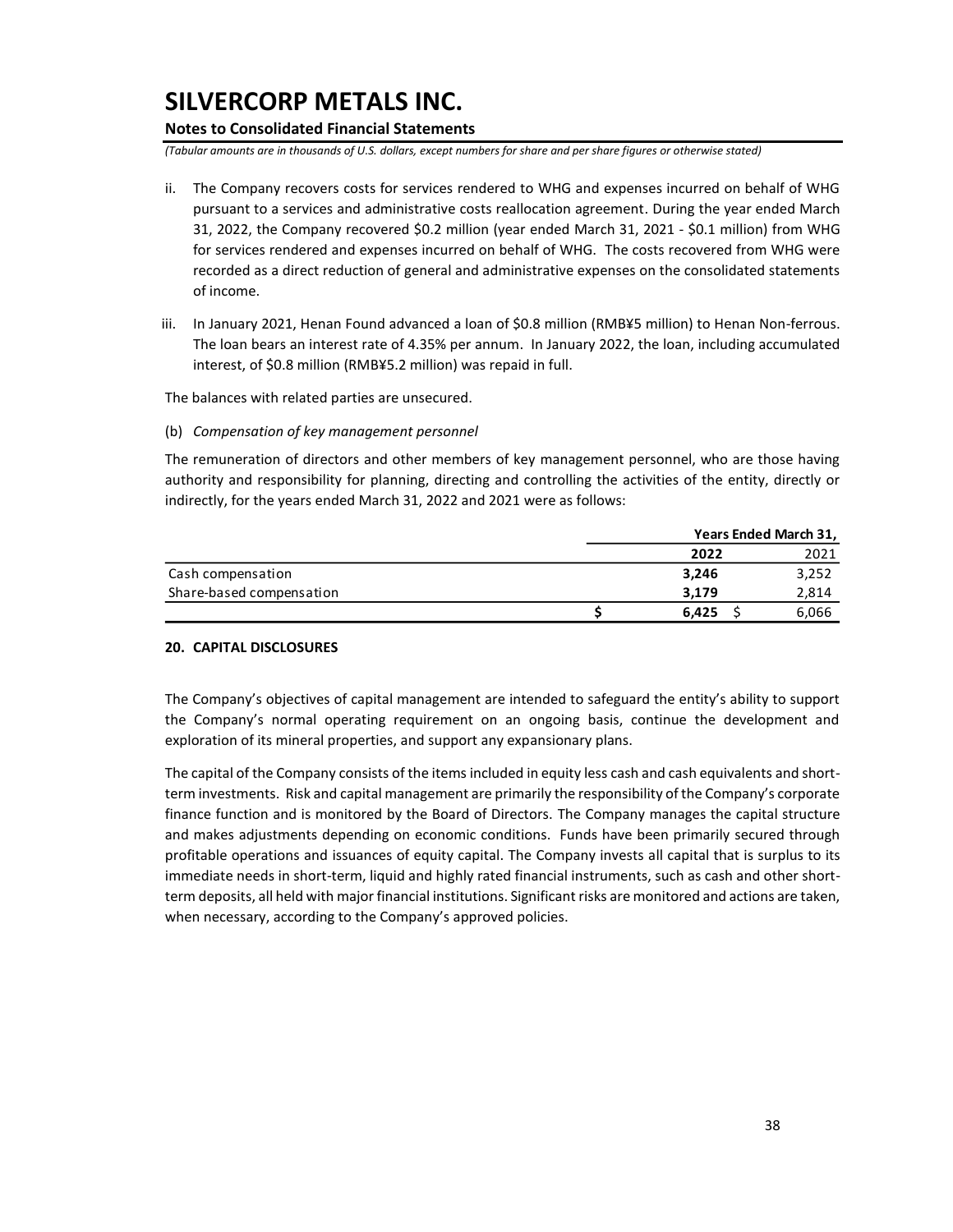### **Notes to Consolidated Financial Statements**

*(Tabular amounts are in thousands of U.S. dollars, except numbers for share and per share figures or otherwise stated)*

#### **21. FINANCIAL INSTRUMENTS**

The Company manages its exposure to financial risks, including liquidity risk, foreign exchange risk, interest rate risk, credit risk and equity price risk in accordance with its risk management framework. The Company's Board of Directors has overall responsibility for the establishment and oversight of the Company's risk management framework and reviews the Company's policies on an ongoing basis.

#### *(a) Fair value*

The Company classifies its fair value measurements within a fair value hierarchy, which reflects the significance of the inputs used in making the measurements as defined in IFRS 13, Fair Value Measurement ("IFRS 13").

Level 1 – Unadjusted quoted prices at the measurement date for identical assets or liabilities in active markets.

Level 2 – Observable inputs other than quoted prices included in Level 1, such as quoted prices for similar assets and liabilities in active markets; quoted prices for identical or similar assets and liabilities in markets that are not active; or other inputs that are observable or can be corroborated by observable market data.

Level 3 – Unobservable inputs which are supported by little or no market activity.

The following tables set forth the Company's financial assets and liabilities that are measured at fair value level on a recurring basis within the fair value hierarchy as at March 31, 2022 and March 31, 2021. As required by IFRS 13, the assets and liabilities are classified in their entirety based on the lowest level of input that is significant to the fair value measurement.

|                                                   |   |                   | Fair value as at March 31, 2022 |         |         |                                 |         |
|---------------------------------------------------|---|-------------------|---------------------------------|---------|---------|---------------------------------|---------|
| <b>Recurring measurements</b>                     |   | Level 1           | Level 2                         |         | Level 3 | Total                           |         |
| <b>Financial assets</b>                           |   |                   |                                 |         |         |                                 |         |
| Cash and cash equivalents                         | S | $113,302 \quad $$ |                                 | $\sim$  | - \$    | \$<br>$\sim$                    | 113,302 |
| Short-term investments - money market instruments |   | 90,455            |                                 |         |         |                                 | 90,455  |
| Investments in public companies                   |   | 13,916            |                                 |         |         |                                 | 13,916  |
| Investments in private companies                  |   |                   |                                 |         |         | 3,852                           | 3,852   |
|                                                   |   |                   |                                 |         |         |                                 |         |
|                                                   |   |                   |                                 |         |         | Fair value as at March 31, 2021 |         |
| <b>Recurring measurements</b>                     |   | Level 1           |                                 | Level 2 |         | Level 3                         | Total   |
| <b>Financial assets</b>                           |   |                   |                                 |         |         |                                 |         |
| Cash and cash equivalents                         | Ś | $118,735$ \$      |                                 | $\sim$  | - \$    | - \$                            | 118,735 |
| Short-term investments - money market instruments |   | 64,545            |                                 |         |         |                                 | 64,545  |
| Investments in public companies                   |   | 13,444            |                                 |         |         |                                 | 13,444  |
| Investments in private companies                  |   |                   |                                 |         |         | 2.289                           | 2,289   |

Financial assets classified within Level 3 are equity investments in private companies owned by the Company. Significant unobservable inputs are used to determine the fair value of the financial assets, which includes recent arm's length transactions of the investee, the investee's financial performance as well as any changes in planned milestones of the investees.

Fair value of the other financial instruments excluded from the table above approximates their carrying amount as at March 31, 2022 and March 31, 2021, due to the short-term nature of these instruments.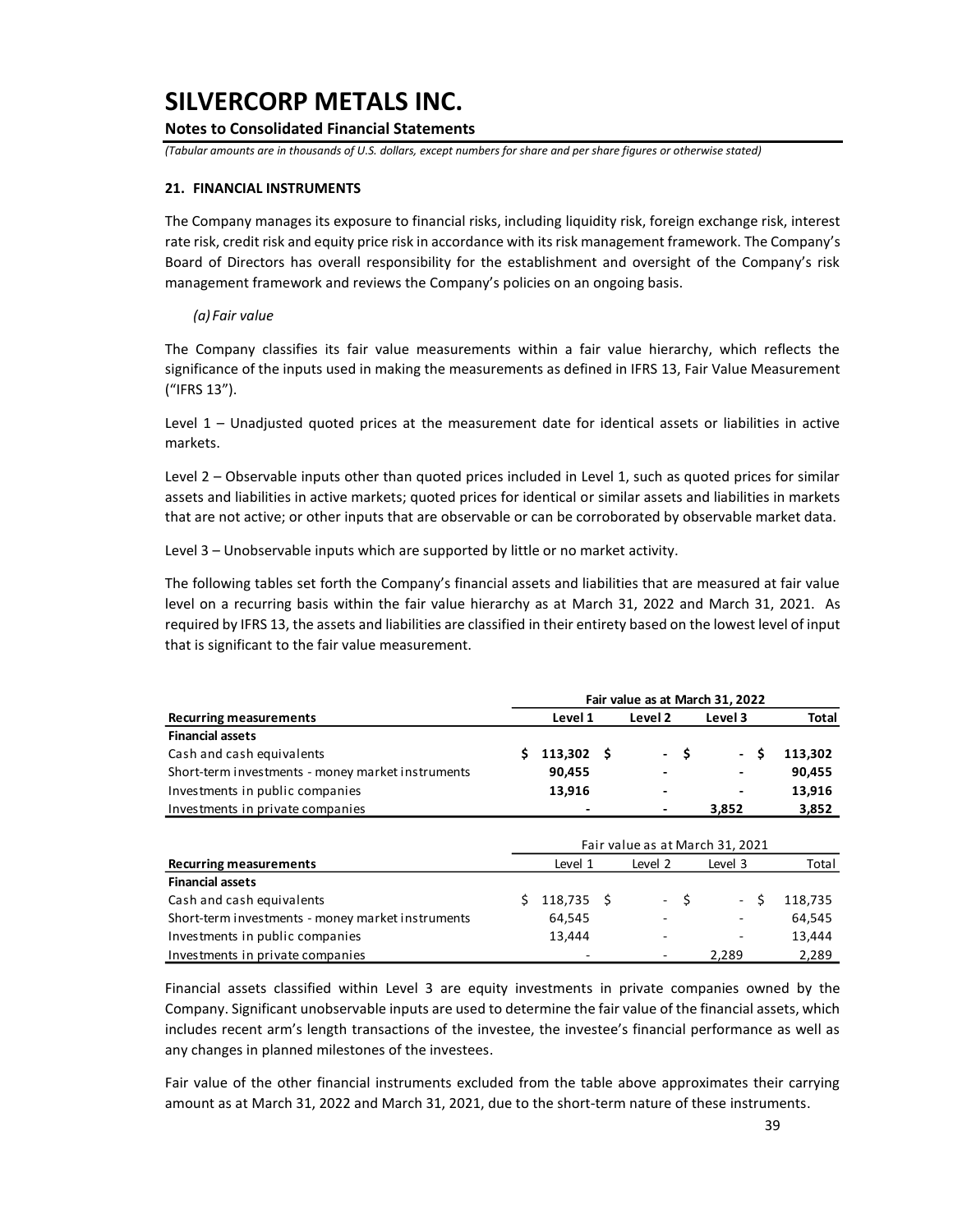### **Notes to Consolidated Financial Statements**

*(Tabular amounts are in thousands of U.S. dollars, except numbers for share and per share figures or otherwise stated)*

There were no transfers into or out of Level 3 during the year ended March 31, 2022 and 2021.

#### *(b) Liquidity risk*

Liquidity risk is the risk that the Company will not be able to meet its short-term business requirements. The Company has in place a planning and budgeting process to help determine the funds required to support the Company's normal operating requirements on an ongoing basis and its expansion plans.

In the normal course of business, the Company enters into contracts that give rise to commitments for future minimum payments. The following summarizes the remaining contractual maturities of the Company's financial liabilities.

|                                          |               | March 31, 2021 |       |        |       |        |
|------------------------------------------|---------------|----------------|-------|--------|-------|--------|
|                                          | Within a vear | 2-5 years      | Total |        | Total |        |
| Accounts payable and accrued liabilities | 39.667        | $\sim$         |       | 39.667 |       | 30,298 |
| Lease obligation                         | 677           | 666            |       | 1.343  |       | 1,741  |
|                                          | 40.344        | 666            |       | 41.010 |       | 32,039 |

#### *(c) Foreign exchange risk*

The Company reports its financial statements in US dollars. The functional currency of the head office, Canadian subsidiaries and all intermediate holding companies is CAD and the functional currency of all Chinese subsidiaries is RMB. The functional currency of New Infini and its subsidiaries is USD. The Company is exposed to foreign exchange risk when the Company undertakes transactions and holds assets and liabilities in currencies other than its functional currencies.

The Company currently does not engage in foreign exchange currency hedging. The Company's exposure to currency risk affect net income is summarized as follows:

|                                                   | March 31, 2022 | March 31, 2021 |
|---------------------------------------------------|----------------|----------------|
| Financial assets denominated in U.S. Dollars      | 59.272         | 58,610         |
|                                                   |                |                |
| Financial liabilities denominated in U.S. Dollars | -              |                |

As at March 31, 2022, with other variables unchanged, a 10% strengthening (weakening) of the CAD against the USD would have decreased (increased) net income by approximately \$6.0 million.

#### *(d)Interest rate risk*

The Company is exposed to interest rate risk on its cash equivalents and short term investments. As at March 31, 2022, all of its interest-bearing cash equivalents and short-term investments earn interest at market rates that are fixed to maturity or at variable interest rates with terms of less than one year. The Company monitors its exposure to changes in interest rates on cash equivalents and short term investments. Due to the short-term nature of these financial instruments, fluctuations in interest rates would not have a significant impact on the Company's net income.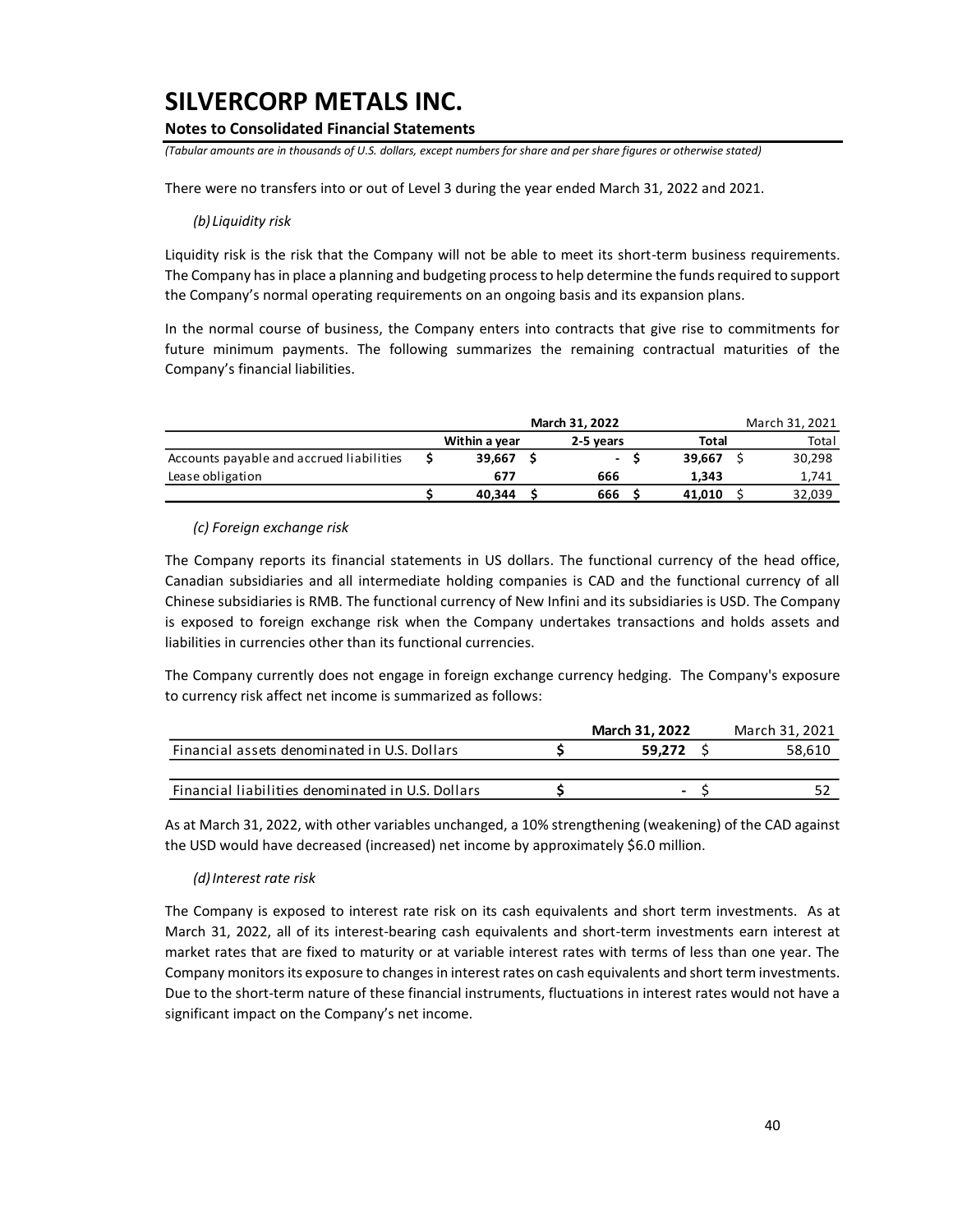### **Notes to Consolidated Financial Statements**

*(Tabular amounts are in thousands of U.S. dollars, except numbers for share and per share figures or otherwise stated)*

#### *(e) Credit risk*

Credit risk is the risk that one party to a financial instrument will fail to discharge an obligation and cause the other party to incur a financial loss. The Company is exposed to credit risk primarily associated to accounts receivable, due from related parties, cash and cash equivalents, and short-term investments. The carrying amount of assets included in the consolidated statement of financial position represents the maximum credit exposure.

The Company undertakes credit evaluations on counterparties as necessary, requests deposits from customers prior to delivery, and has monitoring processes intended to mitigate credit risks. There were no material amounts in trade or other receivables which were past due on March 31, 2022 (at March 31, 2021 - \$nil).

### *(f) Equity price risk*

The Company holds certain marketable securities that will fluctuate in value as a result of trading on financial markets. As the Company's marketable securities holdings are mainly in mining companies, the value will also fluctuate based on commodity prices. Based upon the Company's portfolio as at March 31, 2022, a 10% increase (decrease) in the market price of the securities held, ignoring any foreign currency effects, would have resulted in an increase (decrease) to the net income and other comprehensive income of \$1.2 million and \$0.2 million, respectively.

#### **22. SEGMENTED INFORMATION**

The Company's reportable operating segments are components of the Company where separate financial information is available that is evaluated regularly by the Company's Chief Executive Officer who is the Chief Operating Decision Maker ("CODM"). The operational segments are determined based on the Company's management and internal reporting structure. Operating segments are summarized as follows:

| <b>Operational Segments</b> | Subsidiaries Included in the Segment         | Properties Included in the Segment |  |  |  |  |  |
|-----------------------------|----------------------------------------------|------------------------------------|--|--|--|--|--|
| <b>Mining</b>               |                                              |                                    |  |  |  |  |  |
| Henan Luoning               | Henan Found and Henan Huawei                 | Ying Mining District               |  |  |  |  |  |
| Hunan                       | Yunxiang                                     | <b>BYP</b>                         |  |  |  |  |  |
| Guangdong                   | <b>Guangdong Found</b>                       | GC                                 |  |  |  |  |  |
| Other                       | Infini Resources S.A. de C.V. and Xinbaoyuan | La Yesca, Kuanping                 |  |  |  |  |  |
| Administrative              |                                              |                                    |  |  |  |  |  |
| Vancouver                   | Silvercorp Metals Inc. and holding companies |                                    |  |  |  |  |  |
| Beijing                     | Silvercorp Metals (China) Inc.               |                                    |  |  |  |  |  |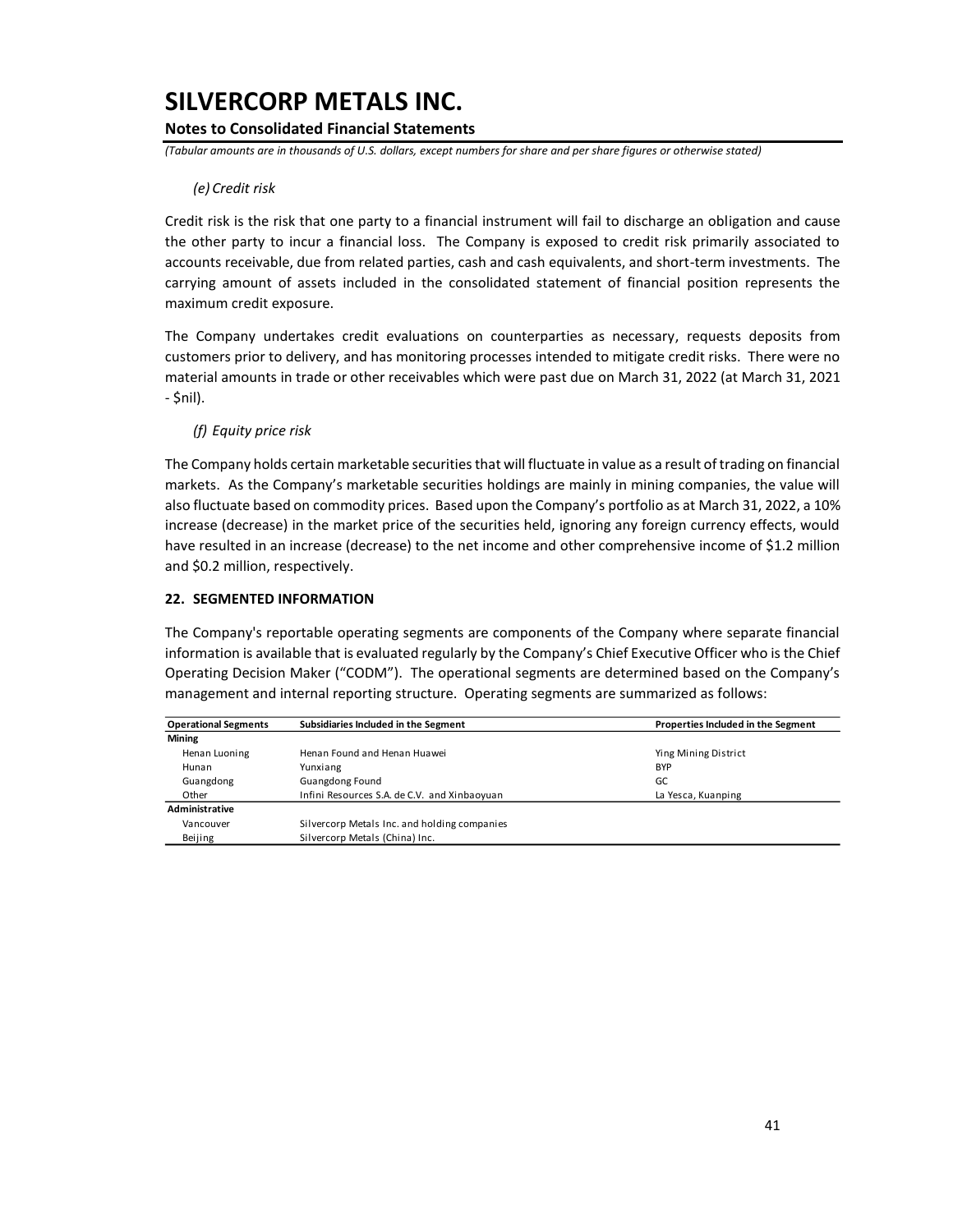### **Notes to Consolidated Financial Statements**

*(Tabular amounts are in thousands of U.S. dollars, except numbers for share and per share figures or otherwise stated)*

#### (a) Segmented information for assets and liabilities are as follows:

|                                        |     |             |   |                          |               | March 31, 2022 |    |                |    |                          |    |           |    |         |
|----------------------------------------|-----|-------------|---|--------------------------|---------------|----------------|----|----------------|----|--------------------------|----|-----------|----|---------|
|                                        |     |             |   |                          | <b>Mining</b> |                |    | Administrative |    |                          |    |           |    |         |
|                                        |     | Henan       |   |                          |               |                |    |                |    |                          |    |           |    | Total   |
| Statement of financial position items: |     | Luoning     |   | Hunan                    |               | Guangdong      |    | Other          |    | <b>Beijing</b>           |    | Vancouver |    |         |
| <b>Current assets</b>                  | Ś   | 141,376 \$  |   | 870                      | - \$          | 14,919         | Ŝ  | 1,566          | \$ | 8,570                    | Ŝ. | 65,007    | Ś. | 232,308 |
| <b>Plant and equipment</b>             |     | 58,189      |   | 3,708                    |               | 15,282         |    | 163            |    | 864                      |    | 1,212     |    | 79,418  |
| Mineral rights and properties          |     | 254,071     |   | 7,571                    |               | 32,091         |    | 32,715         |    |                          |    |           |    | 326,448 |
| Investment in an associate             |     |             |   |                          |               |                |    |                |    | $\overline{\phantom{a}}$ |    | 56,841    |    | 56,841  |
| <b>Other investments</b>               |     | 72          |   | $\overline{\phantom{0}}$ |               |                |    |                |    | ٠                        |    | 17,696    |    | 17,768  |
| <b>Reclamation deposits</b>            |     | 3,996       |   | $\overline{a}$           |               | 4,872          |    |                |    | $\blacksquare$           |    | 8         |    | 8,876   |
| Long-term prepaids and deposits        |     | 588         |   | 104                      |               | 282            |    |                |    | $\overline{\phantom{0}}$ |    |           |    | 974     |
| Deferred income tax assets             |     |             |   | $\blacksquare$           |               | 905            |    |                |    |                          |    |           |    | 905     |
| <b>Total assets</b>                    | Ś.  | 458,292     | S | 12,253                   | Ŝ             | 68,351         | \$ | 34,444         | \$ | 9,434                    | Ś. | 140,764   | s. | 723,538 |
| <b>Current liabilities</b>             | \$. | $37,161$ \$ |   | 545 \$                   |               | $5,155$ \$     |    | $\mathbf{2}$   | \$ | 295                      | Ŝ  | 2,880     | Ś. | 46,038  |
| Long-term portion of lease obligation  |     |             |   |                          |               |                |    |                |    |                          |    | 614       |    | 614     |
| Deferred income tax liabilities        |     | 46,849      |   | 1,184                    |               |                |    |                |    |                          |    |           |    | 48,033  |
| <b>Environmental rehabilitation</b>    |     | 6,053       |   | 1,044                    |               | 1,642          |    |                |    |                          |    |           |    | 8,739   |
| <b>Total liabilities</b>               |     | 90,063      | S | 2,773                    | .s            | 6,797          | Ŝ  | 2              | Ś  | 295                      | Ś. | 3,494     |    | 103,424 |

|                                        |    |              |   |                          |        | March 31, 2021 |    |                |    |                              |      |           |   |         |
|----------------------------------------|----|--------------|---|--------------------------|--------|----------------|----|----------------|----|------------------------------|------|-----------|---|---------|
|                                        |    |              |   |                          | Mining |                |    | Administrative |    |                              |      |           |   |         |
|                                        |    | Henan        |   |                          |        |                |    |                |    |                              |      |           |   | Total   |
| Statement of financial position items: |    | Luoning      |   | Hunan                    |        | Guangdong      |    | Other          |    | Beijing                      |      | Vancouver |   |         |
|                                        |    |              |   |                          |        |                |    |                |    |                              |      |           |   |         |
| Current assets                         | ς. | $124,636$ \$ |   | 909                      | Ŝ      | 11,177         | S  | 191            | \$ | 4,322                        | Ŝ.   | 79,954    | Ś | 221,189 |
| Plant and equipment                    |    | 53,651       |   | 3,833                    |        | 15,765         |    | 59             |    | 965                          |      | 1,456     |   | 75,729  |
| Mineral rights and properties          |    | 225,023      |   | 7,345                    |        | 28,314         |    | 16,747         |    |                              |      |           |   | 277,429 |
| Investment in an associate             |    |              |   |                          |        |                |    |                |    | $\qquad \qquad \blacksquare$ |      | 53,457    |   | 53,457  |
| Other investments                      |    | 2,289        |   | $\overline{\phantom{a}}$ |        |                |    |                |    | ۰                            |      | 13,444    |   | 15,733  |
| Reclamation deposits                   |    | 3,898        |   | $\overline{\phantom{a}}$ |        | 4,607          |    |                |    | ٠                            |      | 8         |   | 8,513   |
| Long-term prepaids and deposits        |    | 221          |   | 101                      |        | 87             |    | ٠              |    | ٠                            |      |           |   | 409     |
| Long-term portion of lease receivable  |    |              |   | ۰                        |        |                |    |                |    |                              |      | 183       |   | 183     |
| Total assets                           |    | 409,718      | S | 12,188                   |        | 59,950         | Ŝ. | 16,997         | S  | 5,287                        | S    | 148,502   | Ś | 652,642 |
|                                        |    |              |   |                          |        |                |    |                |    |                              |      |           |   |         |
| <b>Current liabilities</b>             | ς. | $28,654$ \$  |   | $625$ \$                 |        | 4,570          | \$ |                | \$ | 112                          | - \$ | 3,214     | Ś | 37,175  |
| Long-term portion of lease obligation  |    |              |   |                          |        |                |    |                |    | $\overline{a}$               |      | 1,084     |   | 1,084   |
| Deferred income tax liabilities        |    | 39,756       |   | 1,036                    |        |                |    |                |    |                              |      |           |   | 40,792  |
| Environmental rehabilitation           |    | 6,115        |   | 993                      |        | 755            |    |                |    |                              |      |           |   | 7,863   |
| Total liabilities                      |    | 74,525       | S | 2,654                    | S      | 5,325          | Ŝ. |                | Ś  | 112                          | S    | 4,298     | Ś | 86,914  |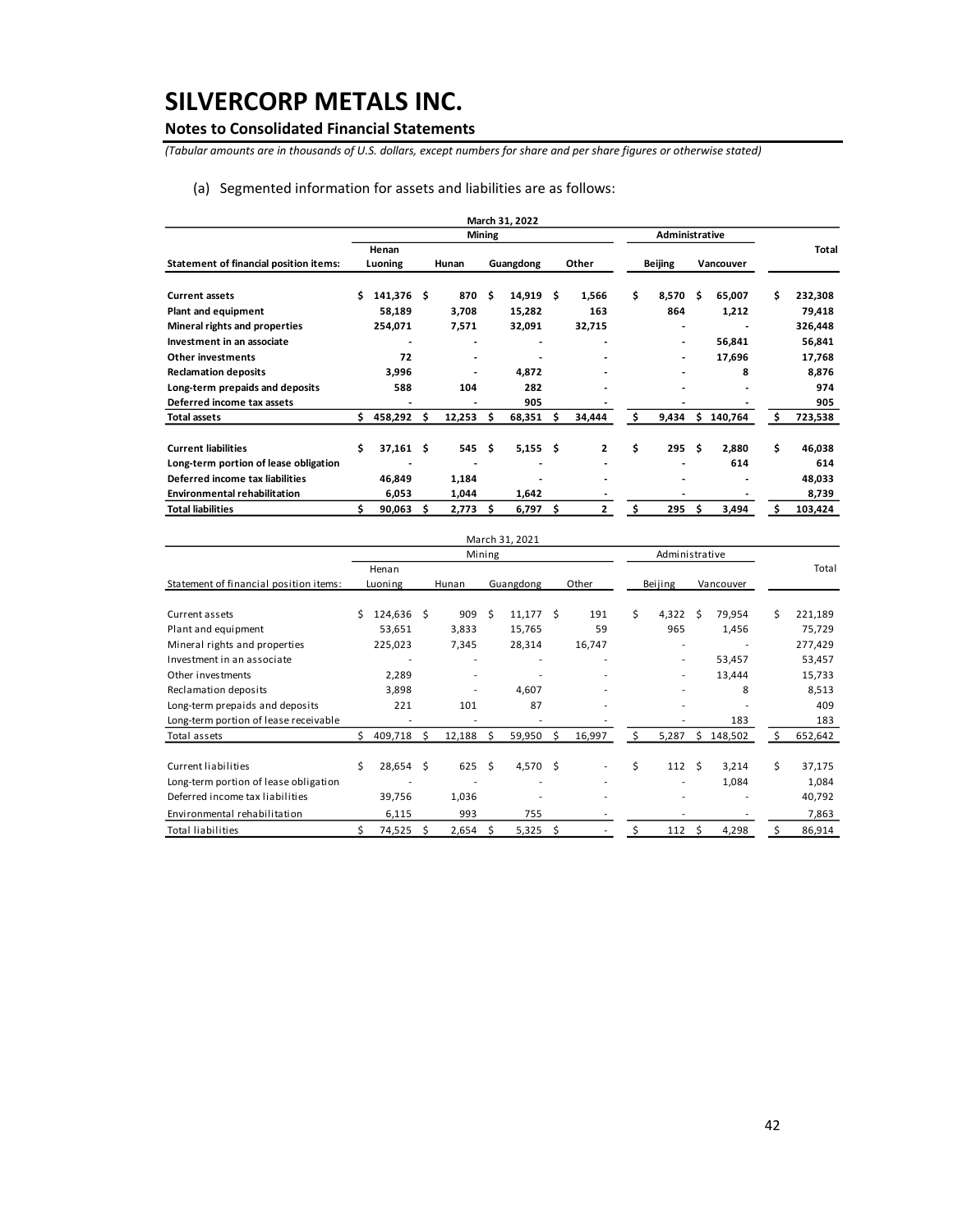### **Notes to Consolidated Financial Statements**

*(Tabular amounts are in thousands of U.S. dollars, except numbers for share and per share figures or otherwise stated)*

### (b) Segmented information for operating results is as follows:

|                                      |     |                  |   |                          | Year ended March 31, 2022 |    |       |                                |     |                          |    |           |
|--------------------------------------|-----|------------------|---|--------------------------|---------------------------|----|-------|--------------------------------|-----|--------------------------|----|-----------|
|                                      |     |                  |   | <b>Mining</b>            |                           |    |       | Administrative                 |     |                          |    |           |
| <b>Statement of income:</b>          |     | Henan<br>Luoning |   | Hunan                    | Guangdong                 |    | Other | <b>Beijing</b>                 |     | Vancouver                |    | Total     |
| Revenue                              | \$  | 176,751 \$       |   | $\overline{\phantom{a}}$ | \$<br>41,172              | \$ |       | \$<br>$\overline{\phantom{0}}$ | \$  | $\overline{\phantom{0}}$ | Ś. | 217,923   |
| Costs of mine operations             |     | (106, 706)       |   | (530)                    | (26, 345)                 |    | (41)  | ٠                              |     | $\overline{\phantom{a}}$ |    | (133,622) |
| Income from mine operations          |     | 70,045           |   | (530)                    | 14,827                    |    | (41)  |                                |     | -                        |    | 84,301    |
| <b>Operating (expenses) income</b>   |     | (1, 367)         |   | 146                      | 59                        |    | (143) | (2, 109)                       |     | (18, 322)                |    | (21,736)  |
| Finance items, net                   |     | 2,862            |   | (35)                     | 374                       |    | 1     | 255                            |     | (8,950)                  |    | (5, 493)  |
| Income tax expenses                  |     | (12,612)         |   | (112)                    | 364                       |    |       | ٠                              |     | (1, 428)                 |    | (13,788)  |
| Net income (loss)                    | \$. | 58,928 \$        |   | $(531)$ \$               | 15,624                    | \$ | (183) | \$<br>(1,854)                  | - Ś | (28,700)                 | \$ | 43,284    |
| Attributable to:                     |     |                  |   |                          |                           |    |       |                                |     |                          |    |           |
| <b>Equity holders of the Company</b> |     | 46,099           |   | (346)                    | 15,470                    |    | (77)  | (1,854)                        |     | (28, 658)                |    | 30,634    |
| Non-controlling interests            |     | 12,829           |   | (185)                    | 154                       |    | (106) | $\blacksquare$                 |     | (42)                     |    | 12,650    |
| Net income (loss)                    | Ś   | 58,928           | s | $(531)$ \$               | 15,624                    | s  | (183) | \$<br>(1,854)                  | - S | (28,700)                 | S  | 43,284    |

 $\frac{(1)}{(1)}$  Hunan's BYP project was placed on care and maintenance in August 2014.

|                               |    |                  |    |          |     | Year ended March 31, 2021 |           |                |     |                          |    |            |
|-------------------------------|----|------------------|----|----------|-----|---------------------------|-----------|----------------|-----|--------------------------|----|------------|
|                               |    |                  |    | Mining   |     |                           |           | Administrative |     |                          |    |            |
| Statement of income:          |    | Henan<br>Luoning |    | Hunan    |     | Guangdong                 | Other     | Beijing        |     | Vancouver                |    | Total      |
| Revenue                       | Ś  | 157,297          | S  | 1,553    | Ś   | 33,255                    | \$        | \$<br>$\sim$   | \$  | $\overline{\phantom{a}}$ | Ś  | 192,105    |
| Costs of mine operations      |    | (83,090)         |    | (1, 356) |     | (23, 497)                 |           |                |     | $\overline{\phantom{a}}$ |    | (107, 943) |
| Income from mine operations   |    | 74,207           |    | 197      |     | 9,758                     |           |                |     |                          |    | 84,162     |
| Operating expenses            |    | (1,848)          |    | 576      |     | 9                         | (6)       | (1,012)        |     | (10, 157)                |    | (12, 438)  |
| Finance items, net            |    | 1,788            |    | (29)     |     | 145                       |           | 118            |     | (243)                    |    | 1,779      |
| Income tax expenses           |    | (10, 876)        |    | 41       |     | (960)                     |           | (8)            |     | (1, 191)                 |    | (12,994)   |
| Net income (loss)             | Ś. | 63,271 \$        |    | 785      | -\$ | $8,952$ \$                | (6)       | \$<br>(902)    | -\$ | (11,591)                 | Ś. | 60,509     |
| Attributable to:              |    |                  |    |          |     |                           |           |                |     |                          |    |            |
| Equity holders of the Company |    | 49,422           |    | 566      |     | 8,864                     | (3)       | (902)          |     | (11,571)                 |    | 46,376     |
| Non-controlling interests     |    | 13,849           |    | 219      |     | 88                        | (3)       |                |     | (20)                     |    | 14,133     |
| Net income (loss)             |    | 63,271           | -S | 785      | Ŝ   | 8,952                     | \$<br>(6) | \$<br>(902)    | Ś.  | (11,591)                 |    | 60,509     |